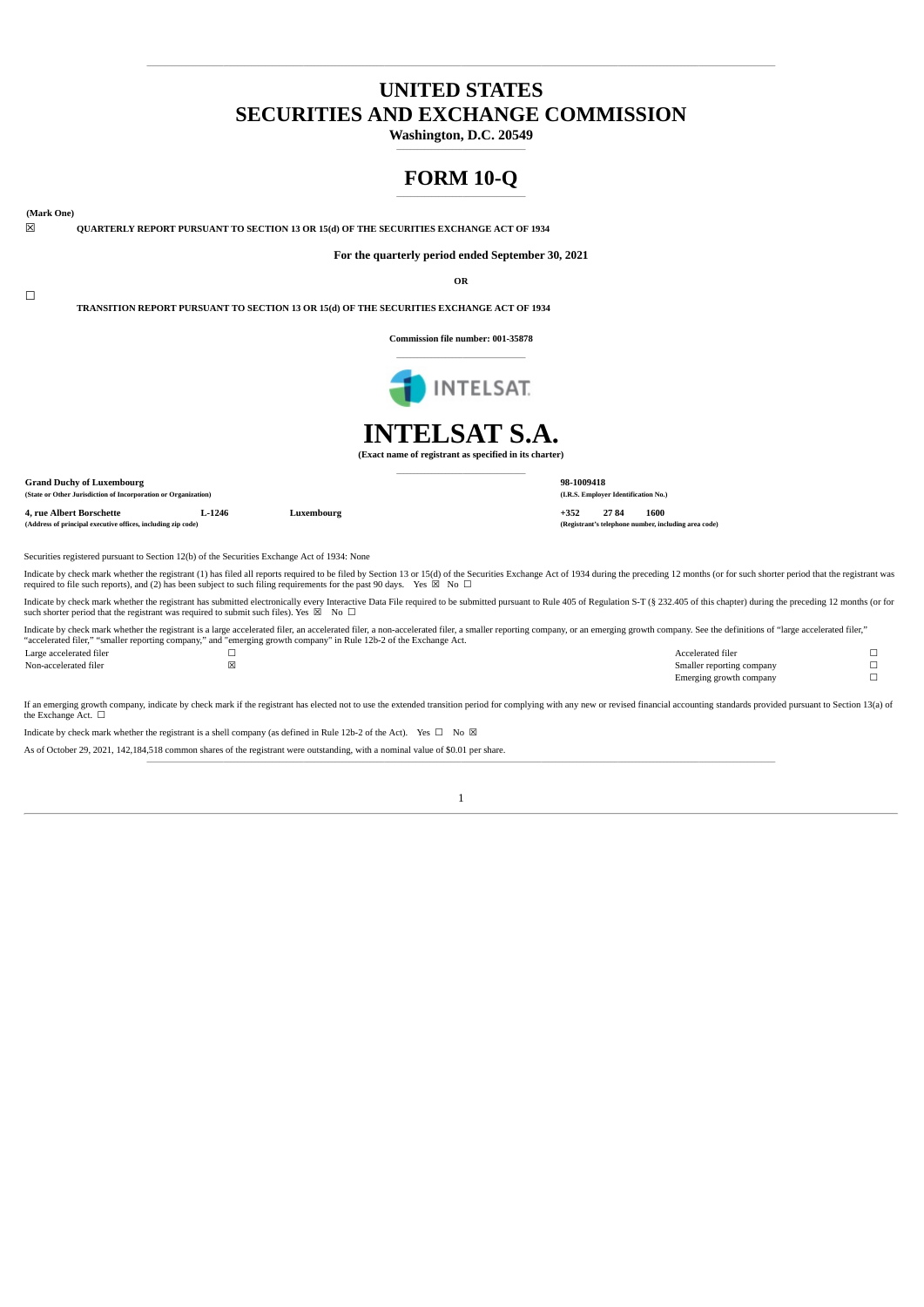**Page**

**[Introduction](#page-1-0)** [3](#page-1-0) Financial and Other [Information](#page-2-0) [3](#page-2-0) Financial and Other Information and Statements and Statements and Statements and Statements and Statements and Statements and Statements and Statements and Statements and Statements and Statements and Statements and Statem

### **PART I. FINANCIAL [INFORMATION](#page-4-0)**

#### Item 1. Financial [Statements:](#page-5-0)

<span id="page-1-0"></span>

| ltem 1.           | Financial Statements:                                                                                                                              |    |
|-------------------|----------------------------------------------------------------------------------------------------------------------------------------------------|----|
|                   | Condensed Consolidated Balance Sheets as of December 31, 2020 and September 30, 2021 (Unaudited)                                                   | 6  |
|                   | Unaudited Condensed Consolidated Statements of Operations for the Three and Nine Months Ended September 30, 2020 and 2021                          |    |
|                   | Unaudited Condensed Consolidated Statements of Comprehensive Loss for the Three and Nine Months Ended September 30, 2020 and 2021                  | 8  |
|                   | Unaudited Condensed Consolidated Statements of Changes in Shareholders' Deficit for the Three and Nine Months Ended September 30, 2020 and<br>2021 | 9  |
|                   | Unaudited Condensed Consolidated Statements of Cash Flows for the Nine Months Ended September 30, 2020 and 2021                                    | 11 |
|                   | Notes to the Condensed Consolidated Financial Statements (Unaudited)                                                                               | 13 |
| Item 2.           | Management's Discussion and Analysis of Financial Condition and Results of Operations                                                              | 34 |
| Item 3.           | <b>Quantitative and Qualitative Disclosures About Market Risk</b>                                                                                  | 47 |
| Item 4.           | <b>Controls and Procedures</b>                                                                                                                     | 48 |
|                   | <b>PART II. OTHER INFORMATION</b>                                                                                                                  |    |
| Item 1.           | <b>Legal Proceedings</b>                                                                                                                           | 49 |
| Item 1A.          | <b>Risk Factors</b>                                                                                                                                | 49 |
| Item 6.           | <b>Exhibits</b>                                                                                                                                    | 50 |
| <b>SIGNATURES</b> |                                                                                                                                                    | 51 |
|                   |                                                                                                                                                    |    |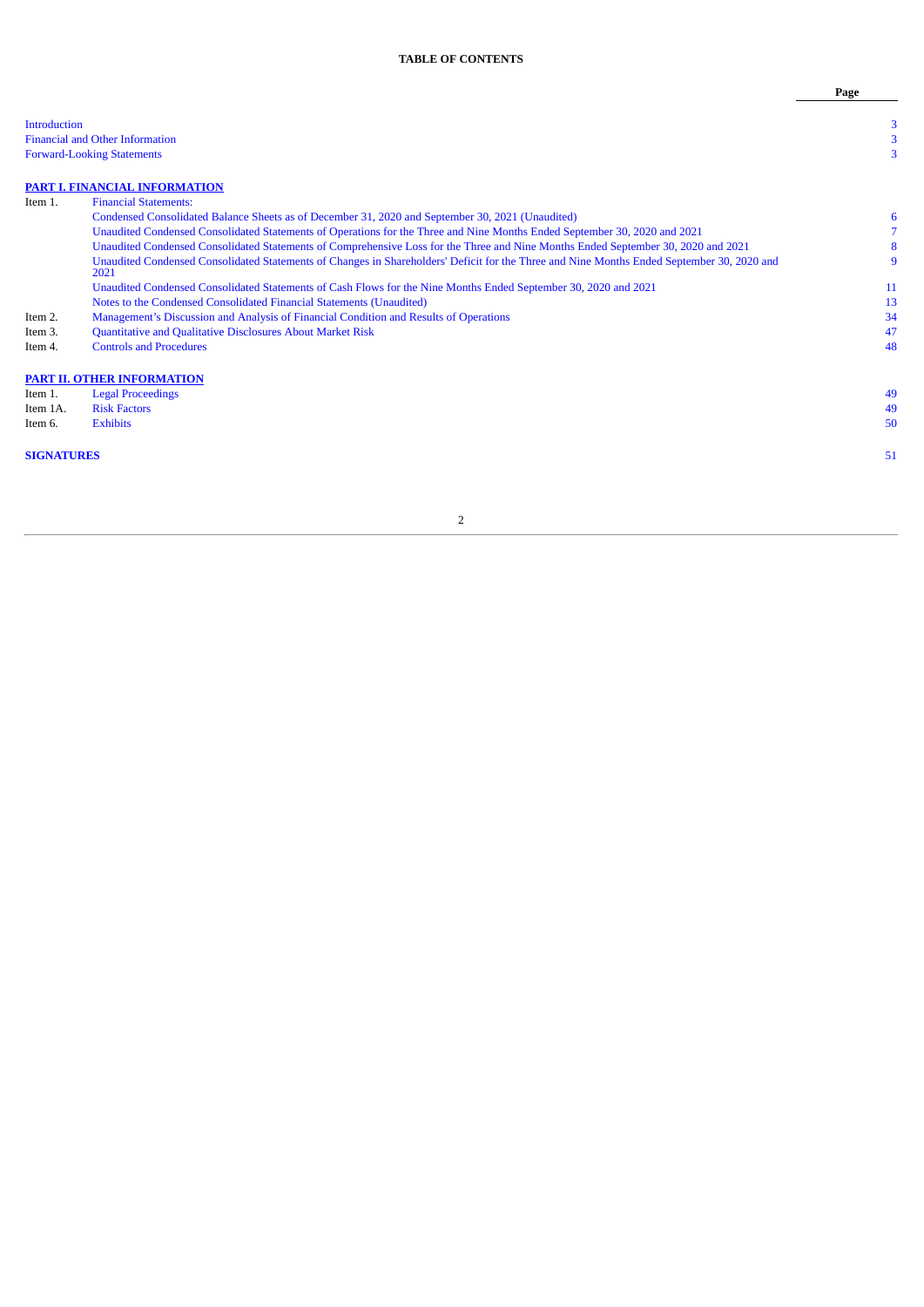## **INTRODUCTION**

In this Quarterly Report on Form 10-Q, or Quarterly Report, unless otherwise indicated or the context otherwise requires, (1) the terms "we," "us," "our," "the Company" and "Intelsat" refer to Intelsat S.A., and its subsidiaries on a consolidated basis, (2) the term "Intelsat Holdings" refers to our indirect wholly-owned subsidiary, Intelsat Holdings S.A., (3) the term "Intelsat Investments" refers to Intelsat Investments S.A., Intelsat Holdings' direct wholly-owned subsidiary, (4) the term "Intelsat Luxembourg" refers to Intelsat (Luxembourg) S.A., Intelsat Investments' direct wholly-owned subsidiary, (5) the term "Intelsat Envision" refers to Intelsat Envision Holdings LLC, Intelsat Luxembourg's direct wholly-owned subsidiary, (6) the terms "Intelsat Connect" and "ICF" refer to Intelsat Connect Finance S.A., Intelsat Envision's direct wholly-owned subsidiary, and (7) the term "Intelsat Jackson" refers to Intelsat Jackson Holdings S.A., Intelsat Connect's direct wholly-owned subsidiary. In this Quarterly Report, unless the context otherwise requires, all references to transponder capacity to Intelsat Jackson Holdings S.A or demand refer to transponder capacity or demand in the C-band and Ku-band frequencies only.

### **FINANCIAL AND OTHER INFORMATION**

<span id="page-2-0"></span>Unless otherwise indicated, all references to "dollars" and "\$" in this Quarterly Report are to, and all monetary amounts in this Quarterly Report are presented in, U.S. dollars. Unless otherwise indicated, the financial information contained in this Quarterly Report has been prepared in accordance with United States generally accepted accounting principles ("U.S. GAAP").

Certain monetary amounts, percentages and other figures included in this Quarterly Report have been subject to rounding adjustments. Accordingly, figures shown as totals in certain tables may not be the arithmetic aggregation of the figures that precede them, and figures expressed as percentages in the text may not total 100% or, as applicable, when aggregated may not be the arithmetic aggregation of the percentages that precede them.

<span id="page-2-1"></span>In this Quarterly Report, we refer to and rely on publicly available information regarding our industry and our competitors. Although we believe the information is reliable, we cannot guarantee the accuracy and completeness of the information and have not independently verified it.

## **FORWARD-LOOKING STATEMENTS**

Some of the statements in this Quarterly Report and oral statements made from time to time by our representatives constitute forward-looking statements that do not directly or exclusively relate to historical facts. The Private Securities Litigation Reform Act of 1995 provides a "safe harbor" for certain forward-looking statements as long as they are identified as forward-looking and are accompanied by meaningful cautionary statements identifying important factors that could cause actual results to differ materially from the expectations expressed or implied in the forward-looking statements.

When used in this Quarterly Report, the words "may," "will," " might," "should," "expect," "plan," "anticipate," "project," "believe," "estimate," "predict," "intend," "potential," "outlook" and "continue," and the negative of these terms, and other similar expressions are intended to identify forward-looking statements and information. Examples of these forwardlooking statements include, but are not limited to, statements regarding the following: our belief that the growing worldwide demand for reliable broadband connectivity everywhere at all times, together with our leadership position in our attractive sector, global scale, efficient operating and financial profile, diversified customer sets and sizeable contracted backlog, provide us with a platform for long-term success; our ability to confirm and consummate a plan of reorganization in the Chapter 11 Cases (as defined below); the effects of the Chapter 11 Cases on our liquidity or results of operations or business prospects; other risks related to the Chapter 11 Cases as described further below; our belief that our next generation software-defined satellites ("SDS") will provide differentiated inventory to help offset recent trends of pricing pressure, new capacity from other satellite operators, and improved access to fiber links in our network services business; our outlook that the increased volume of services provided by our high-throughput satellites ("HTS") and SDS over time is expected to stabilize the level of business activity in the network services sector; our expectation that over time incremental demand for capacity to support the new 4K format, also known as ultra-high definition, could offset some of the reductions in demand related to use of compression technologies in our media business; our expectation that our new services and technologies will open new sectors that are much larger and faster growing than those we support today; our belief that supporting our video neighborhoods, employing a disciplined yield management approach across our business units, developing and maintaining strong customer relationships and distribution channels for our primary customer sets, and successfully executing on our business plan to deliver strong operational results will drive stability in our core business; our expectation that scaling our differentiated managed service offerings in targeted growth verticals and leveraging the global footprint, higher performance and better economics of our HTS and SDS platforms, in addition to the flexibility of our innovative terrestrial network, will drive revenue growth; our belief that completing targeted investments and partnerships in differentiated space and ground infrastructure will provide a seamless interface with the broader telecommunications ecosystem; our outlook that seeking partnerships and investments for vertical expansion in the growing mobility sector, for example, through our Gogo Transaction (as defined below), and in adjacent space-based businesses, will position us for long-term growth; our belief that investing in and deploying innovative new technologies and platforms will change the types of applications we can serve and increase our share of the global demand for broadband connectivity; our projection that our government business will benefit over time from our agile satellite fleet serving the increasing demands for mobility services from the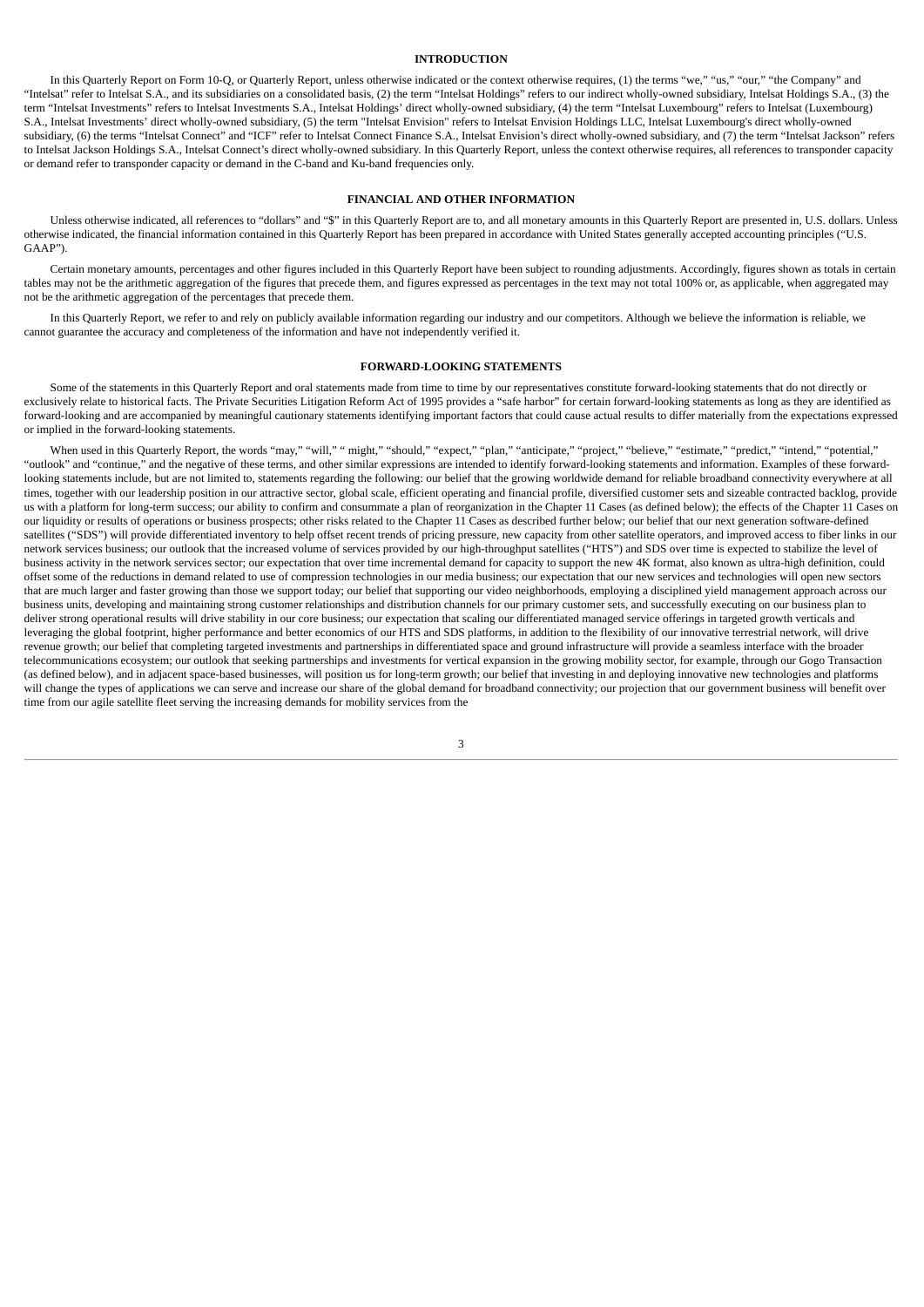U.S. government for aeronautical and ground mobile requirements; our intention to maximize the value of our spectrum rights; our expectations as to our ability to comply with the final U.S. Federal Communications Commission ("FCC") order regarding clearing C-band spectrum in North America, including the availability of adequate resources and funds required to comply and the receipt of accelerated clearing payments set forth in the FCC order; our belief that developing differentiated managed services and investing in related software- and standards-based technology will allow us to unlock opportunities that are essential to providing global broadband connectivity; the trends that we believe will impact our revenue and operating expenses in the future; our assessments regarding how long satellites that have experienced anomalies in the past should be able to provide service on their transponders; our belief as to the likelihood of the cause of the failure of Intelsat 29e in 2019 occurring on our other satellites; our assessment of the risks of future anomalies occurring on our satellites; our plans for satellite launches in the near-term; our expected capital expenditures in 2021 and during the next several years; our belief that the diversity of our revenue allows us to benefit from changing market conditions and lowers our risk from revenue fluctuations in our service applications and geographic regions; our belief that the scale of our fleet can reduce the financial impact of any satellite anomalies or launch failures and protect against service interruptions; and the impact on our financial position or results of operations of pending legal proceedings.

Forward-looking statements reflect our intentions, plans, expectations, anticipations, projections, estimations, predictions, outlook, assumptions and beliefs about future events. These forward-looking statements speak only as of their dates and are not guarantees of future performance or results and are subject to risks, uncertainties and other factors, many of which are outside of our control. These factors could cause actual results or developments to differ materially from the expectations expressed or implied in the forward-looking statements and include known and unknown risks. Known risks include, among others, the risks discussed in Part I—Item 1A—Risk Factors in our Annual Report on Form 10-K for the year ended December 31, 2020 (the "2020 Annual Report"), the political, economic, regulatory and legal conditions in the markets we are targeting for communications services or in which we operate and other risks and uncertainties inherent in the telecommunications business in general and the satellite communications business in particular.

Other factors that may cause results or developments to differ materially from historical results or developments or the forward-looking statements made in this Quarterly Report include, but are not limited to:

- risks associated with operating our in-orbit satellites;
- satellite launch failures, satellite launch and construction delays and in-orbit failures or reduced satellite performance;
- potential changes in the number of companies offering commercial satellite launch services and the number of commercial satellite launch opportunities available in any given time period that could impact our ability to timely schedule future launches and the prices we pay for such launches;
- our ability to obtain new satellite insurance policies with financially viable insurance carriers on commercially reasonable terms or at all, as well as the ability of our insurance carriers to fulfill their obligations;
- possible future losses on satellites that are not adequately covered by insurance;
- U.S. and other government regulation;
- changes in our contracted backlog or expected contracted backlog for future services, including any supply chain disruptions;
- pricing pressure and overcapacity in the markets in which we compete;
- our ability to access capital markets for debt or equity;
- the competitive environment in which we operate;
- customer defaults on their obligations to us;
- our international operations and other uncertainties associated with doing business internationally;
- the impact of the novel coronavirus ("COVID-19") pandemic on our business, the economic environment and our expected financial results;
- our expectations as to the benefits and impact on our future financial performance associated with the Company's purchase of the equity of Gogo Inc.'s (NASDAQ: GOGO) ("Gogo") commercial aviation business (the "Gogo Transaction");
- our ability to successfully integrate Gogo's commercial aviation business;
- litigation; and
- other risks discussed in our 2020 Annual Report or this Quarterly Report.

Further, many of the risks and uncertainties that we face are currently amplified by, and will continue to be amplified by, the risks and uncertainties regarding the Company and certain of its subsidiaries' voluntary commencement of cases (the "Chapter 11 Cases") under title 11 of the United States Code (the "Bankruptcy Code") in the United States Bankruptcy Court for the Eastern District of Virginia (the "Bankruptcy Court"), including but not limited to:

• our ability to improve our liquidity and long-term capital structure and to address our debt service obligations through the restructuring;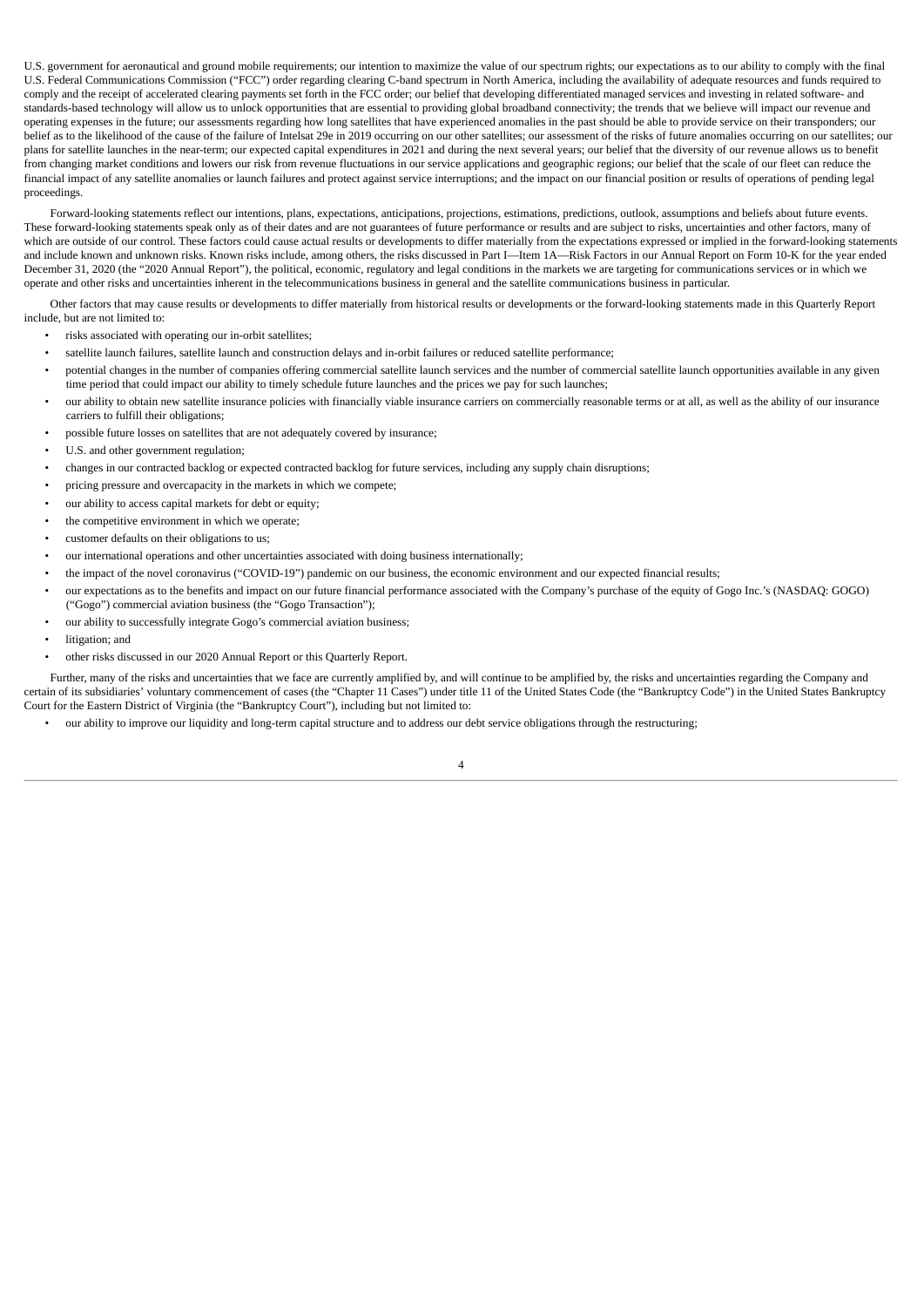- our ability to obtain timely approval by the Bankruptcy Court with respect to the motions that we have filed or will file in the Chapter 11 Cases, including those related to our debtor-in-possession ("DIP") financing;
- objections to the Company's restructuring process or other pleadings filed that could protract the Chapter 11 Cases or interfere with the Company's ability to consummate the restructuring;
- our ability to retain the exclusive right to propose a Chapter 11 plan of reorganization and our ability to achieve confirmation of such plan;
- our ability to develop, obtain support for, confirm and consummate a Chapter 11 plan of reorganization, including the proposed plan of reorganization the Company filed in the Bankruptcy Court on August 24, 2021, as may be modified or amended;
- the length of time that the Company will operate under Chapter 11 protection and the continued availability of operating capital during the pendency of the Chapter 11 Cases;
- our substantial level of indebtedness and related debt service obligations and restrictions, including those expected to be imposed by covenants in any exit financing, that may limit our operational and financial flexibility;
- the conditions to which our DIP financing is subject and the risk that these conditions may not be satisfied for various reasons, including for reasons outside of our control;
- our ability to develop and execute our business plan during the pendency of the Chapter 11 Cases;
- increased administrative and legal costs related to the Chapter 11 process;
- potential delays in the Chapter 11 process due to the effects of the COVID-19 pandemic; and
- our ability to continue as a going concern and our ability to maintain relationships with regulators, suppliers, customers and employees, including the pending retirement and transition period of our current Chief Executive Officer, and other third parties as a result of such going concern, during the restructuring and the pendency of the Chapter 11 **Cases**

<span id="page-4-0"></span>Although we believe that the expectations reflected in the forward-looking statements are reasonable, we cannot guarantee our future results, level of activity, performance or achievements. Because actual results could differ materially from our intentions, plans, expectations, anticipations, projections, estimations, predictions, outlook, assumptions and beliefs about the future, you are urged not to rely on forward-looking statements in this Quarterly Report and to view all forward-looking statements made in this Quarterly Report with caution. We do not undertake any obligation to update or revise any forward-looking statements, whether as a result of new information, future events or otherwise.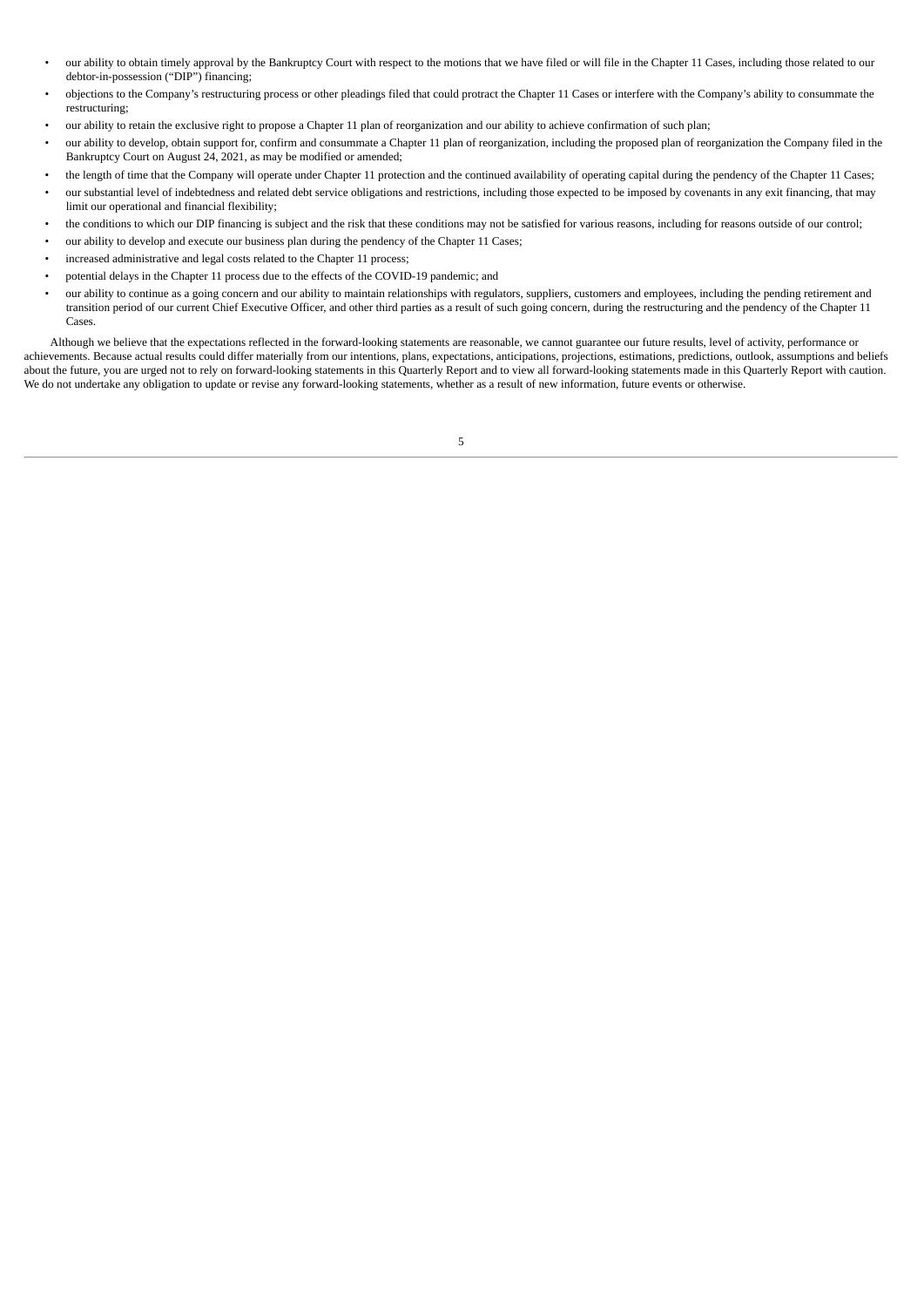# **PART I. FINANCIAL INFORMATION**

# **INTELSAT S.A. (DEBTOR-IN-POSSESSION)**

# **CONDENSED CONSOLIDATED BALANCE SHEETS (in thousands, except per share amounts)**

<span id="page-5-1"></span><span id="page-5-0"></span>

|                                                                         |                    | <b>December 31, 2020</b> |              |             |  |
|-------------------------------------------------------------------------|--------------------|--------------------------|--------------|-------------|--|
|                                                                         |                    |                          |              | (unaudited) |  |
| <b>ASSETS</b>                                                           |                    |                          |              |             |  |
| Current assets:                                                         |                    |                          |              |             |  |
| Cash and cash equivalents                                               | $\mathbf{\hat{S}}$ | 1,060,917 \$             |              | 636,510     |  |
| Restricted cash                                                         |                    | 21,130                   |              | 27,675      |  |
| Receivables, net of allowances of \$40,785 in 2020 and \$32,949 in 2021 |                    | 254,273                  |              | 217,235     |  |
| Receivables relating to C-band                                          |                    | 405,171                  |              | 1,035,578   |  |
| Contract assets, net of allowances                                      |                    | 39,774                   |              | 42,447      |  |
| Inventory                                                               |                    | 147,094                  |              | 125,288     |  |
| Prepaid expenses and other current assets                               |                    | 136,611                  |              | 140,330     |  |
| Total current assets                                                    |                    | 2,064,970                |              | 2,225,063   |  |
| Satellites and other property and equipment, net                        |                    | 4,757,877                |              | 4,981,394   |  |
| Goodwill                                                                |                    | 2,698,247                |              | 2,689,482   |  |
| Non-amortizable intangible assets                                       |                    | 2,295,000                |              | 2,295,000   |  |
| Amortizable intangible assets, net                                      |                    | 290,569                  |              | 262,355     |  |
| Contract assets, net of current portion and allowances                  |                    | 86,017                   |              | 71,914      |  |
| Other assets                                                            |                    | 605,001                  |              | 727,862     |  |
| <b>Total assets</b>                                                     | \$                 | 12,797,681 \$            |              | 13,253,070  |  |
| <b>LIABILITIES AND SHAREHOLDERS' DEFICIT</b>                            |                    |                          |              |             |  |
| Current liabilities:                                                    |                    |                          |              |             |  |
| Accounts payable and accrued liabilities                                | \$                 | 252,998 \$               |              | 279,122     |  |
| Taxes payable                                                           |                    | 7.493                    |              | 6,486       |  |
| Employee-related liabilities                                            |                    | 43,404                   |              | 43,382      |  |
| Accrued interest payable                                                |                    | 17,747                   |              | 19,094      |  |
| Current maturities of long-term debt                                    |                    | 5,903,724                |              | 6,162,315   |  |
| <b>Contract liabilities</b>                                             |                    | 157,320                  |              | 858,941     |  |
| Deferred satellite performance incentives                               |                    | 47,377                   |              | 54,512      |  |
| Other current liabilities                                               |                    | 73,479                   |              | 105,416     |  |
| Total current liabilities                                               |                    | 6,503,542                |              | 7,529,268   |  |
| Contract liabilities, net of current portion                            |                    | 1,447,891                |              | 1,309,270   |  |
| Deferred satellite performance incentives, net of current portion       |                    | 138,116                  |              | 121,439     |  |
| Deferred income taxes                                                   |                    | 61,345                   |              | 77,485      |  |
| Accrued retirement benefits, net of current portion                     |                    | 129,837                  |              | 113,452     |  |
| Other long-term liabilities                                             |                    | 262,900                  |              | 315,939     |  |
| Liabilities subject to compromise                                       |                    | 10,168,518               |              | 10,169,243  |  |
| Shareholders' deficit:                                                  |                    |                          |              |             |  |
| Common shares, nominal value \$0.01 per share                           |                    | 1,421                    |              | 1,422       |  |
| Paid-in capital                                                         |                    | 2,573,840                |              | 2,577,607   |  |
| Accumulated deficit                                                     |                    | (8,416,410)              |              | (8,889,282) |  |
| Accumulated other comprehensive loss                                    |                    | (80, 322)                |              | (77, 261)   |  |
| Total Intelsat S.A. shareholders' deficit                               |                    | (5,921,471)              |              | (6,387,514) |  |
| Noncontrolling interest                                                 |                    | 7,003                    |              | 4,488       |  |
| Total liabilities and shareholders' deficit                             | \$                 | 12,797,681               | $\mathbb{S}$ | 13,253,070  |  |

<span id="page-5-2"></span>See accompanying notes to unaudited condensed consolidated financial statements.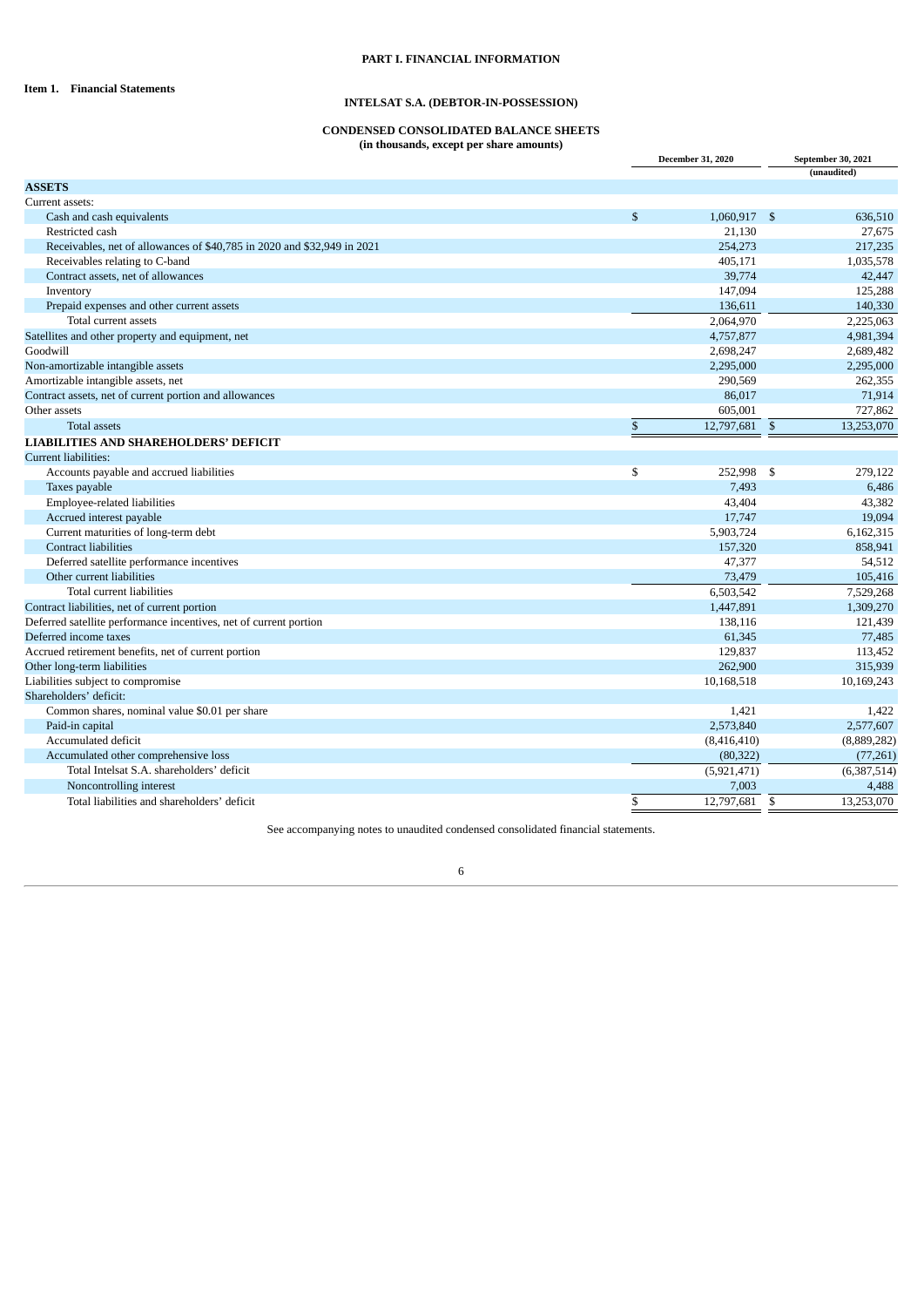# **UNAUDITED CONDENSED CONSOLIDATED STATEMENTS OF OPERATIONS (in thousands, except per share amounts)**

|                                                                   | <b>Three Months Ended</b><br><b>September 30, 2020</b> |                    | <b>Three Months Ended</b><br>September 30, 2021 |     | <b>Nine Months Ended</b><br>September 30, 2020 |     | <b>Nine Months Ended</b><br>September 30, 2021 |
|-------------------------------------------------------------------|--------------------------------------------------------|--------------------|-------------------------------------------------|-----|------------------------------------------------|-----|------------------------------------------------|
| Revenue                                                           | 489,449                                                | $\mathbf{\hat{S}}$ | 526,095 \$                                      |     | 1,430,303                                      | -\$ | 1,536,720                                      |
| Operating expenses:                                               |                                                        |                    |                                                 |     |                                                |     |                                                |
| Direct costs of revenue (excluding depreciation and amortization) | 119,969                                                |                    | 177,176                                         |     | 331,191                                        |     | 505,798                                        |
| Selling, general and administrative                               | 69,215                                                 |                    | 96,796                                          |     | 214,586                                        |     | 299,499                                        |
| Depreciation and amortization                                     | 162,573                                                |                    | 162,017                                         |     | 488,235                                        |     | 495,517                                        |
| Impairment of non-amortizable intangible and other assets         |                                                        |                    |                                                 |     | 46,243                                         |     |                                                |
| Other operating expense—C-band                                    | 298                                                    |                    | 17,867                                          |     | 580                                            |     | 140,861                                        |
| Total operating expenses                                          | 352,055                                                |                    | 453,856                                         |     | 1,080,835                                      |     | 1,441,675                                      |
| Income from operations                                            | 137,394                                                |                    | 72,239                                          |     | 349,468                                        |     | 95,045                                         |
| Interest expense, net                                             | (138,075)                                              |                    | (126,600)                                       |     | (678, 937)                                     |     | (388, 836)                                     |
| Other income, net                                                 | 3,067                                                  |                    | 10,196                                          |     | 8,564                                          |     | 40,133                                         |
| Reorganization items                                              | (36, 367)                                              |                    | (98, 316)                                       |     | (335,059)                                      |     | (203, 719)                                     |
| Loss before income taxes                                          | (33,981)                                               |                    | (142, 481)                                      |     | (655, 964)                                     |     | (457, 377)                                     |
| Income tax benefit (expense)                                      | 18,650                                                 |                    | (2,605)                                         |     | 17,691                                         |     | (13,716)                                       |
| Net loss                                                          | (15, 331)                                              |                    | (145,086)                                       |     | (638, 273)                                     |     | (471,093)                                      |
| Net income attributable to noncontrolling interest                | (600)                                                  |                    | (604)                                           |     | (1,784)                                        |     | (1,779)                                        |
| Net loss attributable to Intelsat S.A.                            | (15, 931)                                              | -S                 | (145,690)                                       | - 5 | (640, 057)                                     | -S  | (472, 872)                                     |
| Net loss per common share attributable to Intelsat S.A.:          |                                                        |                    |                                                 |     |                                                |     |                                                |
| <b>Basic</b>                                                      | \$<br>$(0.11)$ \$                                      |                    | $(1.02)$ \$                                     |     | $(4.51)$ \$                                    |     | (3.33)                                         |
| Diluted                                                           | (0.11)                                                 | -5                 | (1.02)                                          | -5  | (4.51)                                         | -5  | (3.33)                                         |

<span id="page-6-0"></span>See accompanying notes to unaudited condensed consolidated financial statements.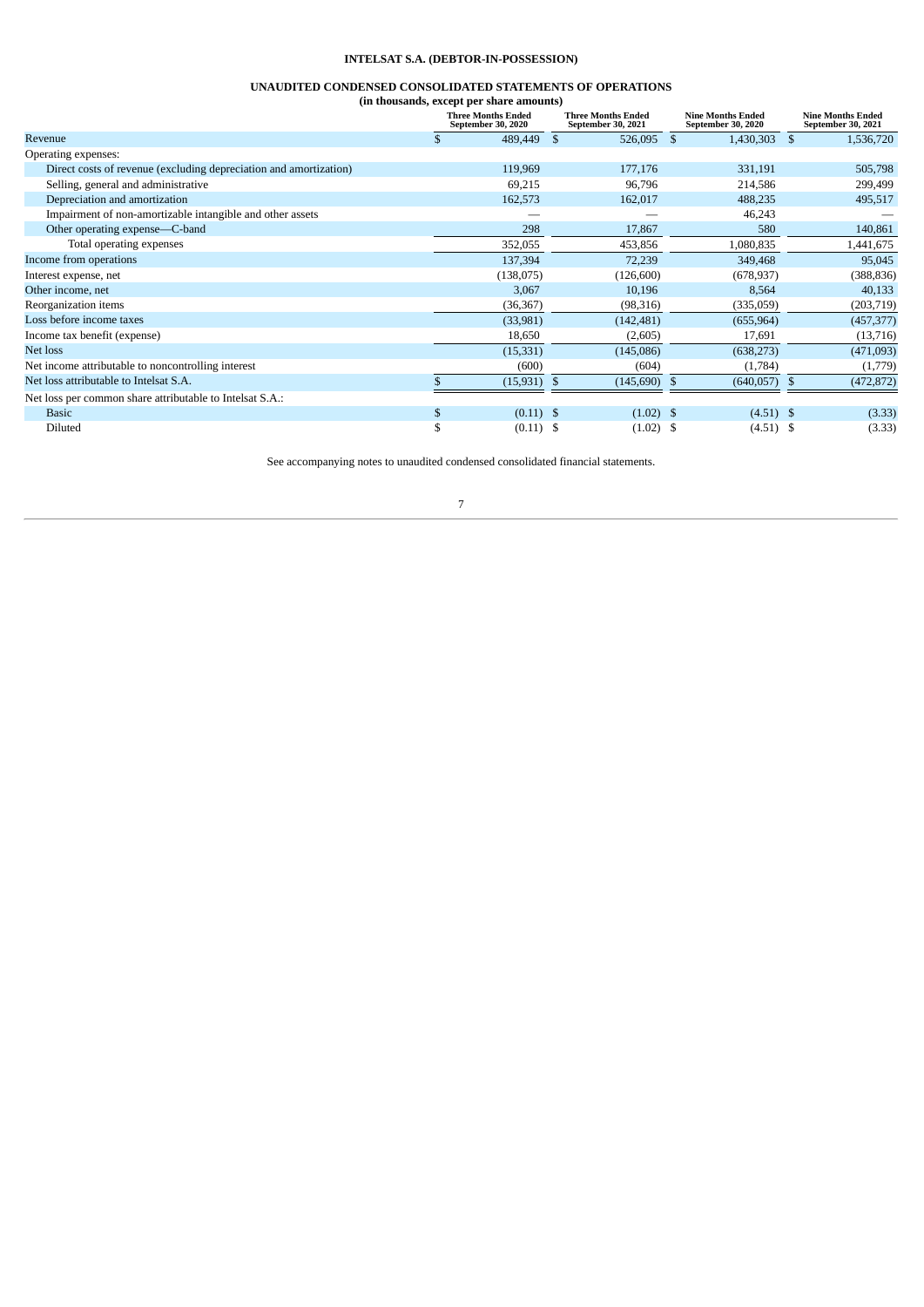### **UNAUDITED CONDENSED CONSOLIDATED STATEMENTS OF COMPREHENSIVE LOSS**

| (in thousands)                                                                                                                  |                                                        |                                          |                                                |                                                |  |  |  |  |  |  |
|---------------------------------------------------------------------------------------------------------------------------------|--------------------------------------------------------|------------------------------------------|------------------------------------------------|------------------------------------------------|--|--|--|--|--|--|
|                                                                                                                                 | <b>Three Months Ended</b><br><b>September 30, 2020</b> | Three Months Ended<br>September 30, 2021 | <b>Nine Months Ended</b><br>September 30, 2020 | Nine Months Ended<br><b>September 30, 2021</b> |  |  |  |  |  |  |
| Net loss                                                                                                                        | $(15,331)$ \$                                          | $(145,086)$ \$                           | $(638, 273)$ \$                                | (471,093)                                      |  |  |  |  |  |  |
| Other comprehensive income (loss), net of tax:                                                                                  |                                                        |                                          |                                                |                                                |  |  |  |  |  |  |
| Defined benefit retirement plans:                                                                                               |                                                        |                                          |                                                |                                                |  |  |  |  |  |  |
| Reclassification adjustment for amortization of unrecognized prior service<br>credits, net of tax included in other income, net | (626)                                                  | (626)                                    | (1,878)                                        | (1,878)                                        |  |  |  |  |  |  |
| Reclassification adjustment for amortization of unrecognized actuarial loss,<br>net of tax included in other income, net        | 1,274                                                  | 1,672                                    | 3,822                                          | 4,939                                          |  |  |  |  |  |  |
| Other comprehensive income                                                                                                      | 648                                                    | 1,046                                    | 1,944                                          | 3,061                                          |  |  |  |  |  |  |
| Comprehensive loss                                                                                                              | (14, 683)                                              | (144, 040)                               | (636, 329)                                     | (468, 032)                                     |  |  |  |  |  |  |
| Comprehensive income attributable to noncontrolling interest                                                                    | (600)                                                  | (604)                                    | (1,784)                                        | (1,779)                                        |  |  |  |  |  |  |
| Comprehensive loss attributable to Intelsat S.A.                                                                                | (15,283)                                               | (144, 644)                               | (638, 113)                                     | (469, 811)                                     |  |  |  |  |  |  |

<span id="page-7-0"></span>See accompanying notes to unaudited condensed consolidated financial statements.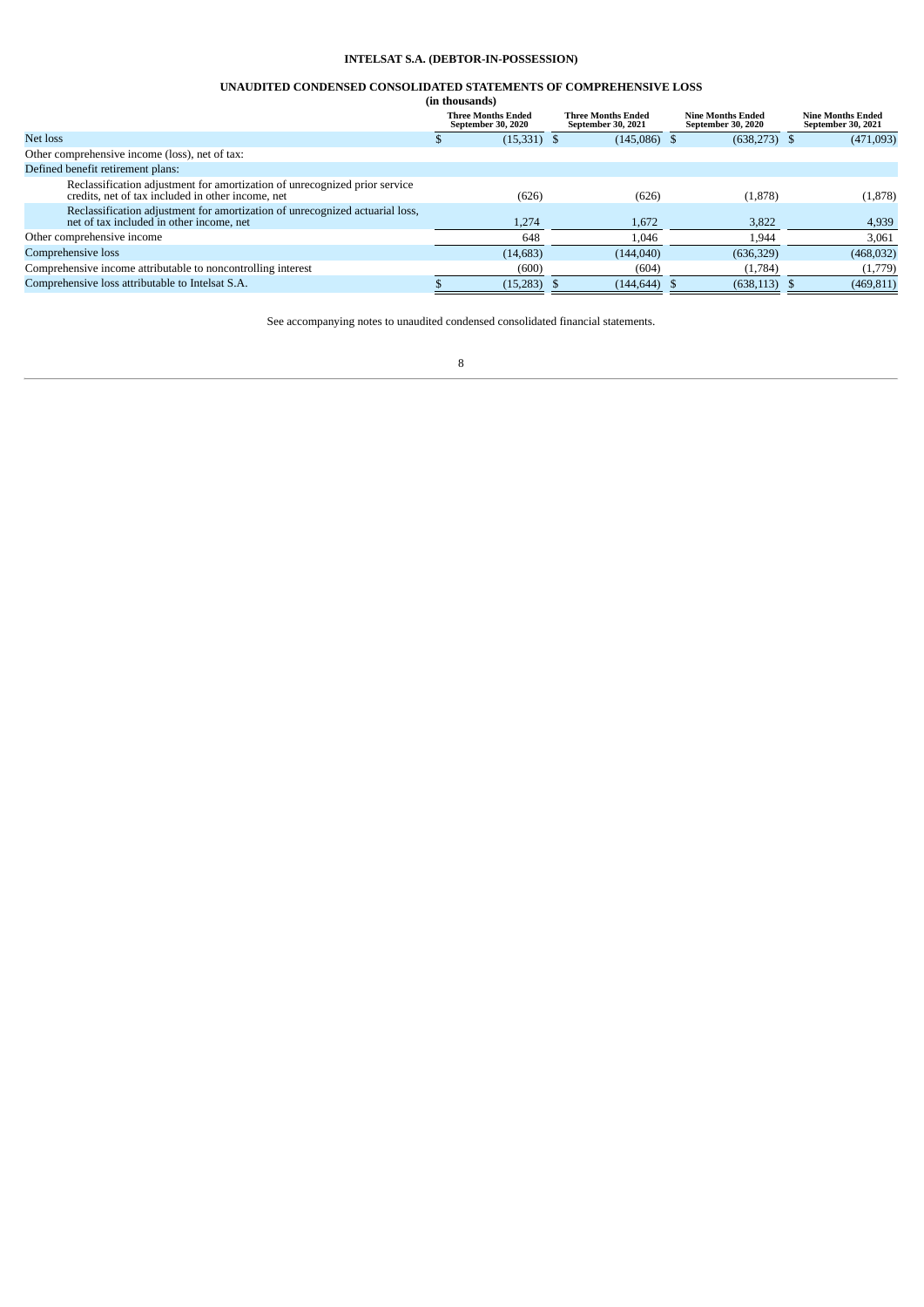### **UNAUDITED CONDENSED CONSOLIDATED STATEMENTS OF CHANGES IN SHAREHOLDERS' DEFICIT (in thousands, except where otherwise noted) Common Shares**

|                                                            | Number of<br><b>Shares</b><br>(in millions) |          | <b>Amount</b> |    | Paid-in<br>Capital | Accumulated<br><b>Deficit</b> |               |    | <b>Accumulated Other</b><br><b>Comprehensive Loss</b> |  | <b>Total Intelsat S.A.</b><br><b>Shareholders' Deficit</b> |     | Noncontrolling<br><b>Interest</b> |
|------------------------------------------------------------|---------------------------------------------|----------|---------------|----|--------------------|-------------------------------|---------------|----|-------------------------------------------------------|--|------------------------------------------------------------|-----|-----------------------------------|
| Balance at December 31, 2019                               | 141.1                                       | <b>S</b> | 1,411         | \$ | 2,565,696          | \$                            | (7,503,830)   | -S | $(63, 135)$ \$                                        |  | $(4,999,858)$ \$                                           |     | 11,010                            |
| Net income (loss)                                          |                                             |          |               |    |                    |                               | (218,771)     |    |                                                       |  | (218,771)                                                  |     | 556                               |
| Dividends paid to noncontrolling interests                 |                                             |          |               |    |                    |                               |               |    |                                                       |  |                                                            |     | (1,879)                           |
| Share-based compensation                                   | 1.0                                         |          | 10            |    | 971                |                               |               |    |                                                       |  | 981                                                        |     |                                   |
| Postretirement/pension liability adjustment,<br>net of tax |                                             |          |               |    |                    |                               |               |    | 648                                                   |  | 648                                                        |     |                                   |
| Adoption of ASU 2016-13                                    |                                             |          |               |    |                    |                               | (916)         |    |                                                       |  | (916)                                                      |     |                                   |
| Balance at March 31, 2020                                  | 142.1                                       | S        | 1,421         | S  | 2,566,667          |                               | (7, 723, 517) |    | (62, 487)                                             |  | $(5,217,916)$ \$                                           |     | 9,687                             |
| Net income (loss)                                          |                                             |          |               |    |                    |                               | (405, 355)    |    |                                                       |  | (405, 355)                                                 |     | 628                               |
| Share-based compensation                                   |                                             |          |               |    | 2,737              |                               |               |    |                                                       |  | 2,737                                                      |     |                                   |
| Postretirement/pension liability adjustment,<br>net of tax |                                             |          |               |    |                    |                               |               |    | 648                                                   |  | 648                                                        |     |                                   |
| Balance at June 30, 2020                                   | 142.1                                       |          | 1,421         |    | 2,569,404          |                               | (8, 128, 872) |    | (61, 839)                                             |  | (5,619,886)                                                |     | 10,315                            |
| Net income (loss)                                          |                                             |          |               |    |                    |                               | (15, 931)     |    |                                                       |  | (15, 931)                                                  |     | 600                               |
| Dividends paid to noncontrolling interests                 |                                             |          |               |    |                    |                               |               |    |                                                       |  |                                                            |     | (3,080)                           |
| Share-based compensation                                   |                                             |          |               |    | 2,920              |                               |               |    |                                                       |  | 2,920                                                      |     |                                   |
| Postretirement/pension liability adjustment,<br>net of tax |                                             |          |               |    |                    |                               |               |    | 648                                                   |  | 648                                                        |     |                                   |
| Balance at September 30, 2020                              | 142.1                                       | \$       | 1,421         | \$ | 2,572,324          |                               | (8, 144, 803) |    | (61, 191)                                             |  | (5,632,249)                                                | - S | 7,835                             |

See accompanying notes to unaudited condensed consolidated financial statements.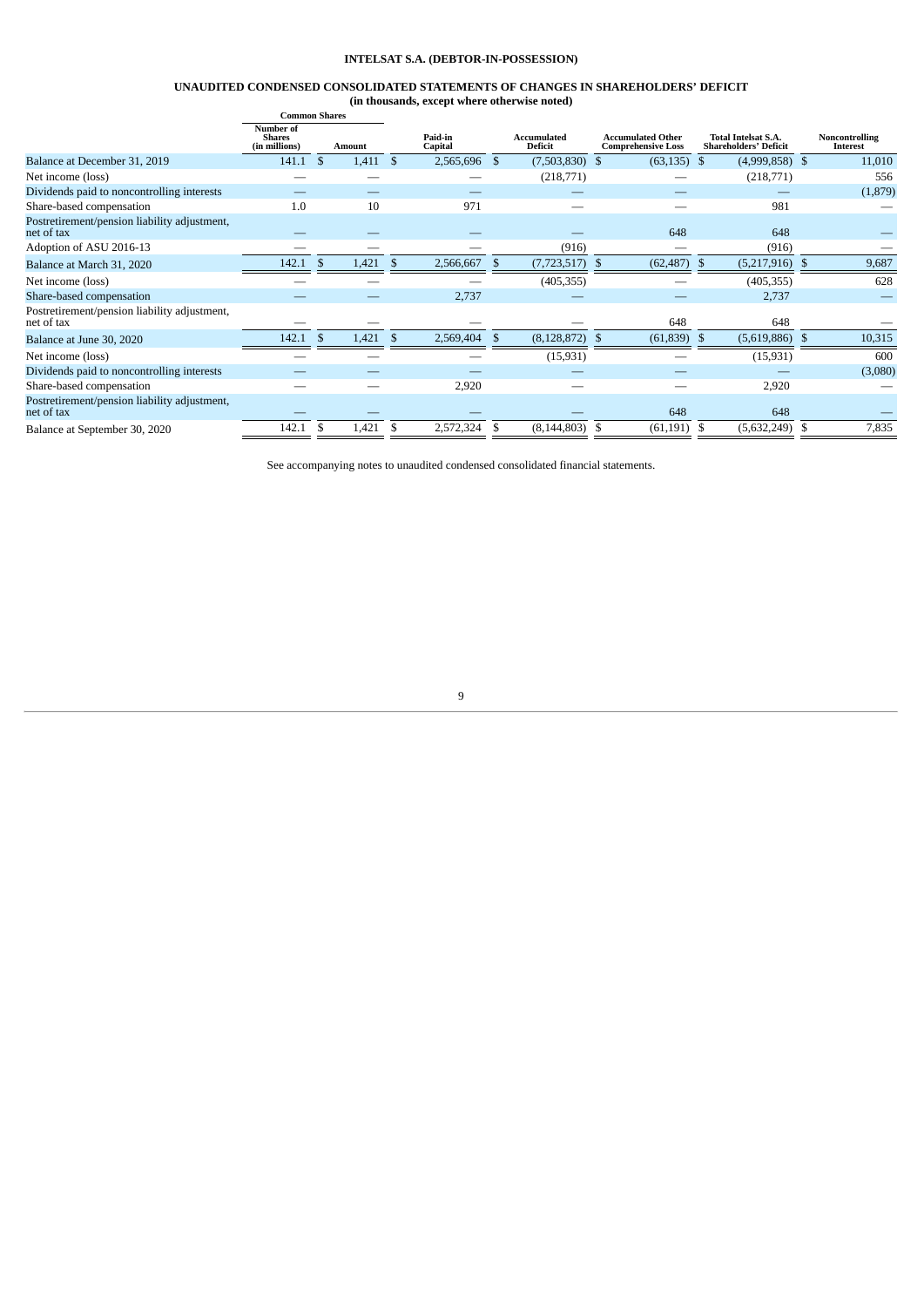# **UNAUDITED CONDENSED CONSOLIDATED STATEMENTS OF CHANGES IN SHAREHOLDERS' DEFICIT (in thousands, except where otherwise noted)**

|                                                            | <b>Common Shares</b>                        |    |               |     |                    |     |                               |    |                                                       |     |                                                            |          |                                   |
|------------------------------------------------------------|---------------------------------------------|----|---------------|-----|--------------------|-----|-------------------------------|----|-------------------------------------------------------|-----|------------------------------------------------------------|----------|-----------------------------------|
|                                                            | Number of<br><b>Shares</b><br>(in millions) |    | <b>Amount</b> |     | Paid-in<br>Capital |     | Accumulated<br><b>Deficit</b> |    | <b>Accumulated Other</b><br><b>Comprehensive Loss</b> |     | <b>Total Intelsat S.A.</b><br><b>Shareholders' Deficit</b> |          | Noncontrolling<br><b>Interest</b> |
| Balance at December 31, 2020                               | 142.1                                       | S. | 1,421         | \$  | 2,573,840          | -\$ | $(8,416,410)$ \$              |    | $(80,322)$ \$                                         |     | $(5,921,471)$ \$                                           |          | 7,003                             |
| Net income (loss)                                          |                                             |    |               |     |                    |     | (174, 876)                    |    |                                                       |     | (174, 876)                                                 |          | 570                               |
| Dividends paid to noncontrolling interests                 |                                             |    |               |     |                    |     |                               |    |                                                       |     |                                                            |          | (1, 417)                          |
| Share-based compensation                                   | 0.1                                         |    |               |     | 723                |     |                               |    |                                                       |     | 724                                                        |          |                                   |
| Postretirement/pension liability adjustment,<br>net of tax |                                             |    |               |     |                    |     |                               |    | 969                                                   |     | 969                                                        |          |                                   |
| Balance at March 31, 2021                                  | 142.2                                       | \$ | 1,422         | -S  | 2,574,563          | Y   | (8,591,286)                   | -5 | (79, 353)                                             | -\$ | (6,094,654)                                                | - \$     | 6,156                             |
| Net income (loss)                                          |                                             |    |               |     |                    |     | (152, 306)                    |    |                                                       |     | (152, 306)                                                 |          | 604                               |
| Dividends paid to noncontrolling interests                 |                                             |    |               |     |                    |     |                               |    |                                                       |     |                                                            |          | (1, 436)                          |
| Share-based compensation                                   |                                             |    |               |     | 1,581              |     |                               |    |                                                       |     | 1,581                                                      |          |                                   |
| Postretirement/pension liability adjustment,<br>net of tax |                                             |    |               |     |                    |     |                               |    | 1,046                                                 |     | 1,046                                                      |          |                                   |
| Balance at June 30, 2021                                   | 142.2                                       | -S | 1,422         | -S  | 2,576,144          | Ъ.  | (8,743,592)                   | -S | (78, 307)                                             |     | (6,244,333)                                                | <b>S</b> | 5,324                             |
| Net income (loss)                                          |                                             |    |               |     |                    |     | (145, 690)                    |    |                                                       |     | (145, 690)                                                 |          | 604                               |
| Dividends paid to noncontrolling interests                 |                                             |    |               |     |                    |     |                               |    |                                                       |     |                                                            |          | (1,440)                           |
| Share-based compensation                                   |                                             |    |               |     | 1,463              |     |                               |    |                                                       |     | 1,463                                                      |          |                                   |
| Postretirement/pension liability adjustment,<br>net of tax |                                             |    |               |     |                    |     |                               |    | 1,046                                                 |     | 1,046                                                      |          |                                   |
| Balance at September 30, 2021                              | 142.2                                       | £. | 1,422         | \$. | 2,577,607          | S.  | (8,889,282)                   | S  | (77, 261)                                             |     | (6,387,514)                                                | - S      | 4,488                             |

<span id="page-9-0"></span>See accompanying notes to unaudited condensed consolidated financial statements.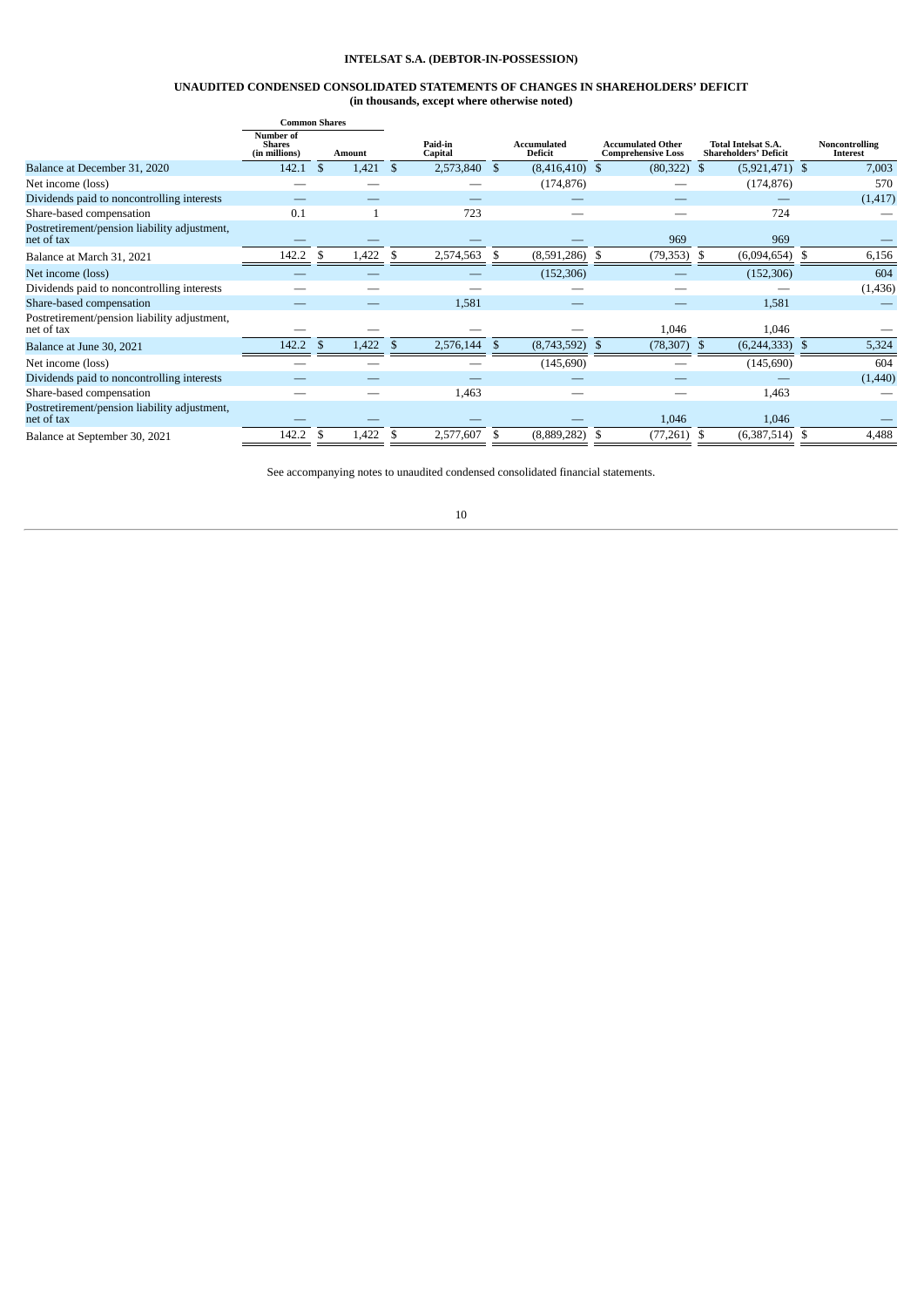## **UNAUDITED CONDENSED CONSOLIDATED STATEMENTS OF CASH FLOWS (in thousands)**

|                                                                                   | <b>Nine Months Ended</b><br>September 30, 2020 | <b>Nine Months Ended</b><br>September 30, 2021 |  |  |
|-----------------------------------------------------------------------------------|------------------------------------------------|------------------------------------------------|--|--|
| <b>Cash flows from operating activities:</b>                                      |                                                |                                                |  |  |
| Net loss                                                                          | \$<br>$(638, 273)$ \$                          | (471,093)                                      |  |  |
| Adjustments to reconcile net loss to net cash provided by operating activities:   |                                                |                                                |  |  |
| Depreciation and amortization                                                     | 488,235                                        | 495,517                                        |  |  |
| Provision for expected credit losses                                              | 36,360                                         | 21,729                                         |  |  |
| Foreign currency transaction losses                                               | 7,330                                          | 2,639                                          |  |  |
| Loss on disposal of assets                                                        |                                                | 43                                             |  |  |
| Impairment of non-amortizable intangible and other assets                         | 46,243                                         |                                                |  |  |
| Share-based compensation                                                          | 9,399                                          | 19.377                                         |  |  |
| Deferred income taxes                                                             | 4,720                                          | 5,404                                          |  |  |
| Amortization of discount, premium, issuance costs and related costs               | 19,689                                         | 7,559                                          |  |  |
| Non-cash reorganization items                                                     | 196,974                                        |                                                |  |  |
| Debtor-in-possession financing fees                                               | 52,182                                         | 46.944                                         |  |  |
| Amortization of actuarial loss and prior service credits for retirement benefits  | 1,976                                          | 3,189                                          |  |  |
| Unrealized losses on derivative financial instruments                             | 372                                            |                                                |  |  |
| Unrealized (gains) losses on investments and loans held-for-investment            | 721                                            | (25, 226)                                      |  |  |
| Amortization of supplemental type certificate costs                               |                                                | 8,549                                          |  |  |
| Other non-cash items                                                              |                                                | (133)                                          |  |  |
| Changes in operating assets and liabilities:                                      |                                                |                                                |  |  |
| Receivables                                                                       | 2,769                                          | 22,554                                         |  |  |
| Prepaid expenses, contract and other assets                                       | (67, 253)                                      | 17,557                                         |  |  |
| Accounts payable and accrued liabilities                                          | 60,624                                         | 3,603                                          |  |  |
| Accrued interest payable                                                          | 48,713                                         | 1,347                                          |  |  |
| <b>Contract liabilities</b>                                                       | (62, 737)                                      | (67,054)                                       |  |  |
| Accrued retirement benefits                                                       | (12, 253)                                      | (16, 385)                                      |  |  |
| Other long-term liabilities                                                       | (1,062)                                        | (25, 944)                                      |  |  |
| Net cash provided by operating activities                                         | 194,729                                        | 50,176                                         |  |  |
| Cash flows from investing activities:                                             |                                                |                                                |  |  |
| Capital expenditures (including capitalized interest)                             | (419, 952)                                     | (667, 885)                                     |  |  |
| Acquisition of loans held-for-investment                                          | (2,300)                                        |                                                |  |  |
| Proceeds from sale of investment                                                  |                                                | 15,000                                         |  |  |
| Loan amendment fees received                                                      |                                                | 1,800                                          |  |  |
| Proceeds from principal payments on loans held-for-investment                     | 973                                            | 208                                            |  |  |
| Capital contribution to unconsolidated affiliate (including capitalized interest) | (2,692)                                        |                                                |  |  |
| Acquisition of intangible assets                                                  |                                                | (3,315)                                        |  |  |
| Other proceeds from satellites                                                    | 5,625                                          |                                                |  |  |
| Net cash used in investing activities                                             | (418, 346)                                     | (654, 192)                                     |  |  |
| <b>Cash flows from financing activities:</b>                                      |                                                |                                                |  |  |
| Proceeds from debtor-in-possession financing                                      | 500,000                                        | 1,250,000                                      |  |  |
| Repayments of debtor-in-possession financing                                      |                                                | (1,000,000)                                    |  |  |
| Debtor-in-possession financing fees                                               | (52, 182)                                      | (46, 944)                                      |  |  |
| Principal payments on deferred satellite performance incentives                   | (25, 428)                                      | (14, 859)                                      |  |  |
| Dividends paid to noncontrolling interest                                         | (4,959)                                        | (4,293)                                        |  |  |
| Net cash provided by financing activities                                         | 417,431                                        | 183,904                                        |  |  |
| Effect of exchange rate changes on cash, cash equivalents and restricted cash     | (4,328)                                        | (3,250)                                        |  |  |
| Net change in cash, cash equivalents and restricted cash                          | 189,486                                        | (423, 362)                                     |  |  |
| Cash, cash equivalents, and restricted cash, beginning of period                  | 830,864                                        | 1,087,547                                      |  |  |
| Cash, cash equivalents, and restricted cash, end of period                        | \$<br>1.020.350                                | -S<br>664.185                                  |  |  |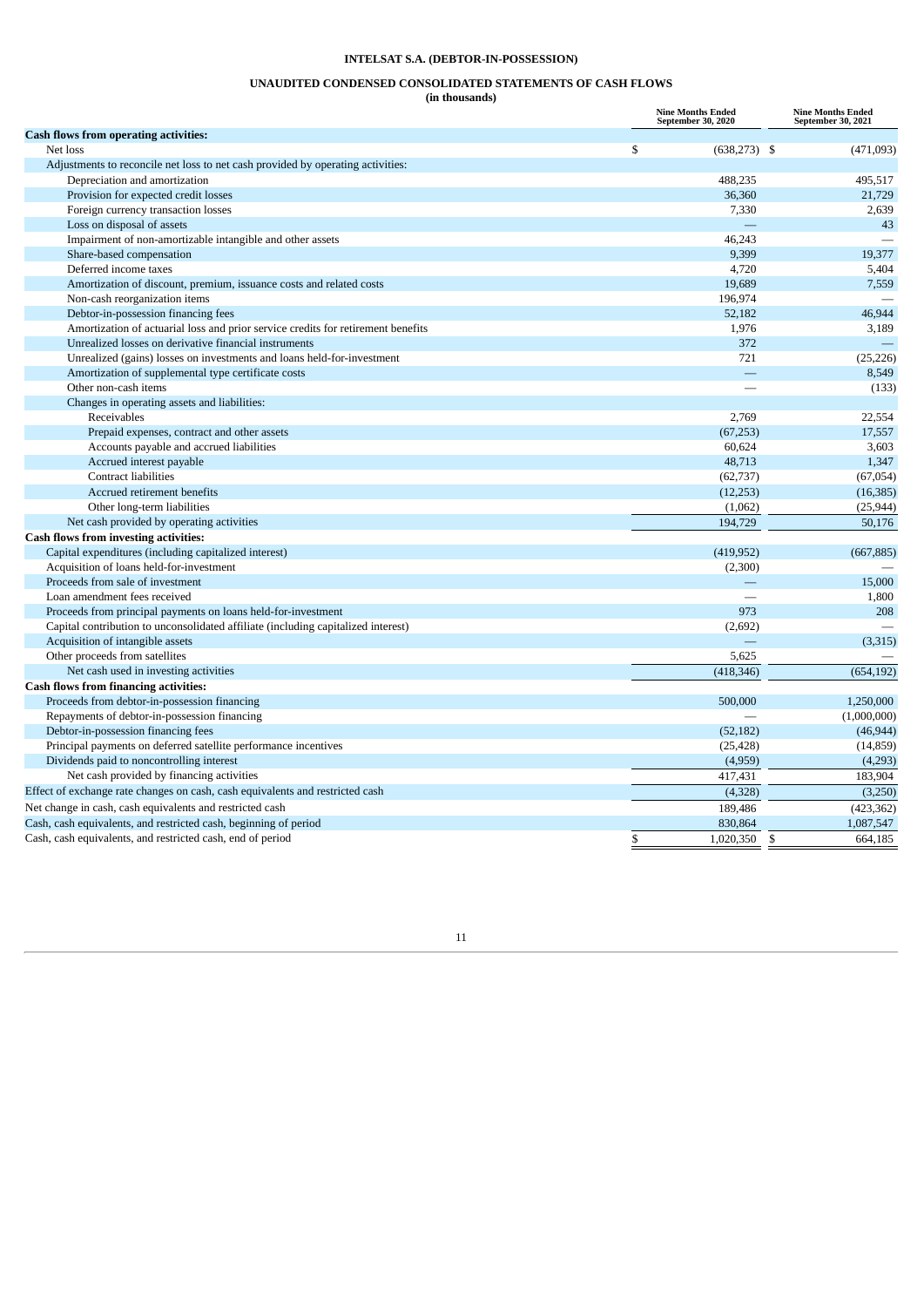<span id="page-11-0"></span>

|                                                                                     | <b>Nine Months Ended</b><br><b>September 30, 2020</b> | <b>Nine Months Ended</b><br><b>September 30, 2021</b> |
|-------------------------------------------------------------------------------------|-------------------------------------------------------|-------------------------------------------------------|
| <b>Supplemental cash flow information:</b>                                          |                                                       |                                                       |
| Cash paid for reorganization items included in cash flows from operating activities | 53,983 \$                                             | 152,675                                               |
| Interest paid, net of amounts capitalized                                           | 532,234                                               | 307,901                                               |
| Income taxes paid, net of refunds                                                   | 4,717                                                 | 2,664                                                 |
| Supplemental disclosure of non-cash investing activities:                           |                                                       |                                                       |
| Accrued capital expenditures                                                        | 51,221 \$                                             | 67,944                                                |
| Conversion of loans held-for-investment to equity securities                        | 4,802                                                 |                                                       |
| Capitalization of deferred satellite performance incentives                         |                                                       | 5,318                                                 |
| Conversion of payment-in-kind interest on loans held-for-investment                 |                                                       | 1,762                                                 |
| Purchase price adjustment                                                           |                                                       | 7,843                                                 |

See accompanying notes to unaudited condensed consolidated financial statements.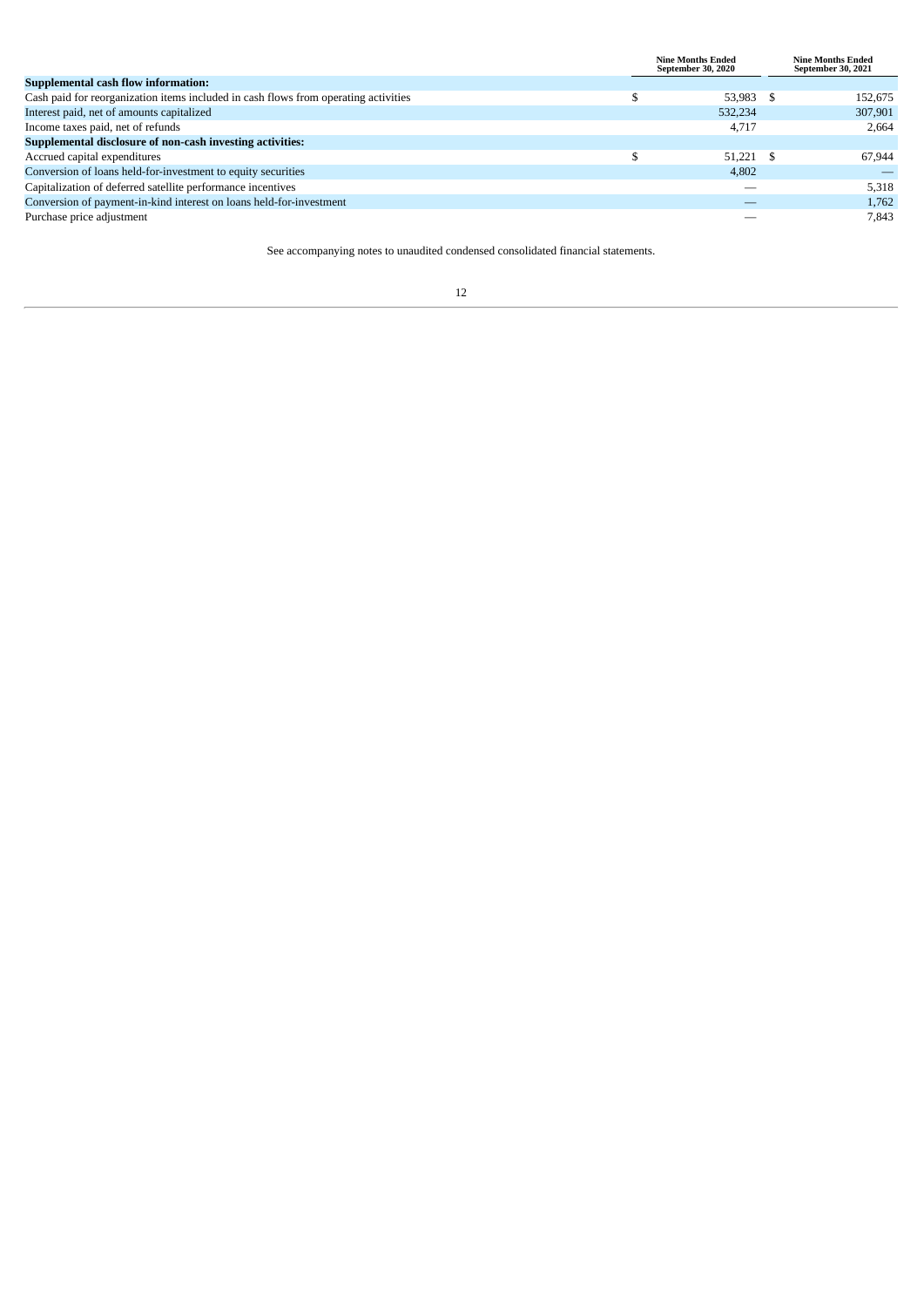## **NOTES TO THE CONDENSED CONSOLIDATED FINANCIAL STATEMENTS (UNAUDITED)**

## **September 30, 2021**

## **Note 1—General**

### *Basis of Presentation*

The accompanying condensed consolidated financial statements of Intelsat S.A. and its subsidiaries ("Intelsat S.A.," "we," "us," "our" or the "Company") have not been audited, but are prepared in accordance with United States generally accepted accounting principles ("U.S. GAAP") for interim financial information. Accordingly, they do not include all of the information and footnotes required by U.S. GAAP for complete financial statements. References to U.S. GAAP issued by the Financial Accounting Standards Board ("FASB") in these footnotes are to the FASB Accounting Standards Codification ("ASC"). The unaudited condensed consolidated financial statements include all adjustments (consisting only of normal and recurring adjustments) that are, in the opinion of management, necessary for a fair presentation of these financial statements. The results of operations for the periods presented are not necessarily indicative of operating results for the full year or for any future period. These unaudited condensed consolidated financial statements should be read in conjunction with the consolidated financial statements and notes thereto included in our Annual Report on Form 10-K for the year ended December 31, 2020 (the "2020 Annual Report"), on file with the U.S. Securities and Exchange Commission ("SEC").

# *Use of Estimates*

The preparation of these condensed consolidated financial statements in conformity with U.S. GAAP requires management to make estimates and assumptions that affect the reported amounts of assets and liabilities as of the date of these condensed consolidated financial statements, the reported amounts of revenues and expenses during the reporting periods, and the disclosures of contingent liabilities. Accordingly, ultimate results could differ from those estimates.

### *C-band Spectrum Clearing*

On March 3, 2020, the U.S. Federal Communications Commission ("FCC") issued its final order in the C-band proceeding (the "FCC Final Order"), which, among other things, provides for monetary incentives for fixed satellite services ("FSS") providers to clear a portion of the C-band spectrum on an accelerated basis (the "Acceleration Payments"). On August 14, 2020, Intelsat License LLC ("Intelsat License") filed its C-band spectrum transition plan with the FCC, with ongoing updates as requested by the FCC. The most recent amended transition plan was filed on September 30, 2021.

Under the FCC Final Order, Intelsat License is eligible to receive Acceleration Payments of approximately \$1.2 billion and \$3.7 billion based on the milestone clearing certification dates of December 5, 2021 and December 5, 2023, with the respective payments expected to be received in the first half of each successive year, respectively, subject to the satisfaction of certain deadlines and other conditions. In addition, under the FCC Final Order, we are also entitled to receive reimbursement payments for certain C-band spectrum clearing expenses incurred, subject to the satisfaction of certain conditions set forth in the FCC Final Order. As of December 31, 2020 and September 30, 2021, we incurred \$405.2 million and \$1.0 billion, respectively, related to expected reimbursable costs associated with the FCC Final Order, which are included within the receivables relating to C-band line item on our condensed consolidated balance sheets. Fulfillment costs incurred as a result of the FCC Final Order, which include costs to pay personnel or third parties to assist with customer reconfiguration and relocation, installation of filters, and program management costs, are expensed as incurred and are included within other operating expense—C-band on our condensed consolidated statements of operations. On October 4, 2021, as subsequently amended on October 15, 2021, Intelsat License filed its Phase I Certification of Accelerated Relocation, indicating completion of required clearing activities to satisfy the December 5, 2021 deadline and requesting FCC validation to receive the \$1.2 billion Acceleration Payment.

### *Impact of COVID-19 on the Company*

As a result of the novel coronavirus ("COVID-19") pandemic in 2020 and continuing into 2021, in an effort to safeguard public health, governments around the world, including United States ("U.S.") federal, state and local governments, implemented a number of orders and restrictions on travel and businesses, among other things. Some of these measures remain in effect and have negatively impacted the U.S. and other economies around the world in the short-term, while the long-term economic impact of COVID-19 remains unknown.

The COVID-19 pandemic has had an adverse impact on our business, results of operations and financial condition, a trend we expect to continue. Among the impacts of the COVID-19 pandemic were a reduction of revenue and a decreased likelihood of

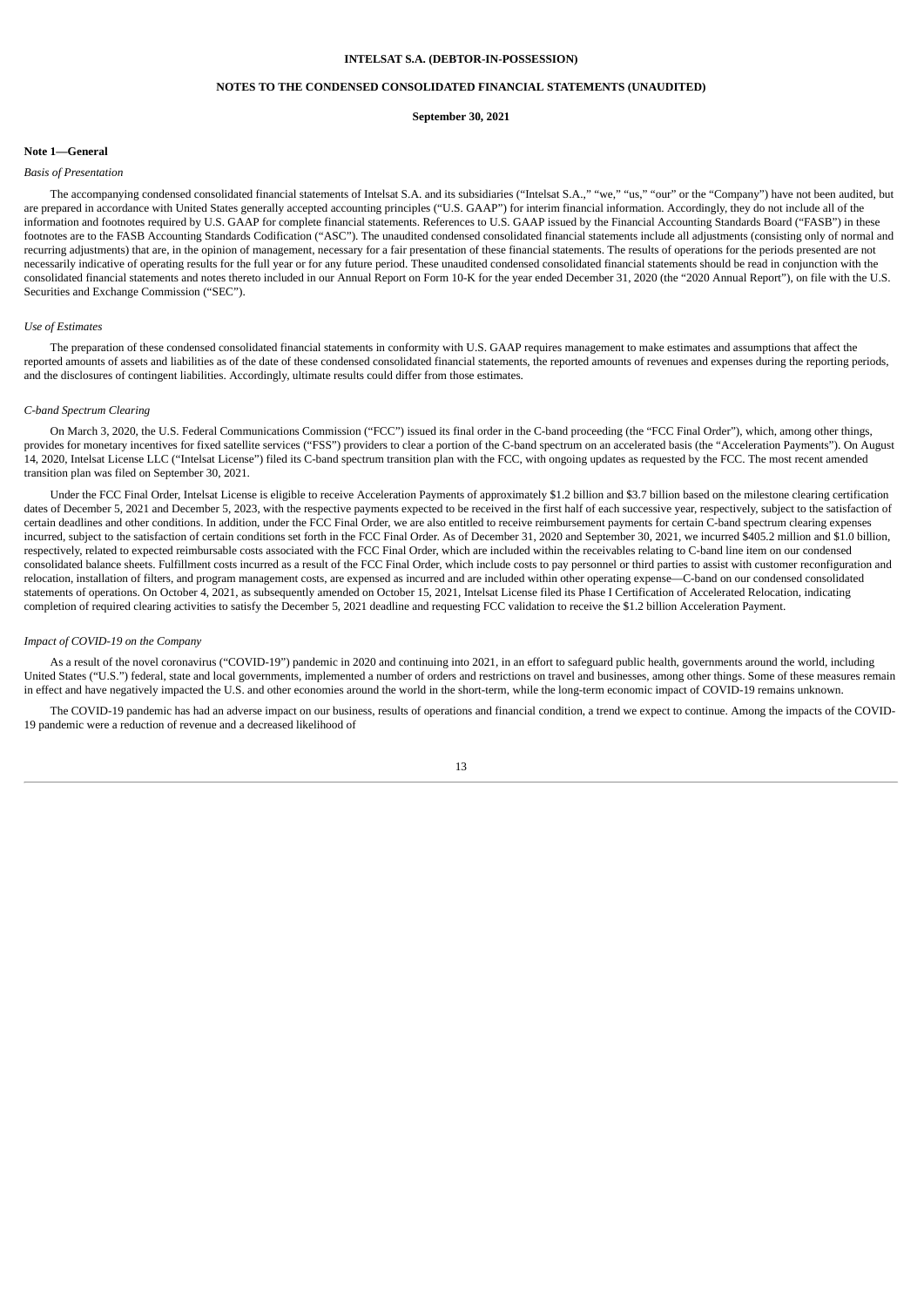collection from certain mobility customers and our Intelsat CA (as defined below) business. We continue to closely monitor the ongoing impact on our employees, customers, business and results of operations.

## *Bankruptcy Accounting*

Our consolidated financial statements included herein have been prepared as if we are a going concern and reflect the application of ASC 852, Reorganizations ("ASC 852"). ASC 852 requires the financial statements, for periods subsequent to the commencement of our Chapter 11 proceedings, to distinguish transactions and events that are directly associated with the reorganization from the ongoing operations of the business. Accordingly, we classify liabilities and obligations whose treatment and satisfaction are dependent on the outcome of the reorganization under the Chapter 11 proceedings as liabilities subject to compromise on our condensed consolidated balance sheets. In addition, we classify all income, expenses, gains or losses that are incurred or realized as a result of the Chapter 11 proceedings as reorganization items in our condensed consolidated statements of operations. See Note 2—Chapter 11 Proceedings, Ability to Continue as a Going Concern and Other Related Matters.

### *Cash, Cash Equivalents and Restricted Cash*

Cash and cash equivalents consist of cash on hand and highly liquid investments with original maturities of three months or less, which are generally time deposits with banks and money market funds. The carrying amount of these investments approximates fair value. Restricted cash represents legally restricted amounts being held as a compensating balance for certain outstanding letters of credit.

The following table provides a reconciliation of cash, cash equivalents and restricted cash reported within our condensed consolidated balance sheets to the total sum of these amounts reported in our condensed consolidated statements of cash flows (in thousands): **As of**

|                                            | As of<br><b>December 31, 2020</b> | As of<br>September 30, 2021 |
|--------------------------------------------|-----------------------------------|-----------------------------|
| Cash and cash equivalents                  | 1,060,917                         | 636,510                     |
| Restricted cash                            | 21,130                            | 27,675                      |
| Restricted cash included in other assets   | 5,500                             |                             |
| Cash, cash equivalents and restricted cash | 1,087,547                         | 664,185                     |

## *Receivables and Allowance for Credit Losses*

We provide satellite services and extend credit to numerous customers in the satellite communication, telecommunications and video markets, as well as the airline industry. We monitor our exposure to credit losses and maintain allowances for credit losses and anticipated losses. The Company's methodology to measure the provision for credit losses considers all relevant information, including but not limited to, information about historical collectability, current conditions and reasonable and supportable forecasts of future economic conditions. We believe we have adequate customer collateral and reserves to cover our exposure.

The following table provides a roll-forward of the allowance for credit losses reported within our condensed consolidated balance sheets (in thousands):

| <b>Description</b>            | Three Months Ended September 30, 2020<br>Three Months Ended September 30, 2021 |          |  |                          |                        |         |  |                            |  |                 |  |
|-------------------------------|--------------------------------------------------------------------------------|----------|--|--------------------------|------------------------|---------|--|----------------------------|--|-----------------|--|
|                               | <b>Accounts Receivable</b>                                                     |          |  |                          | <b>Contract Assets</b> |         |  | <b>Accounts Receivable</b> |  | Contract Assets |  |
| Balance at July 1             |                                                                                | 27,578   |  | 1,638                    |                        | 29,202  |  | 4,346                      |  |                 |  |
| Charged to costs and expenses |                                                                                | 6,743    |  |                          |                        | 6.484   |  | (617)                      |  |                 |  |
| Deductions <sup>(1)</sup>     |                                                                                | (4, 483) |  | $\overline{\phantom{a}}$ |                        | (2,737) |  | _                          |  |                 |  |
| Balance at September 30       |                                                                                | 29.838   |  | 1.713                    |                        | 32.949  |  | 3,729                      |  |                 |  |
|                               |                                                                                |          |  |                          |                        |         |  |                            |  |                 |  |

| Description                                          | Nine Months Ended September 30, 2020<br>Nine Months Ended September 30, 2021 |                            |                        |                                 |  |                     |  |                        |
|------------------------------------------------------|------------------------------------------------------------------------------|----------------------------|------------------------|---------------------------------|--|---------------------|--|------------------------|
|                                                      |                                                                              | <b>Accounts Receivable</b> | <b>Contract Assets</b> |                                 |  | Accounts Receivable |  | <b>Contract Assets</b> |
| <b>Balance at January 1</b>                          |                                                                              | 40.028                     |                        | $\hspace{0.1mm}-\hspace{0.1mm}$ |  | 40,785              |  | 3,889                  |
| Cumulative-effect adjustment of ASU 2016-13 adoption |                                                                              |                            |                        | 916                             |  |                     |  |                        |
| Charged to costs and expenses                        |                                                                              | 35,563                     |                        | 797                             |  | 21,889              |  | (160)                  |
| Deduction <sub>5</sub> (1)                           |                                                                              | (45,753)                   |                        |                                 |  | (29, 725)           |  |                        |
| Balance at September 30                              |                                                                              | 29,838                     |                        | 1.713                           |  | 32.949              |  | 3.729                  |

(1) Uncollectible accounts written off, net of recoveries.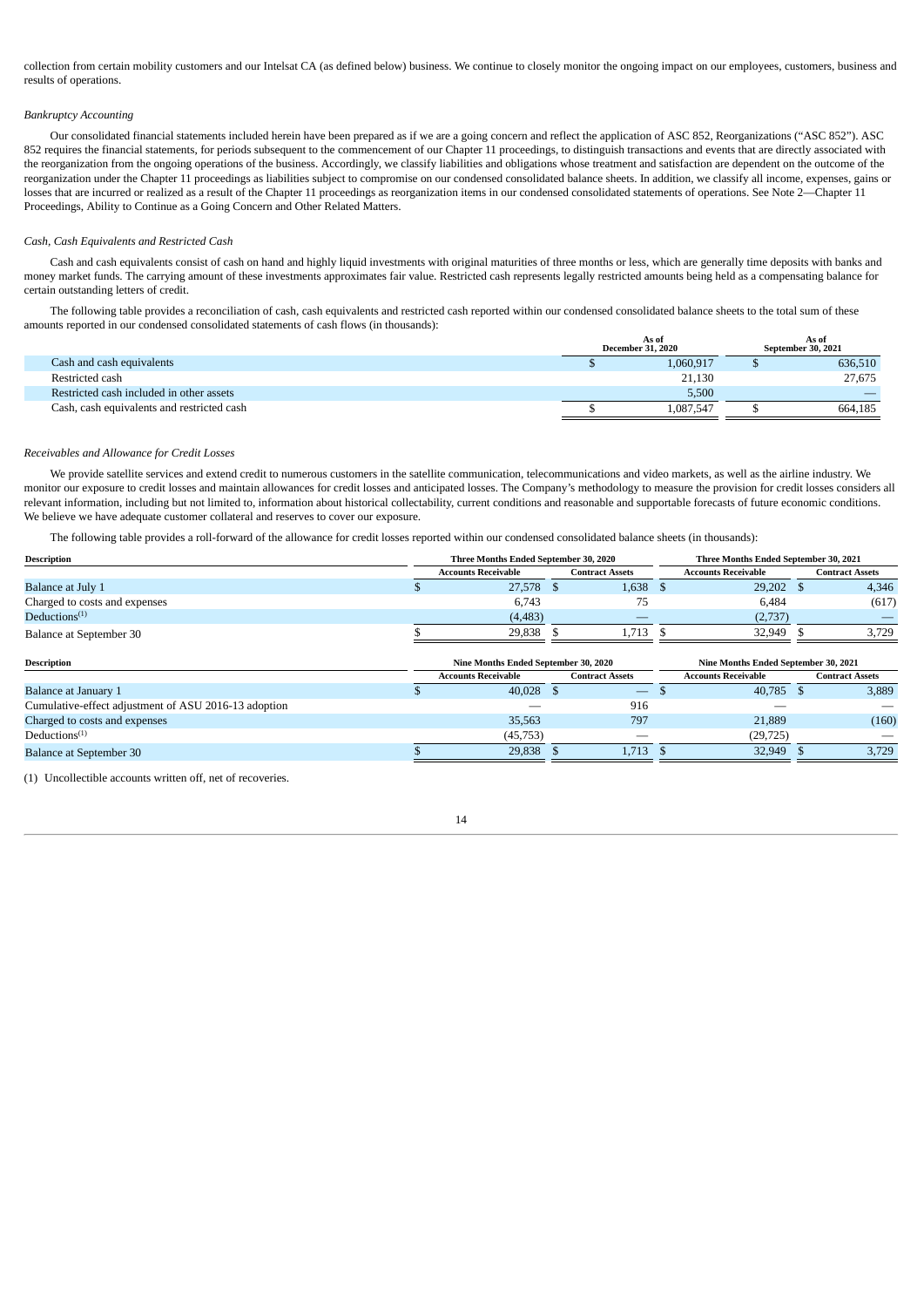### *Recently Adopted Accounting Pronouncements*

In December 2019, the FASB issued ASU 2019-12, Income Taxes (Topic 740): Simplifying the Accounting For Income Taxes ("ASU 2019-12"). The standard removes certain exceptions for recognizing deferred taxes for investments, performing intra-period allocation and calculating income taxes in interim periods. It also adds guidance to reduce complexity in certain areas, including recognizing deferred taxes for tax goodwill and allocating taxes to members of a consolidated group. ASU 2019-12 was adopted in the first quarter of 2021. The adoption of ASU 2019-12 did not have a material effect on our condensed consolidated financial statements and associated disclosures.

### *Recently Issued Accounting Pronouncements*

In August 2020, the FASB issued ASU 2020-06, Accounting for Convertible Instruments and Contracts in an Entity's Own Equity ("ASU 2020-06"). The standard simplifies the accounting for certain financial instruments with characteristics of liabilities and equity, including convertible instruments and contracts regarding an entity's own equity. ASU 2020-06 is part of the FASB's simplification initiative, which aims to reduce unnecessary complexity in U.S. GAAP. ASU 2020-06 will be effective for the Company for interim and annual periods in fiscal years beginning after December 15, 2021. We are in the process of evaluating the impact that ASU 2020-06 will have on our condensed consolidated financial statements and associated disclosures.

In October 2021, the FASB issued ASU 2021-08, Accounting for Contract Assets and Contract Liabilities from Contracts with Customers ("ASU 2021-08"). The standard improves the accounting for acquired revenue contracts with customers in a business combination by addressing diversity in practice and inconsistency related to (1) recognition of an acquired contract liability and (2) payment terms and their effect on subsequent revenue recognized by the acquirer. ASU 2021-08 will be effective for the Company for interim and annual periods in fiscal years beginning after December 15, 2022. We are in the process of evaluating the impact that ASU 2021-08 will have on our condensed consolidated financial statements and associated disclosures.

### **Note 2—Chapter 11 Proceedings, Ability to Continue as a Going Concern and Other Related Matters**

## *Voluntary Reorganization under Chapter 11*

On May 13, 2020, Intelsat S.A. and certain of its subsidiaries (each, a "Debtor" and collectively, the "Debtors") commenced voluntary cases (the "Chapter 11 Cases") under title 11 of the United States Code (the "Bankruptcy Code") in the United States Bankruptcy Court for the Eastern District of Virginia (the "Bankruptcy Court"). Primary factors causing us to file for Chapter 11 protection included the Company's intention to participate in the accelerated clearing process of C-band spectrum set forth in the FCC Final Order, requiring the Company to incur significant costs related to clearing activities well in advance of receiving reimbursement for such costs and the need for additional financing to fund the C-band clearing process, service our current debt obligations, and meet our operating requirements, as well as the economic slowdown impacting the Company and several of its end markets due to the COVID-19 pandemic.

The Chapter 11 process can be unpredictable and involves significant risks and uncertainties. Pursuant to various orders from the Bankruptcy Court, the Debtors have received approval from the Bankruptcy Court to generally maintain their ordinary operations and uphold certain commitments to their stakeholders, including employees, customers, and vendors, during the restructuring process, subject to the jurisdiction of the Bankruptcy Court and in accordance with the applicable provisions of the Bankruptcy Code. Our ability to fund operating expenses may be subject to obtaining further approvals from the Bankruptcy Court in connection with the Chapter 11 Cases.

On June 9, 2020, Intelsat Jackson received approval from the Bankruptcy Court to enter into a multiple draw superpriority senior secured debtor-in-possession term loan facility (as amended, the "Original DIP Facility") in an aggregate principal amount of \$1.0 billion on the terms and conditions as set forth in the DIP credit agreement (as amended, the "Original DIP Credit Agreement"), and on June 17, 2020, Intelsat Jackson and certain of its subsidiaries as guarantors (together with Intelsat Jackson, the "DIP Debtors") entered into the final Original DIP Credit Agreement. On September 14, 2021, the DIP Debtors received approval from the Bankruptcy Court (the "DIP Order") to enter into a multiple draw superpriority senior secured debtor-in-possession term loan facility (the "New DIP Facility") in an aggregate principal amount of \$1.5 billion on the terms and conditions as set forth in the credit agreement for the New DIP Facility (the "New DIP Credit Agreement"), and on September 14, 2021, Intelsat Jackson and certain of the DIP Debtors entered into the final New DIP Credit Agreement. The New DIP Facility provided \$1.25 billion in new money at closing for Intelsat Jackson to, among other things, refinance the Original DIP Facility and, provides the ability for Intelsat Jackson, at its sole discretion, to make an incremental \$250.0 million draw. For additional information regarding our credit facilities, see Note 11—Debt.

On July 11, 2020, the Debtors filed with the Bankruptcy Court schedules and statements setting forth, among other things, the assets and liabilities of each of the Debtors, subject to the assumptions filed in connection therewith. These schedules and statements may be subject to further amendment or modification after filing.

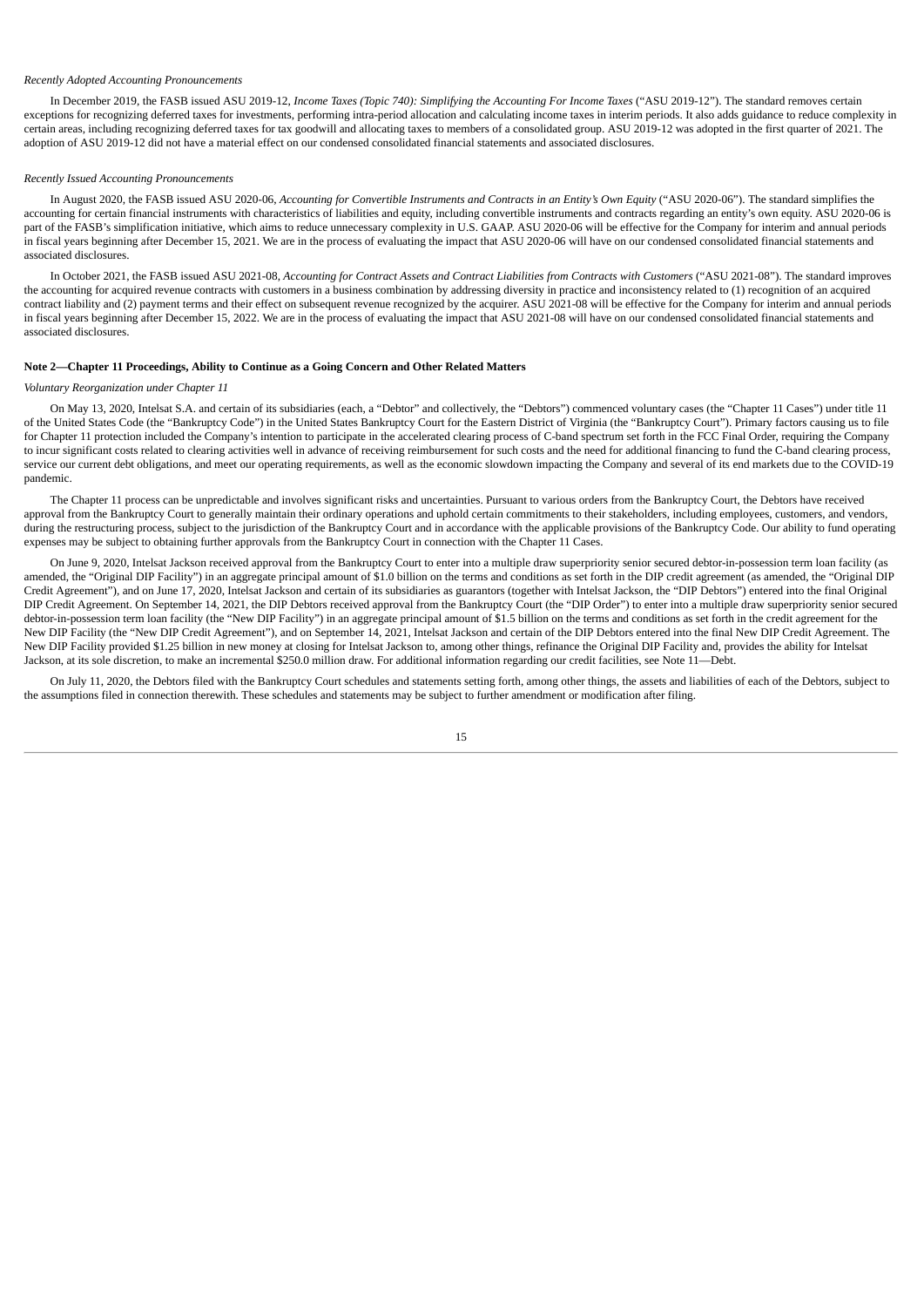On February 11, 2021, the Debtors entered into a plan support agreement with certain of the Debtors' prepetition secured and unsecured creditors. After entry into such plan support agreement, the Debtors continued to engage with their stakeholders and on August 24, 2021, entered into an amended plan support agreement (together with all exhibits and schedules thereto, the "PSA") with certain of the Debtors' prepetition secured and unsecured creditors (the "Consenting Creditors" and together with the Debtors, the "PSA Parties"). The PSA contains certain covenants on the part of the PSA Parties, including but not limited to the Consenting Creditors voting in favor of the Amended Joint Chapter 11 Plan of Reorganization of Intelsat S.A. and Its Debtor Affiliates (as amended, the "Plan"), and provides that the Debtors shall achieve certain milestones (unless extended or waived in writing). In connection with the PSA, on August 24, 2021, the Debtors filed the Plan and the Amended Disclosure Statement for the Amended Joint Chapter 11 Plan of Reorganization of Intelsat S.A. and Its Debtor *Affiliates* (as amended, the "Disclosure Statement"), which describes a variety of topics related to the Chapter 11 Cases, including (i) events leading to the Chapter 11 Cases; (ii) significant events that took place during the Chapter 11 Cases; (iii) certain terms of the Plan; and (iv) certain anticipated risk factors associated with, and anticipated consequences of the Plan. On September 7, 2021, the Bankruptcy Court entered an order approving the Disclosure Statement. A hearing on confirmation of the Plan has been set by the Bankruptcy Court to begin on December 2, 2021.

The filing of the Chapter 11 Cases constituted an event of default that accelerated substantially all of our obligations under the documents governing the prepetition existing indebtedness of Intelsat S.A., Intelsat Luxembourg, Intelsat Connect and Intelsat Jackson. For additional discussion regarding the impact of the Chapter 11 Cases on our debt obligations, see Note 11—Debt.

While the Chapter 11 Cases are pending, the Debtors do not anticipate making interest payments due under their respective unsecured debt instruments; however, the Debtors expect to make monthly interest payments on their senior secured debt instruments pursuant to the adequate protection requirements under the DIP Order. The contractual interest expense pursuant to our unsecured debt instruments that was not recognized in our condensed consolidated statements of operations was \$196.4 million and \$192.3 million for the three months ended September 30, 2020 and 2021, respectively, and \$298.9 million and \$576.8 million for the nine months ended September 30, 2020 and 2021, respectively.

### *Delisting and Deregistration of Intelsat S.A. Common Shares*

On May 20, 2020, the New York Stock Exchange ("NYSE") filed a Form 25 with the SEC to delist the Company's common shares, \$0.01 par value from the NYSE. The delisting became effective 10 days after the Form 25 was filed. The deregistration of the common shares under Section 12(b) of the Securities Exchange Act of 1934, as amended (the "Exchange Act") became effective 90 days after the filing date of the Form 25. As of September 30, 2021, the common shares remain registered under Section 12(g) and Section 15(d) of the Exchange Act. However, the Company filed a Form 15 to terminate the registration of its common shares under Section 12(g) of the Exchange Act on September 3, 2021. We expect the termination of the registration of the common shares under Section 12(g) to become effective 90 days after the filing date of the Form 15. The Company's common shares began trading on the OTC Pink Marketplace on May 19, 2020 under the symbol "INTEQ."

### *Liabilities Subject to Compromise*

Prepetition unsecured liabilities of the Debtors subject to compromise under the Chapter 11 proceedings have been distinguished from secured liabilities that are not expected to be compromised and post-petition liabilities in our condensed consolidated balance sheets. Liabilities subject to compromise have been recorded at the amounts expected to be allowed by the Bankruptcy Court. The ultimate settlement amounts of these liabilities remain at the discretion of the Bankruptcy Court and may vary from the expected allowed amounts.

Liabilities subject to compromise consisted of the following (in thousands):

|                                                   | As of<br><b>December 31, 2020</b> | As of<br>September 30, 2021 |
|---------------------------------------------------|-----------------------------------|-----------------------------|
| Accounts payable                                  | 9,545                             | 10,671                      |
| Debt subject to comprise                          | 9,782,161                         | 9,782,161                   |
| Accrued interest on debt subject to compromise    | 341,676                           | 341,676                     |
| Other long-term liabilities subject to compromise | 35.136                            | 34,735                      |
| Total liabilities subject to compromise           | 10,168,518                        | 10,169,243                  |

**As of**

### *Reorganization Items*

The expenses, gains and losses directly and incrementally resulting from the Chapter 11 Cases are separately reported as reorganization items in our condensed consolidated statement of operations.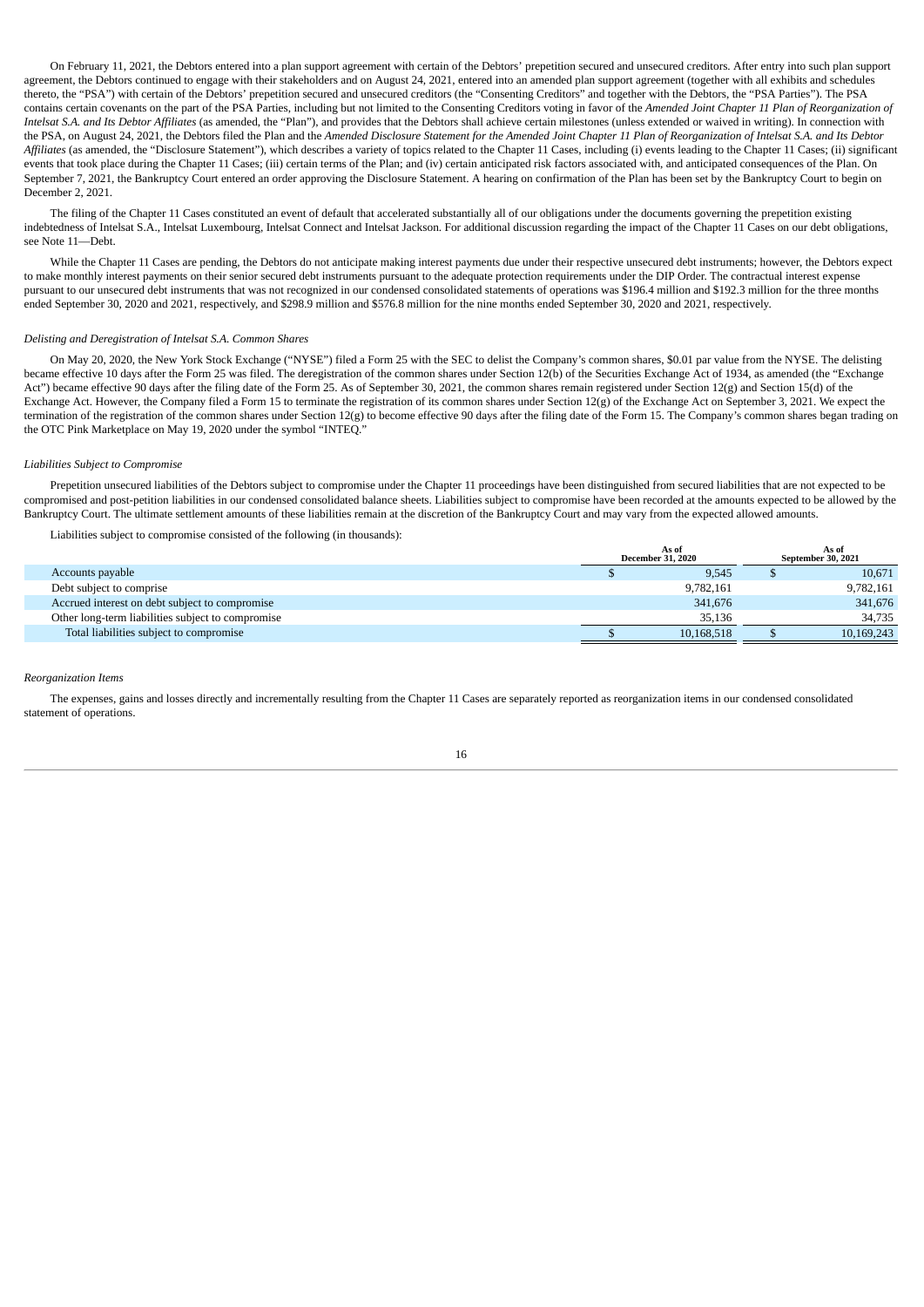## Reorganization items consisted of the following (in thousands):

|                                                         | September 30, 2020 | <b>Three Months Ended</b> | <b>Three Months Ended</b><br>September 30, 2021 | <b>Nine Months Ended</b><br>September 30, 2020 | <b>Nine Months Ended</b><br><b>September 30, 2021</b> |
|---------------------------------------------------------|--------------------|---------------------------|-------------------------------------------------|------------------------------------------------|-------------------------------------------------------|
| Adjustment of debt discount, premium and issuance costs |                    | $\qquad \qquad - \qquad$  |                                                 | 196.974                                        |                                                       |
| Debtor-in-possession financing fees                     |                    |                           | 46.944                                          | 52,182                                         | 46.944                                                |
| Professional fees                                       |                    | 36.262                    | 50,825                                          | 85,233                                         | 156,199                                               |
| Other reorganization costs                              |                    | 105                       | 547                                             | 670                                            | 576                                                   |
| Total reorganization items                              |                    | 36,367                    | 98.316                                          | 335,059                                        | 203,719                                               |

## *Going Concern*

Our condensed consolidated financial statements have been prepared assuming that we will continue as a going concern, which contemplates continuity of operations, realization of assets, and satisfaction of liabilities in the normal course of business. In connection with the preparation of our condensed consolidated financial statements, we conducted an evaluation as to whether there were conditions and events, considered in the aggregate, that raised substantial doubt as to the Company's ability to continue as a going concern. As reflected in our condensed consolidated financial statements, the Company had cash and cash equivalents of \$636.5 million and an accumulated deficit of \$8.9 billion as of September 30, 2021. The Company generated income from operations of \$95.0 million and a net loss of \$471.1 million for the nine months ended September 30, 2021.

In light of the Company's Chapter 11 proceedings, our ability to continue as a going concern is contingent upon, among other things, our ability to, subject to the Bankruptcy Court's approval, implement a business plan of reorganization, emerge from the Chapter 11 proceedings and generate sufficient liquidity following the reorganization to meet our contractual obligations and operating needs. As a result of risks and uncertainties related to, among other things, (i) the Company's ability to obtain requisite support for the business plan of reorganization from various stakeholders, and (ii) the disruptive effects of the Chapter 11 proceedings on our business making it potentially more difficult to maintain business, financing and operational relationships, substantial doubt exists regarding our ability to continue as a going concern.

The filing of the Chapter 11 Cases constituted an event of default that accelerated substantially all of our obligations under the documents governing the prepetition existing indebtedness of Intelsat S.A., Intelsat Luxembourg, Intelsat Connect and Intelsat Jackson. As such, we have reclassified all such debt obligations, other than debt subject to compromise, to current maturities of long-term debt on our condensed consolidated balance sheets as of December 31, 2020 and September 30, 2021. For additional discussion regarding the impact of the Chapter 11 Cases on our debt obligations, see Note 11—Debt.

Our condensed consolidated financial statements do not include any adjustments related to the recoverability and classification of recorded asset amounts or the amounts and classification of liabilities that might be necessary should we be unable to continue as a going concern.

### **Note 3—Acquisition of Gogo's Commercial Aviation Business**

On August 31, 2020, following approval from the Bankruptcy Court, Intelsat Jackson and Gogo Inc. (NASDAQ: GOGO), a Delaware corporation ("Gogo"), entered into a purchase and sale agreement (the "Purchase and Sale Agreement") with respect to Gogo's commercial aviation business, consisting of all of the equity interests of Gogo LLC and Gogo International Holdings LLC (collectively known as "Intelsat CA"), for \$400.0 million in cash, subject to customary adjustments. On December 1, 2020, Intelsat Jackson completed the acquisition pursuant to the terms and conditions of the Purchase and Sale Agreement (the "Gogo Transaction"). Upon completion of the acquisition, the entities comprising the Intelsat CA business became indirect wholly-owned subsidiaries of Intelsat S.A.

Intelsat CA is one of the largest global providers of in-flight broadband connectivity. The acquisition of Intelsat CA brings together two complementary enterprises – one of the world's largest satellite operators with a leading provider of commercial in-flight broadband and entertainment services, to deliver innovation and long-term value to commercial airlines.

The Company accounted for the business combination in accordance with ASC 805, *Business Combinations.* The Company recorded the acquisition using the acquisition method of accounting and recognized assets and liabilities at their fair value as of the date of acquisition. The Company based the preliminary allocation of the purchase price on estimates and assumptions known at the date of acquisition that are subject to change within the purchase price allocation period, which is generally one year from the acquisition date.

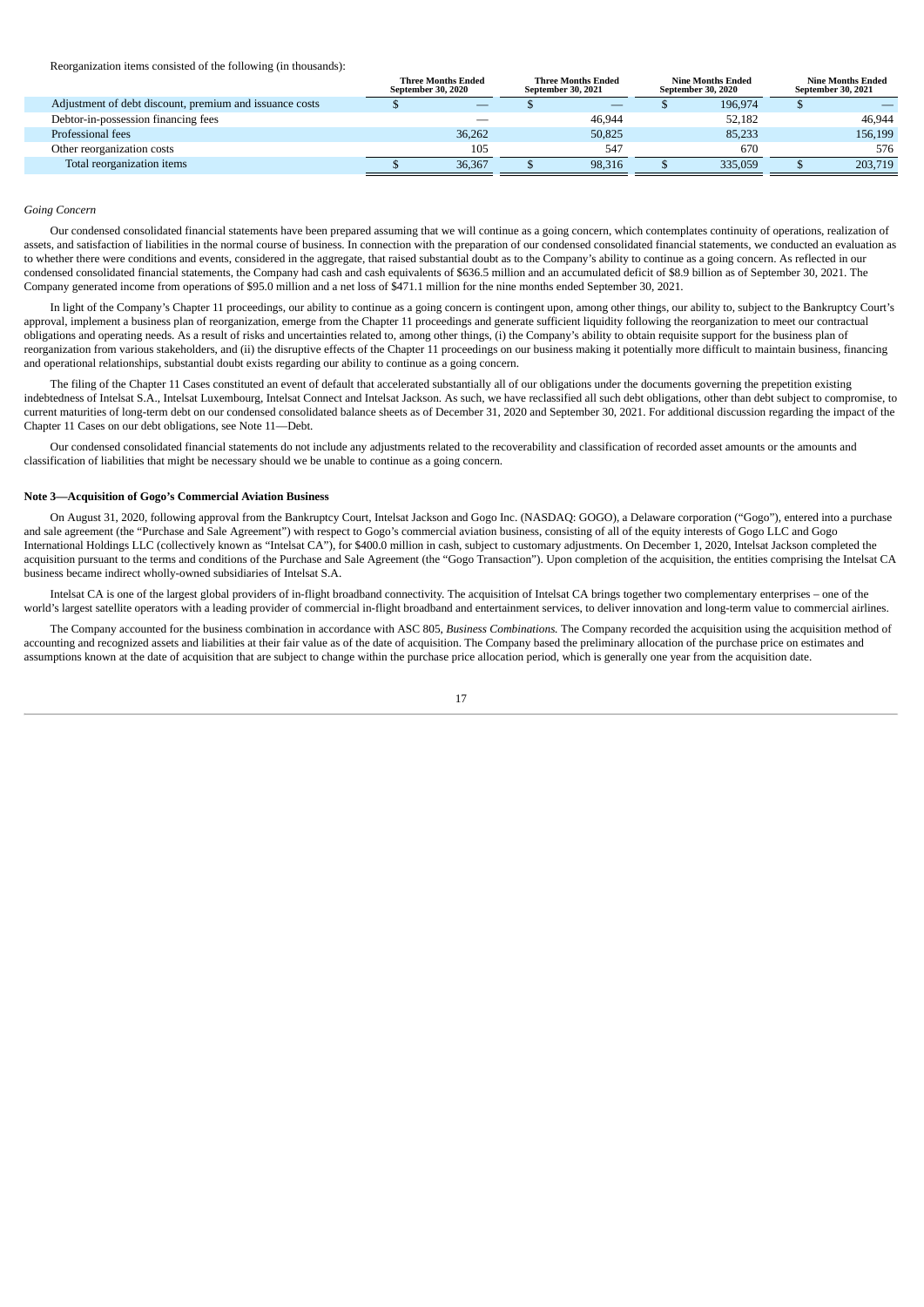The following table summarizes the preliminary allocation of the purchase consideration to tangible and intangible assets acquired and liabilities assumed on the acquisition date, based on estimated fair values both as disclosed in the Company's 2020 Annual Report and as adjusted for measurement period adjustments identified during the nine months ended September 30, 2021 (in thousands):

|                                           |                                          | <b>Purchase Price Allocation</b>                |          |                                                     |
|-------------------------------------------|------------------------------------------|-------------------------------------------------|----------|-----------------------------------------------------|
|                                           | As of<br>December, 1, 2020 (preliminary) | <b>Measurement Period</b><br><b>Adjustments</b> |          | As of<br><b>September 30, 2021</b><br>(as adjusted) |
| <b>Assets acquired</b>                    |                                          |                                                 |          |                                                     |
| Cash and cash equivalents                 | \$<br>9,867                              | \$                                              |          | \$<br>9,867                                         |
| Receivables, net of allowances            | 52,849                                   |                                                 | 138      | 52,987                                              |
| Inventory                                 | 144,014                                  |                                                 | (5,619)  | 138,395                                             |
| Prepaid expenses and other current assets | 36,140                                   |                                                 |          | 36,140                                              |
| Property and equipment                    | 41,328                                   |                                                 | 5,063    | 46,391                                              |
| Amortizable intangible assets             |                                          |                                                 |          |                                                     |
| Software                                  | 45,464                                   |                                                 |          | 45,464                                              |
| Trade name                                | 1,000                                    |                                                 |          | 1,000                                               |
| Goodwill                                  | 77,620                                   |                                                 | (8,765)  | 68,855                                              |
| Other assets                              |                                          |                                                 |          |                                                     |
| Supplemental type certificates            | 24,253                                   |                                                 | 48       | 24,301                                              |
| Line fit certificates                     | 21,776                                   |                                                 |          | 21,776                                              |
| Other assets                              | 100,566                                  |                                                 | --       | 100,566                                             |
| Total assets acquired                     | 554,877                                  |                                                 | (9, 135) | 545,742                                             |
| <b>Liabilities assumed</b>                |                                          |                                                 |          |                                                     |
| <b>Current liabilities</b>                |                                          |                                                 |          |                                                     |
| Accounts payable and accrued liabilities  | (63,300)                                 |                                                 | 779      | (62, 521)                                           |
| <b>Contract liabilities</b>               | (13,527)                                 |                                                 | 513      | (13,014)                                            |
| Other current liabilities                 | (25, 472)                                |                                                 |          | (25, 472)                                           |
| Noncurrent liabilities                    | (43,522)                                 |                                                 | _        | (43,522)                                            |
| Total liabilities assumed                 | (145, 821)                               |                                                 | 1,292    | (144, 529)                                          |
| <b>Total purchase consideration</b>       | 409,056                                  | \$                                              | (7, 843) | 401,213<br>-\$                                      |

The fair value estimates of the net assets acquired are based upon calculations and valuations, and estimates and assumptions regarding certain tangible and identifiable intangible assets acquired and liabilities assumed. The excess of the total consideration over the tangible assets, identifiable intangible assets, and assumed liabilities is recorded as goodwill. Goodwill represents expected synergies in mobility services and connectivity, \$42.3 million of which is deductible for tax purposes.

The measurement period adjustments decreased the provisionally recognized goodwill by \$8.8 million and have been recognized prospectively, which primarily relate to the resolution of certain purchase price adjustments, a \$5.6 million adjustment in the provisional value of inventory and a \$5.1 million adjustment in the provisional value of property and equipment as a result of additional information obtained during the nine months ended September 30, 2021. These adjustments did not have a material impact on our condensed consolidated balance sheets, statements of operations or cash flows in any periods previously reported.

The following table presents the unaudited pro forma revenue and net loss of the Company, inclusive of Intelsat CA, as if the acquisition had occurred on January 1, 2020, for the three and nine months ended September 30, 2020 (in thousands):

|          | Pro Forma |                                                        |  |                                                |  |  |
|----------|-----------|--------------------------------------------------------|--|------------------------------------------------|--|--|
|          |           | <b>Three Months Ended</b><br><b>September 30, 2020</b> |  | <b>Nine Months Ended</b><br>September 30, 2020 |  |  |
| Revenue  |           | 525,965                                                |  | .606,186                                       |  |  |
| Net loss |           | (87, 165)                                              |  | (858, 459)                                     |  |  |

The unaudited pro forma combined financial information is disclosed for illustrative purposes only, and does not purport to represent what the results of operations would actually have been if the business combination occurred as of the dates indicated or what the results would be for any future periods.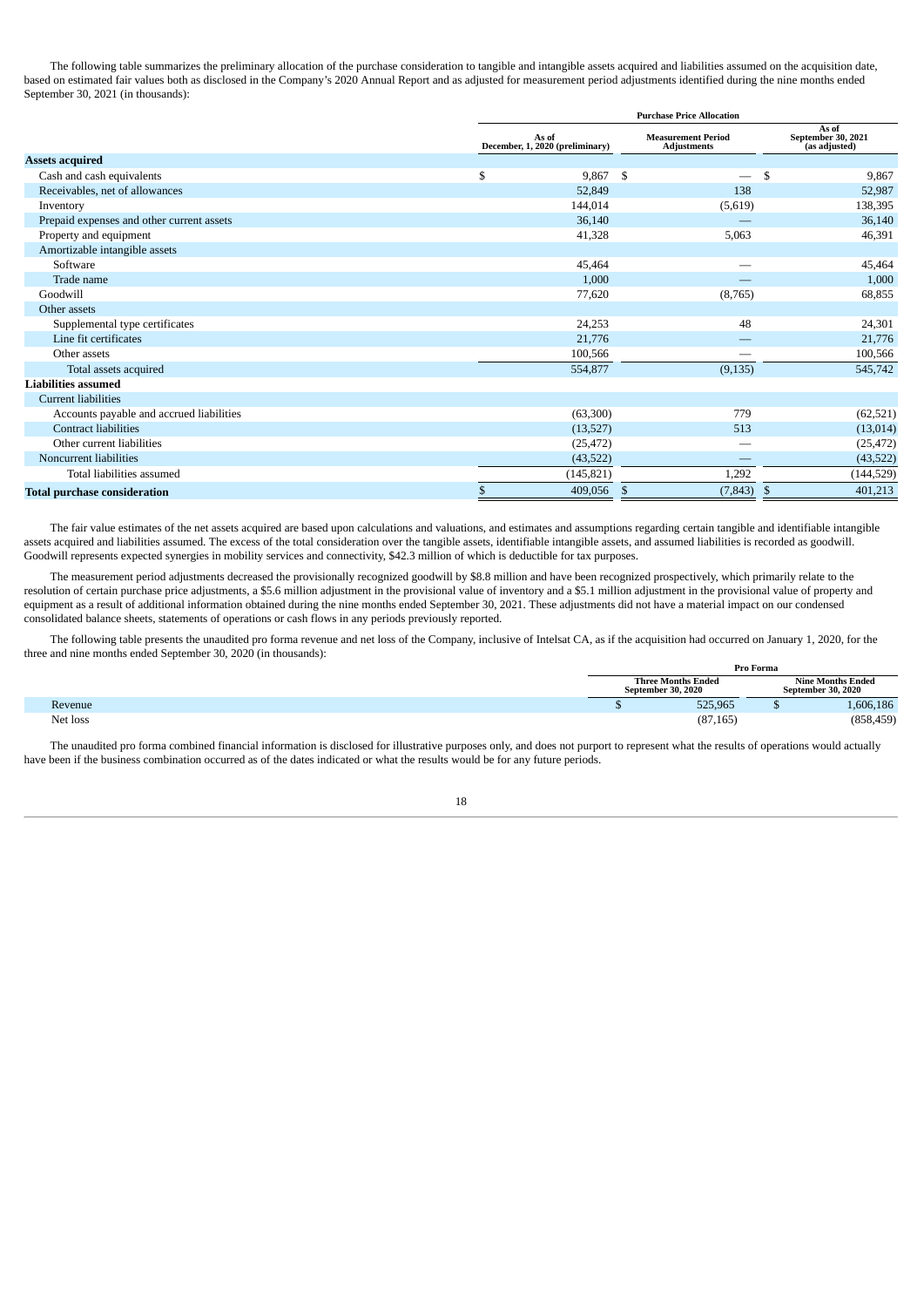Acquisition-related costs amounted to \$6.2 million and \$6.3 million for the three and nine months ended September 30, 2020, respectively, and \$0.5 million and \$5.5 million for the three and nine months ended September 30, 2021, respectively, which were included within selling, general and administrative expenses in our condensed consolidated statements of operations.

### **Note 4—Share Capital**

Under our Articles of Incorporation, we have an authorized share capital of \$10.0 million, represented by 1.0 billion shares of any class with a nominal value of \$0.01 per share. At September 30, 2021, there were approximately 142.2 million common shares issued and outstanding.

### **Note 5—Revenue**

## *(a) Contract Liabilities*

As of December 31, 2020 and September 30, 2021, we had contract liabilities of \$405.2 million and \$1.0 billion, respectively, related to reimbursable costs associated with the FCC Final Order. As of December 31, 2020, these amounts were included within contract liabilities, net of current portion, and as of September 30, 2021, \$702.0 million of these amounts were included within contract liabilities and \$333.6 million of these amounts were included within contract liabilities, net of current portion, on our condensed consolidated balance sheets.

For the three months ended September 30, 2020 and 2021, we recognized revenue of \$47.8 million and \$51.5 million, respectively, and for the nine months ended September 30, 2020 and 2021, we recognized revenue of \$185.5 million and \$191.8 million, respectively, that were included in the contract liability balances as of January 1, 2020 and 2021, respectively.

### *(b) Assets Recognized from the Costs to Obtain a Customer Contract*

For the three months ended September 30, 2020 and 2021, we capitalized \$1.5 million and \$3.2 million for costs to obtain a customer contract, respectively, and amortized \$1.1 million and \$1.2 million, respectively. For the nine months ended September 30, 2020 and 2021, we capitalized \$3.9 million and \$9.5 million for costs to obtain a customer contract, respectively, and amortized \$3.9 million and \$3.6 million, respectively. As of December 31, 2020 and September 30, 2021, capitalized costs to obtain a customer contract amounted to \$10.4 million and \$16.3 million, respectively, and were included within other assets in our condensed consolidated balance sheets.

### *(c) Remaining Performance Obligations*

Our remaining performance obligation is our expected future revenue under our existing customer contracts and includes both cancelable and non-cancelable contracts. Our remaining performance obligation was approximately \$5.6 billion as of September 30, 2021. As of September 30, 2021, the weighted average remaining customer contract life was approximately 3.9 years. Approximately 30%, 29%, and 41% of our total remaining performance obligation as of September 30, 2021 is expected to be recognized as revenue during 2021 and 2022, 2023 and 2024, and 2025 and thereafter, respectively. The amount included in the remaining performance obligation represents the full-service charge for the duration of the contract and does not include termination fees. The amount of the termination fees, which is not included in the remaining performance obligation amount, is generally calculated as a percentage of the remaining performance obligation associated with the contract. In certain cases of breach for non-payment or customer financial distress or bankruptcy, we may not be able to recover the full value of certain contracts or termination fees. Our remaining performance obligation includes 100% of the remaining performance obligation of our consolidated ownership interests, which is consistent with the accounting for our ownership interest in these entities.

## *(d) Business and Geographic Segment Information*

We operate in a single industry segment in which we provide satellite and other communications services to our customers around the world. Our revenues are disaggregated by billing region, service type and customer set. Revenue by region is based on the locations of customers to which services are billed. Our satellites are in geosynchronous orbit, and consequently are not attributable to any geographic location. Of our remaining assets, substantially all are located in the U.S. Intelsat CA revenues are allocated to the geographic location where the airline customer is domiciled.

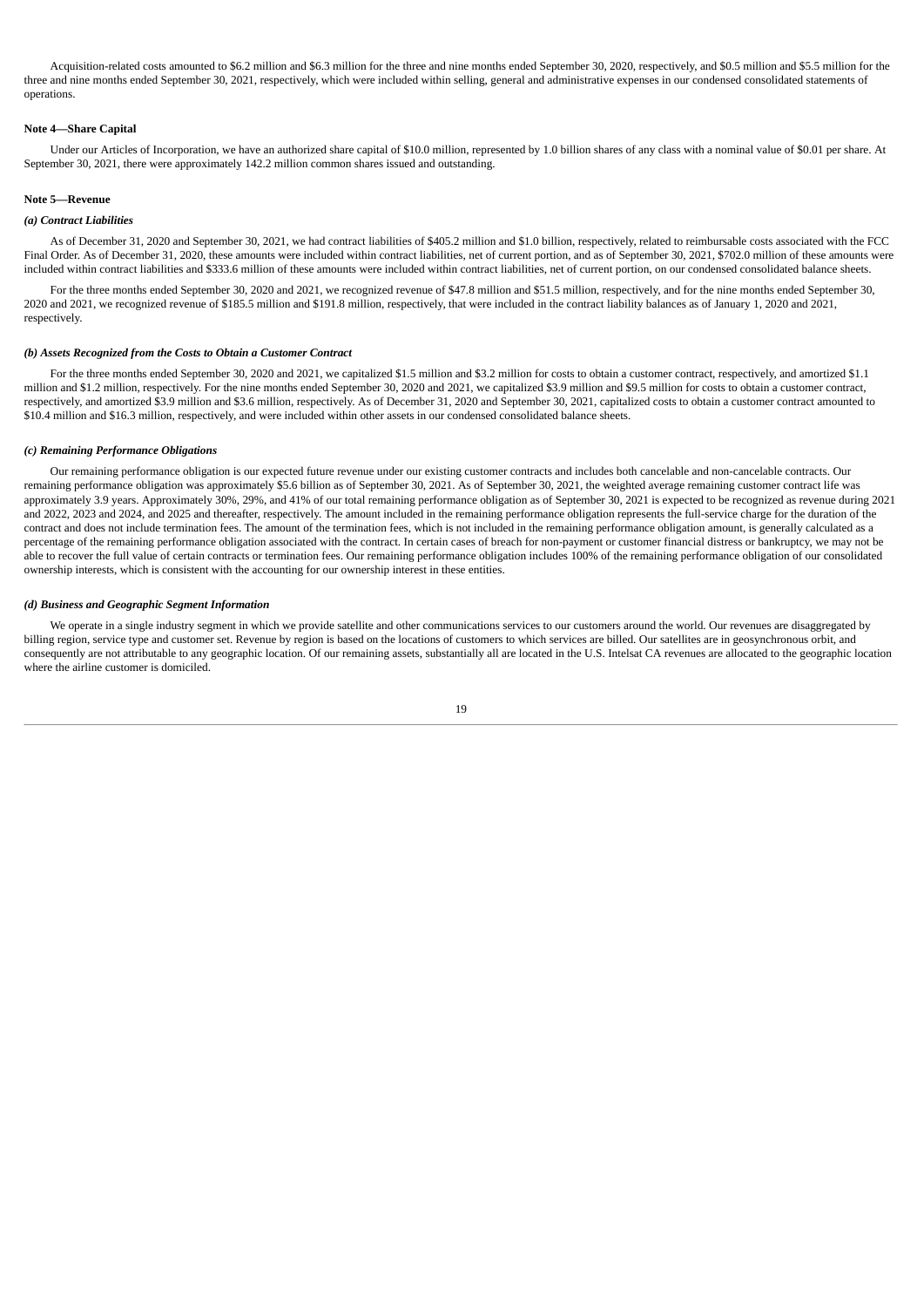## The following table disaggregates revenue by billing region (in thousands, except percentages):

| . <del>. .</del>                  |   |                                                        |    |      |                                                        |         |    |      |                                                       |    |      |    |                                                |    |      |  |  |
|-----------------------------------|---|--------------------------------------------------------|----|------|--------------------------------------------------------|---------|----|------|-------------------------------------------------------|----|------|----|------------------------------------------------|----|------|--|--|
|                                   |   | <b>Three Months Ended</b><br><b>September 30, 2020</b> |    |      | <b>Three Months Ended</b><br><b>September 30, 2021</b> |         |    |      | <b>Nine Months Ended</b><br><b>September 30, 2020</b> |    |      |    | <b>Nine Months Ended</b><br>September 30, 2021 |    |      |  |  |
| North<br>America                  | D | 266,516                                                | 54 | $\%$ | \$                                                     | 298,750 | 57 | $\%$ | \$<br>758,999                                         | 53 | $\%$ | \$ | 871,104                                        | 57 | $\%$ |  |  |
| Europe                            |   | 54,082                                                 | 11 | $\%$ |                                                        | 60,585  | 12 | $\%$ | 160,866                                               | 11 | $\%$ |    | 169,050                                        | 11 | $\%$ |  |  |
| Latin<br>America and<br>Caribbean |   | 52,474                                                 | 11 | %    |                                                        | 50,429  | 10 | $\%$ | 157,956                                               | 11 | %    |    | 149,088                                        | 10 | $\%$ |  |  |
| Africa<br>and Middle<br>East      |   | 60,349                                                 | 12 | $\%$ |                                                        | 57,502  | 11 | $\%$ | 181,151                                               | 13 | $\%$ |    | 170,973                                        | 11 | $\%$ |  |  |
| Asia-<br>Pacific                  |   | 56,028                                                 | 11 | $\%$ |                                                        | 58,829  | 11 | $\%$ | 171,331                                               | 12 | $\%$ |    | 176,505                                        | 11 | %    |  |  |
| Total                             |   | 489,449                                                |    |      |                                                        | 526,095 |    |      | 1,430,303                                             |    |      |    | 1,536,720                                      |    |      |  |  |

## The following table disaggregates revenue by type of service (in thousands, except percentages):

|                                                          | <b>Three Months Ended</b><br>September 30, 2020 |    |      | <b>Three Months Ended</b><br>September 30, 2021 |         |                | <b>Nine Months Ended</b><br><b>September 30, 2020</b> |    |           |    | <b>Nine Months Ended</b><br>September 30, 2021 |    |           |                |      |
|----------------------------------------------------------|-------------------------------------------------|----|------|-------------------------------------------------|---------|----------------|-------------------------------------------------------|----|-----------|----|------------------------------------------------|----|-----------|----------------|------|
| <b>On-Network</b><br><b>Revenues</b>                     |                                                 |    |      |                                                 |         |                |                                                       |    |           |    |                                                |    |           |                |      |
| Transponder<br>services                                  | \$<br>353,758                                   | 72 | $\%$ | \$                                              | 320,260 | 61             | $\%$                                                  | \$ | 1,028,692 | 72 | %                                              | \$ | 969,423   | 63             | $\%$ |
| Managed<br>services                                      | 69,438                                          | 14 | %    |                                                 | 71,856  | 14             | $\%$                                                  |    | 226,749   | 16 | $\%$                                           |    | 211,710   | 14             | $\%$ |
| Channel                                                  | 280                                             |    | $\%$ |                                                 | 186     |                | $\%$                                                  |    | 1,096     | -  | %                                              |    | 567       |                | $\%$ |
| Total on-<br>network<br>revenues                         | 423,476                                         | 87 | %    |                                                 | 392,302 | 75             | $\%$                                                  |    | 1,256,537 | 88 | %                                              |    | 1,181,700 | 77             | $\%$ |
| Off-Network<br>and Other Revenues                        |                                                 |    |      |                                                 |         |                |                                                       |    |           |    |                                                |    |           |                |      |
| Transponder,<br>MSS and other<br>off-network<br>services | 54,478                                          | 11 | $\%$ |                                                 | 40.090  | 8              | $\%$                                                  |    | 141,783   | 10 | %                                              |    | 122,393   | 8              | %    |
| Satellite-<br>related services                           | 11,495                                          | 2  | %    |                                                 | 11,090  | $\overline{2}$ | $\%$                                                  |    | 31,983    | 2  | %                                              |    | 29,582    | $\overline{2}$ | $\%$ |
| Total off-<br>network and<br>other revenues              | 65,973                                          | 13 | $\%$ |                                                 | 51,180  | 10             | $\%$                                                  |    | 173,766   | 12 | %                                              |    | 151,975   | 10             | $\%$ |
| In-flight<br><b>Services Revenues</b>                    |                                                 |    |      |                                                 |         |                |                                                       |    |           |    |                                                |    |           |                |      |
| <b>Services</b>                                          |                                                 |    |      |                                                 | 67,482  | 13             | $\%$                                                  |    |           |    |                                                |    | 169,489   | 11             | $\%$ |
| Equipment                                                |                                                 |    |      |                                                 | 15,131  | 3              | $\%$                                                  |    |           |    |                                                |    | 33,556    | $\overline{2}$ | $\%$ |
| Total in-<br>flight services<br>revenue                  |                                                 |    |      |                                                 | 82,613  | 16             | $\%$                                                  |    |           |    |                                                |    | 203,045   | 13             | $\%$ |
| Total                                                    | \$<br>489,449                                   |    |      | \$                                              | 526,095 |                |                                                       | \$ | 1,430,303 |    |                                                | \$ | 1,536,720 |                |      |

## The following table disaggregates revenue by type of customer application (in thousands, except percentages):

| <b>Three Months Ended</b><br>September 30, 2020 |  |         |    | <b>Three Months Ended</b><br><b>September 30, 2021</b> |  |         | <b>Nine Months Ended</b><br><b>September 30, 2020</b> |      |  |           | <b>Nine Months Ended</b><br><b>September 30, 2021</b> |      |  |           |    |      |
|-------------------------------------------------|--|---------|----|--------------------------------------------------------|--|---------|-------------------------------------------------------|------|--|-----------|-------------------------------------------------------|------|--|-----------|----|------|
| <b>Network</b><br>services                      |  | 169.594 | 35 | $\%$                                                   |  | 241,737 | 46                                                    | $\%$ |  | 495.671   | 35                                                    | $\%$ |  | 676,740   | 44 | $\%$ |
| Media                                           |  | 203,552 | 42 | $\frac{0}{0}$                                          |  | 181.069 | 34                                                    | $\%$ |  | 611.946   | 43                                                    | $\%$ |  | 550,175   | 36 | $\%$ |
| Government                                      |  | 107.981 | 22 | $\%$                                                   |  | 95,008  | 18                                                    | $\%$ |  | 299.840   | 21                                                    | $\%$ |  | 288,764   | 19 | %    |
| Satellite-<br>related services                  |  | 8,322   |    | %                                                      |  | 8,281   |                                                       |      |  | 22.846    |                                                       | $\%$ |  | 21.041    |    | $\%$ |
| Total                                           |  | 489,449 |    |                                                        |  | 526,095 |                                                       |      |  | 1,430,303 |                                                       |      |  | 1,536,720 |    |      |

Our largest customer accounted for approximately 14% and 10% of our revenue during the three months ended September 30, 2020 and 2021, respectively, and 14% and 11% during the nine months ended September 30, 2020 and 2021, respectively. Our ten largest customers accounted for approximately 43% and 35% of our revenue during the three months ended September 30, 2020 and 2021, respectively, and 41% and 36% during the nine months ended September 30, 2020 and 2021, respectively.

### **Note 6—Net Loss per Share**

Basic net loss per common share attributable to Intelsat S.A. ("EPS") is computed by dividing net loss attributable to Intelsat S.A.'s common shareholders by the weighted average number of common shares outstanding during the periods. Diluted EPS assumes the issuance of common shares pursuant to share-based compensation plans and conversion of the Intelsat S.A. 4.5% Convertible Senior Notes due 2025 (the "2025 Convertible Notes"), unless the effect of such issuances would be anti-dilutive.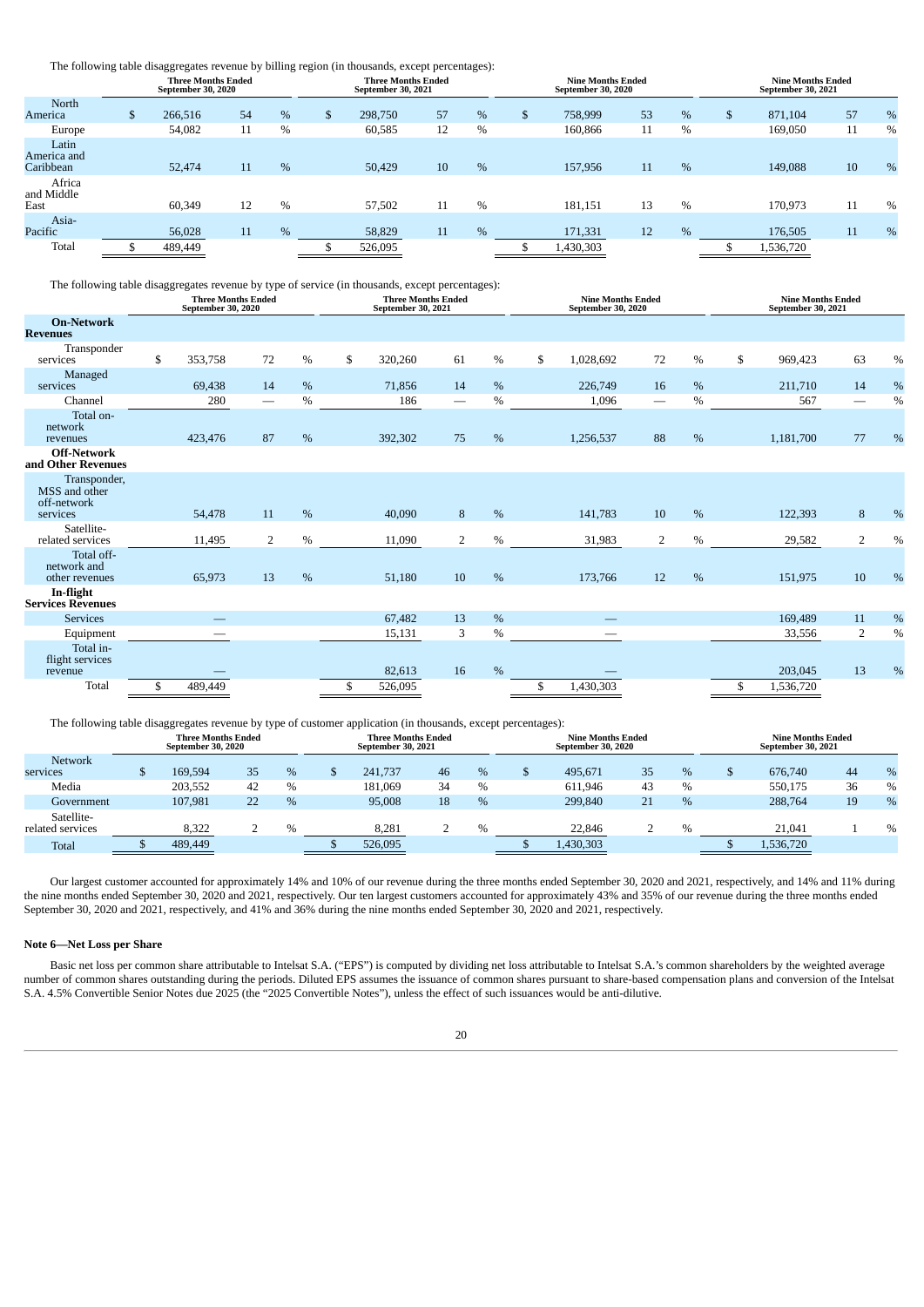The following table sets forth the computation of basic and diluted EPS (in thousands, except per share data or where otherwise noted):

|                                                              | <b>Three Months Ended</b><br><b>September 30, 2020</b> | <b>Three Months Ended</b><br><b>September 30, 2021</b> |            |   | <b>Nine Months Ended</b><br><b>September 30, 2020</b> | <b>Nine Months Ended</b><br>September 30, 2021 |            |
|--------------------------------------------------------------|--------------------------------------------------------|--------------------------------------------------------|------------|---|-------------------------------------------------------|------------------------------------------------|------------|
| Numerator:                                                   |                                                        |                                                        |            |   |                                                       |                                                |            |
| Net loss attributable to Intelsat S.A.                       | (15, 931)                                              | \$                                                     | (145, 690) | S | (640, 057)                                            |                                                | (472, 872) |
| Denominator:                                                 |                                                        |                                                        |            |   |                                                       |                                                |            |
| Basic weighted average shares outstanding (in<br>millions)   | 142.1                                                  |                                                        | 142.2      |   | 141.9                                                 |                                                | 142.2      |
| Diluted weighted average shares outstanding (in<br>millions) | 142.1                                                  |                                                        | 142.2      |   | 141.9                                                 |                                                | 142.2      |
| <b>Basic EPS</b>                                             | (0.11)                                                 |                                                        | (1.02)     |   | (4.51)                                                |                                                | (3.33)     |
| Diluted EPS                                                  | (0.11)                                                 |                                                        | (1.02)     |   | (4.51)                                                |                                                | (3.33)     |

Due to a net loss for each of the three and nine months ended September 30, 2020 and 2021, there were no dilutive securities, and therefore, basic and diluted EPS were the same. The weighted average number of common shares that could potentially dilute basic EPS in the future was 22.3 million and 22.8 million for the three months ended September 30, 2020 and 2021, respectively, and 22.3 million and 22.6 million for the nine months ended September 30, 2020 and 2021, respectively, primarily consisting of the 2025 Convertible Notes.

### **Note 7—Retirement Plans and Other Retiree Benefits**

### *(a) Pension and Other Postretirement Benefits*

We maintain a noncontributory defined benefit retirement plan covering employees hired prior to July 19, 2001. The cost of providing benefits to eligible participants under the defined benefit retirement plan is calculated using the plan's benefit formulas, which take into account the participants' remuneration, dates of hire, years of eligible service and certain actuarial assumptions. In addition, as part of the overall medical plan, we provide postretirement medical benefits to certain current and future retirees who meet the criteria under the medical plan for postretirement benefit eligibility. In 2015, we amended the defined benefit retirement plan to end the accrual of additional benefits for the remaining active participants. We have received authorization from the Bankruptcy Court to continue making contributions in the ordinary course during our Chapter 11 Cases.

The defined benefit retirement plan is subject to the provisions of the Employee Retirement Income Security Act of 1974, as amended ("ERISA"). We expect that our future contributions to the defined benefit retirement plan will be based on the minimum funding requirements of the Internal Revenue Code and on the plan's funded status. Any significant decline in the fair value of our defined benefit retirement plan assets or other adverse changes to the significant assumptions used to determine the plan's funded status would negatively impact its funded status and could result in increased funding in future years. The impact on the funded status is determined based upon market conditions in effect when we completed our annual valuation.

Included in accumulated other comprehensive loss at September 30, 2021 was \$110.7 million (\$79.1 million, net of tax) that has not yet been recognized in net periodic benefit cost.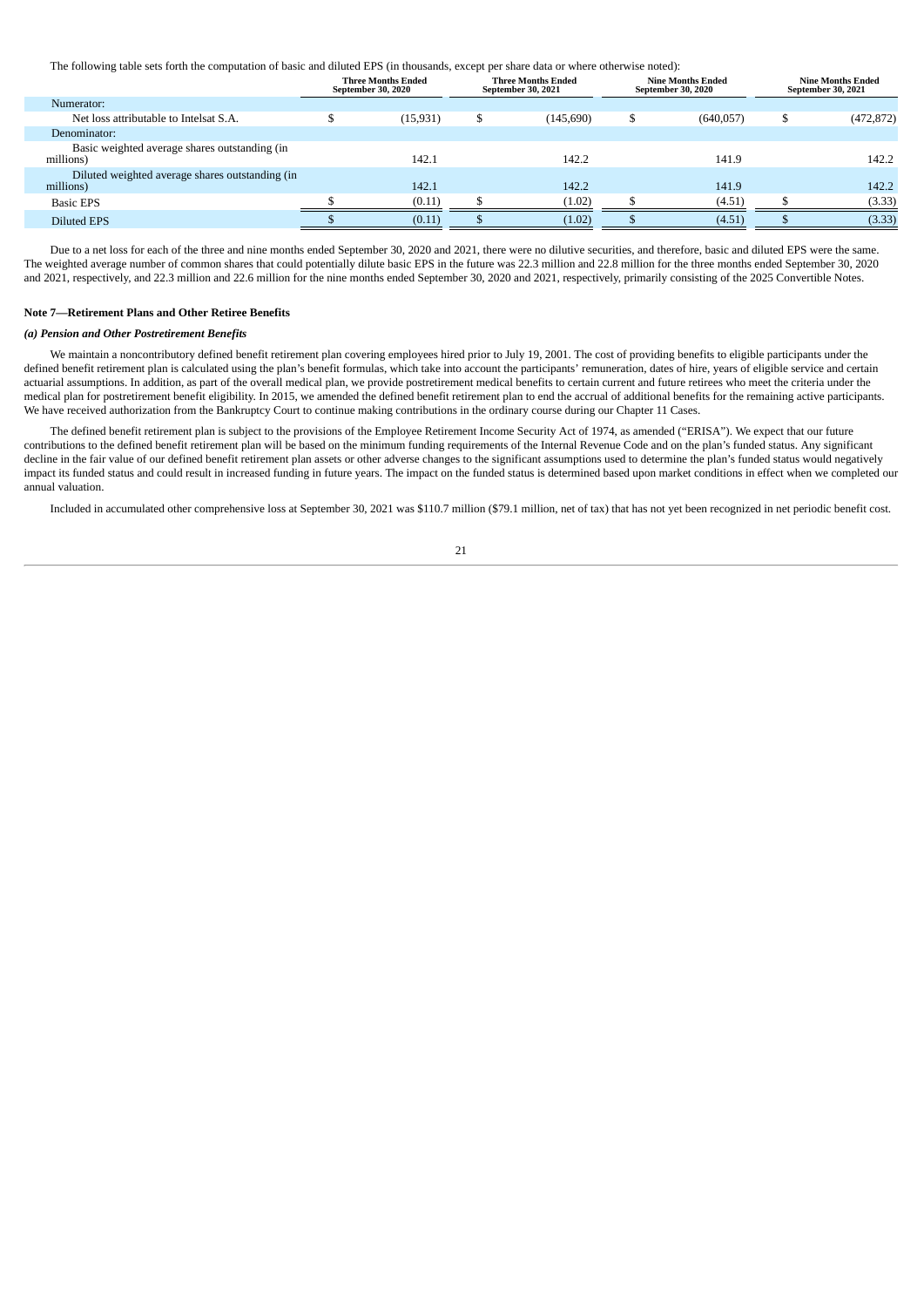The tables below show the components of net periodic benefit cost (income) for the three and nine months ended September 30, 2020 and 2021 (in thousands). These amounts are recognized in other income (expense), net in the condensed consolidated statements of operations. **Pension Benefits**

|                                       | Pension Benefits |                                                        |  |                                                 |  |                                                |  |                                         |  |  |
|---------------------------------------|------------------|--------------------------------------------------------|--|-------------------------------------------------|--|------------------------------------------------|--|-----------------------------------------|--|--|
|                                       |                  | <b>Three Months Ended</b><br><b>September 30, 2020</b> |  | <b>Three Months Ended</b><br>September 30, 2021 |  | <b>Nine Months Ended</b><br>September 30, 2020 |  | Nine Months Ended<br>September 30, 2021 |  |  |
| Interest cost                         |                  | 2,962                                                  |  | 2,030                                           |  | 8,888                                          |  | 6,091                                   |  |  |
| Expected return on plan assets        |                  | (5, 810)                                               |  | (5,592)                                         |  | (17, 431)                                      |  | (16, 775)                               |  |  |
| Amortization of unrecognized net loss |                  | 1.600                                                  |  | 2.046                                           |  | 4.799                                          |  | 6.136                                   |  |  |
| Net periodic benefit income           |                  | (1,248)                                                |  | (1,516)                                         |  | (3,744)                                        |  | (4,548)                                 |  |  |

|                                                       |                    |                           |                    |                    | <b>Other Postretirement Benefits</b> |                                                |                                                       |
|-------------------------------------------------------|--------------------|---------------------------|--------------------|--------------------|--------------------------------------|------------------------------------------------|-------------------------------------------------------|
|                                                       | September 30, 2020 | <b>Three Months Ended</b> | September 30, 2021 | Three Months Ended |                                      | <b>Nine Months Ended</b><br>September 30, 2020 | <b>Nine Months Endec</b><br><b>September 30, 2021</b> |
| Interest cost                                         |                    | 266                       |                    | 149                |                                      | 798                                            |                                                       |
| Amortization of unrecognized prior service<br>credits |                    | (636)                     |                    | (636)              |                                      | (1,908)                                        | (1,                                                   |
| Amortization of unrecognized net gain                 |                    | (305)                     |                    | (347)              |                                      | (915)                                          |                                                       |
| Net periodic benefit income                           |                    | (675)                     |                    | (834)              |                                      | (2,025)                                        |                                                       |

### *(b) Other Retirement Plans*

We maintain a defined contribution retirement plan qualified under the provisions of Section 401(k) of the Internal Revenue Code for our employees in the United States. We have received authorization from the Bankruptcy Court to continue making our contributions in the ordinary course during the Chapter 11 Cases. We recognized compensation expense for this plan of \$2.2 million and \$3.3 million for the three months ended September 30, 2020 and 2021, respectively, and \$6.7 million and \$10.1 million for the nine months ended September 30, 2020 and 2021, respectively. We also maintain other defined contribution retirement plans in several non-U.S. jurisdictions, but such plans are not material to our financial position or results of operations.

## **Note 8—Satellites and Other Property and Equipment**

## *(a) Satellites and Other Property and Equipment, net*

Satellites and other property and equipment, net were comprised of the following (in thousands):

|                                        | As of<br><b>December 31, 2020</b> | As of<br><b>September 30, 2021</b> |             |  |
|----------------------------------------|-----------------------------------|------------------------------------|-------------|--|
| Satellites and launch vehicles         | 10,500,021                        |                                    | 11,090,649  |  |
| Information systems and ground segment | 1,062,216                         |                                    | 1,155,922   |  |
| Buildings and other                    | 322,093                           |                                    | 320,534     |  |
| Total cost                             | 11,884,330                        |                                    | 12,567,105  |  |
| Less: accumulated depreciation         | (7, 126, 453)                     |                                    | (7,585,711) |  |
| Total                                  | 4,757,877                         |                                    | 4,981,394   |  |

Satellites and other property and equipment are stated at historical cost, except for satellites that have been impaired. Satellites and other property and equipment acquired as part of an acquisition are stated based on their fair value at the date of acquisition.

Satellites and other property and equipment, net of accumulated depreciation as of December 31, 2020 and September 30, 2021, included construction-in-progress of \$768.6 million and \$1.2 billion, respectively. These amounts relate primarily to satellites under construction and related launch services. As of September 30, 2021, we incurred C-band clearing related costs and expenses of \$1.1 billion, of which \$972.2 million was capitalized. Of this capitalized amount, \$887.6 million and \$84.6 million were capitalized as satellites and other property and equipment, net of accumulated depreciation, and other current assets, respectively, in the condensed consolidated balance sheets. An estimated \$904.8 million of the capitalized costs is expected to be reimbursable under the FCC Final Order.

Interest costs of \$10.5 million and \$23.4 million were capitalized for the three months ended September 30, 2020 and 2021, respectively, and \$20.7 million and \$58.6 million were capitalized for the nine months ended September 30, 2020 and 2021, respectively. Additionally, depreciation expense was \$154.4 million and \$151.3 million for the three months ended September 30,

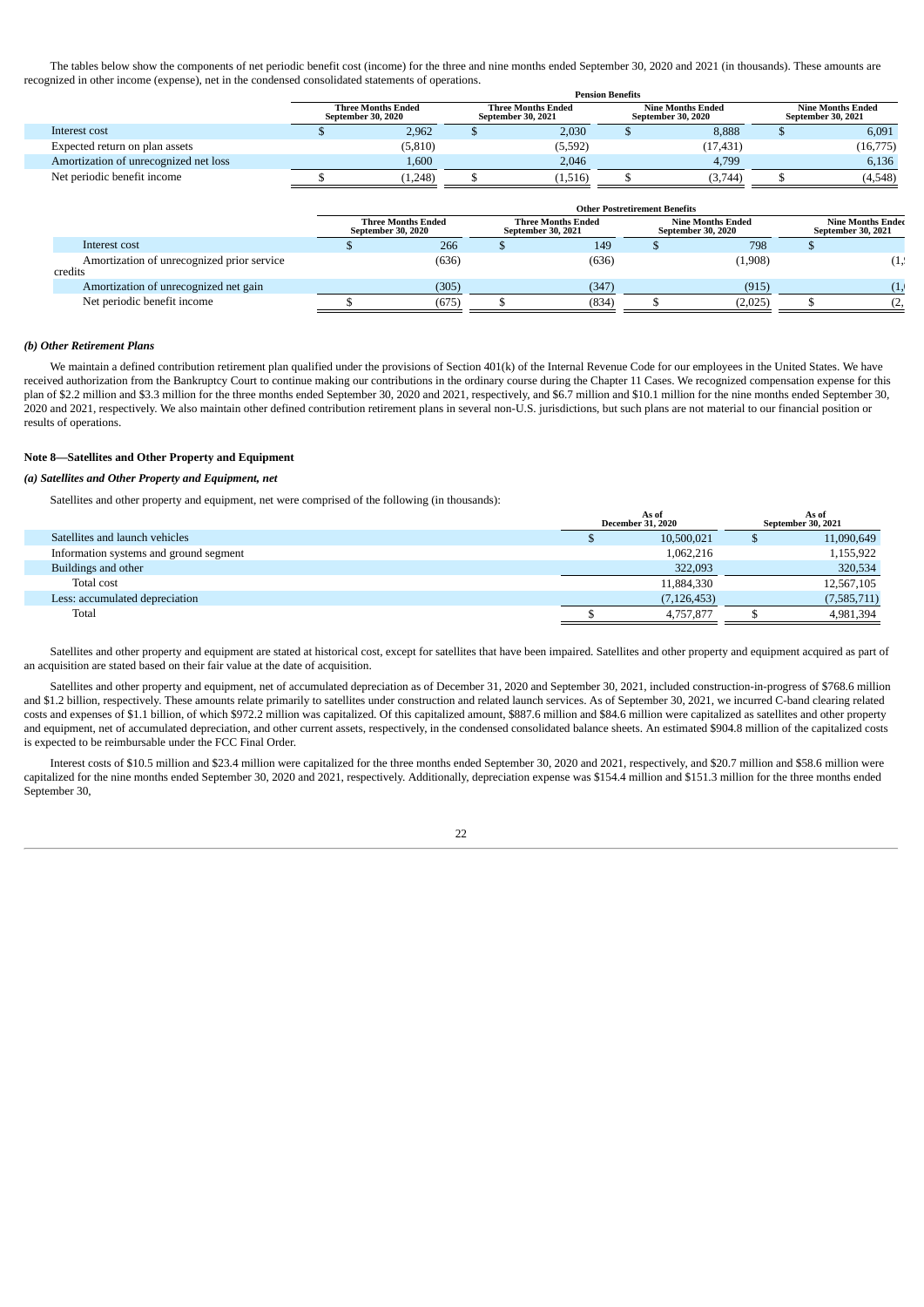2020 and 2021, respectively, and \$463.3 million and \$462.8 million for the nine months ended September 30, 2020 and 2021, respectively.

We have entered into launch contracts for the launch of both specified and unspecified future satellites. Each of these launch contracts may be terminated at our option, subject to payment of a termination fee that increases as the applicable launch date approaches. In addition, in the event of a failure of any launch, we may exercise our right to obtain a replacement launch within a specified period following our request for re-launch.

### **Note 9—Investments**

We have an ownership interest in two entities that meet the criteria of a variable interest entity ("VIE"): Horizons Satellite Holdings LLC ("Horizons Holdings") and Horizons-3 Satellite LLC ("Horizons 3"), which are discussed in further detail below, including our analyses of the primary beneficiary determination as required under ASC 810, *Consolidation* ("ASC 810"). We also own noncontrolling investments in equity securities and loan receivables as discussed further below.

### *(a) Horizons Holdings*

Horizons Holdings is a joint venture with JSAT International, Inc. ("JSAT") that consists of two investments: Horizons-1 Satellite LLC and Horizons-2 Satellite LLC. Horizons Holdings borrowed from JSAT a portion of the funds necessary to finance the construction of the Horizons 2 satellite pursuant to a loan agreement. The borrowing was subsequently repaid. We provide certain services to the joint venture and in return utilize capacity from the joint venture.

We have determined that this joint venture meets the criteria of a VIE under ASC 810, and we have concluded that we are the primary beneficiary because decisions relating to any future relocation of the Horizons 2 satellite, the most significant asset of the joint venture, are effectively controlled by us. In accordance with ASC 810, as the primary beneficiary, we consolidate Horizons Holdings within our condensed consolidated financial statements. Total assets of Horizons Holdings were \$14.2 million and \$9.1 million as of December 31, 2020 and September 30, 2021, respectively. Total liabilities were nominal as of both December 31, 2020 and September 30, 2021.

We have a revenue sharing agreement with JSAT related to services sold on the Horizons 1 and Horizons 2 satellites. We are responsible for billing and collection for such services, and we remit 50% of the revenue, less applicable fees and commissions, to JSAT. Amounts payable to JSAT related to the revenue sharing agreement, net of applicable fees and commissions, from the Horizons 1 and Horizons 2 satellites were \$1.8 million and \$2.8 million as of December 31, 2020 and September 30, 2021, respectively.

## *(b) Horizons-3 Satellite LLC*

On November 4, 2015, we entered into an additional joint venture agreement with JSAT. The joint venture, Horizons 3, was formed for the purpose of developing, launching, managing, operating and owning a high-performance satellite located at the 169ºE orbital location.

Horizons 3, which is 50% owned by each of Intelsat and JSAT, was set up with joint sharing of management authority and equal rights to profits and revenues from the joint venture. Similar to Horizons Holdings, we have a revenue sharing agreement with JSAT related to services sold on the Horizons 3e satellite. In addition, we are responsible for billing and collection for such services, and we remit 50% of the revenue, less applicable fees and commissions, to JSAT. Amounts payable to JSAT related to the revenue sharing agreement, net of applicable fees and commissions, from the Horizons 3e satellite were \$5.0 million and \$8.8 million as of December 31, 2020 and September 30, 2021, respectively.

We have determined that this joint venture meets the criteria of a VIE under ASC 810; however, we have concluded that we are not the primary beneficiary and therefore do not consolidate Horizons 3. The assessment considered both quantitative and qualitative factors, including an analysis of voting power and other means of control of the joint venture, as well as each owner's exposure to risk of loss or gain. Because we and JSAT equally share control over the operations of the joint venture and also equally share exposure to risk of losses or gains, we concluded that we are not the primary beneficiary of Horizons 3. Our investment, included within other assets in our condensed consolidated balance sheets, is accounted for using the equity method of accounting. The investment balance, which is equivalent to our maximum exposure to loss, was \$103.8 million and \$103.7 million as of December 31, 2020 and September 30, 2021, respectively. The investment balance exceeded our equity in the net assets of Horizons 3 by \$10.9 million and \$10.3 million as of December 31, 2020 and September 30, 2021, respectively. This basis difference represents the capitalized interest that we incurred in relation to financing our investment, and we recognize it as a reduction of our equity in earnings of Horizons 3 on a straight-line basis over the life of the satellite. We recognized a nominal amount of equity in losses of Horizons 3 in other income, net for each of the three and nine months ended September 30, 2020 and 2021.

In connection with our investment in Horizons 3, we entered into a capital contribution and subscription agreement, which requires us to fund our 50% share of the amounts due in order to maintain our respective 50% interest in the joint venture. Pursuant to this agreement, we made contributions of \$2.7 million for the year ended December 31, 2020, with no comparable amounts during the

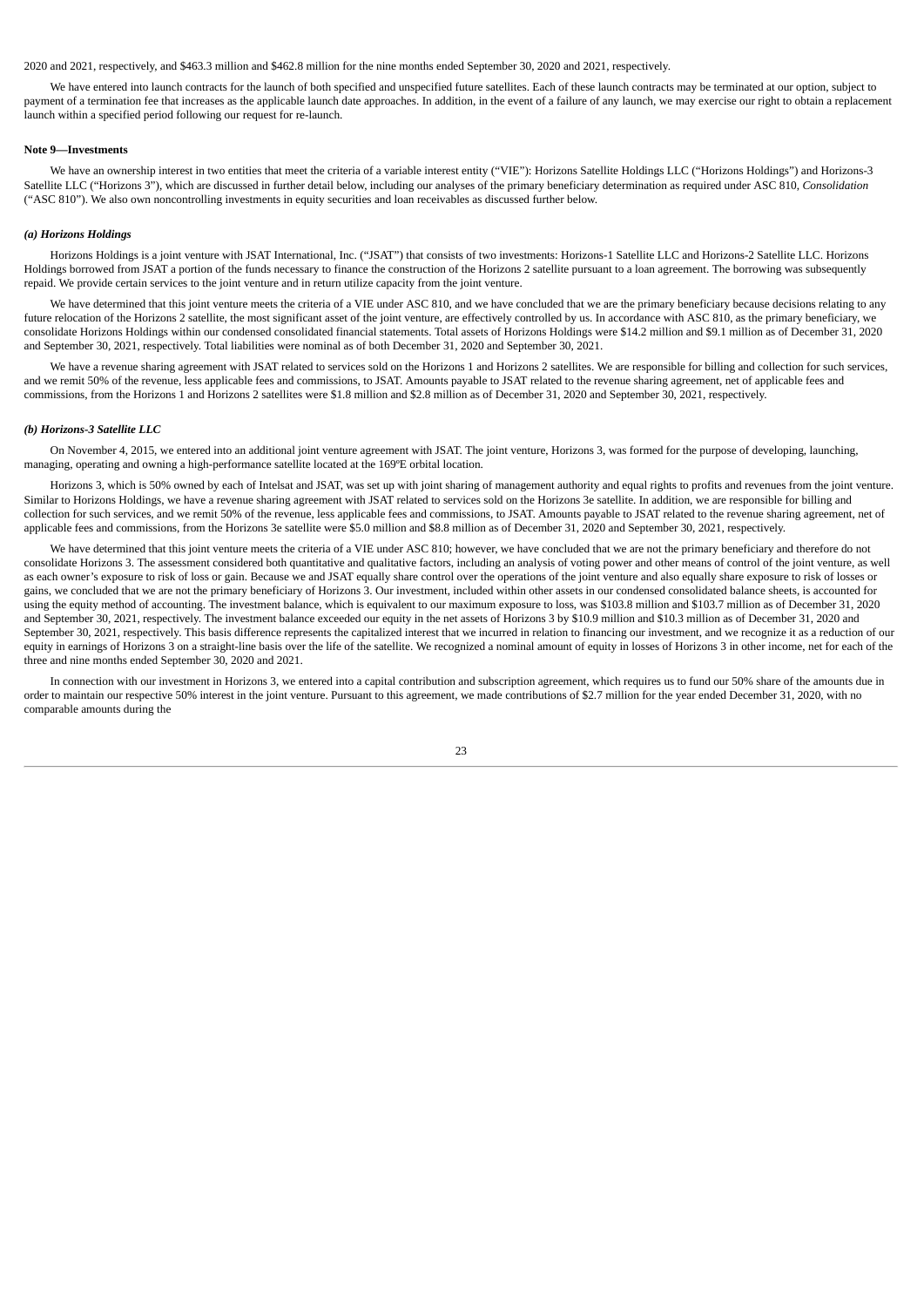nine months ended September 30, 2021. We received distributions of \$9.0 million for the year ended December 31, 2020, with no comparable amounts for the nine months ended September 30, 2021. The Company utilizes the cumulative earnings approach to determine whether distributions received from equity method investees are returns on investment or returns of investment. In addition, our indirect subsidiary that holds our investment in Horizons 3 has entered into a security and pledge agreement with Horizons 3, pursuant to which it has granted a security interest in its membership interest in Horizons 3. Further, our indirect subsidiary has granted a security interest to Horizons 3 in its customer capacity contracts and its ownership interest in its wholly-owned subsidiary that holds the FCC license required for the joint venture's operations.

The Horizons 3e satellite entered into service in January 2019. The Company purchases satellite capacity and related services from the Horizons 3 joint venture, and then sells that capacity to its customers. We incurred direct costs of revenue related to these purchases of \$4.9 million and \$4.5 million during the three months ended September 30, 2020 and 2021, respectively, and \$14.9 million and \$13.4 million during the nine months ended September 30, 2020 and 2021, respectively. The Company also sells managed ground network services to the Horizons 3 joint venture and provides program management services for a fee. We recorded an offset to direct costs of revenue related to the provision of these services of \$1.7 million during each of the three months ended September 30, 2020 and 2021, and \$5.2 million during each of the nine months ended September 30, 2020 and 2021. On the condensed consolidated balance sheets as of September 30, 2021, \$0.9 million due from Horizons 3 was included in receivables with no comparable amount as of December 31, 2020, and \$1.5 million due to Horizons 3 was included in accounts payable and accrued liabilities as of both December 31, 2020 and September 30, 2021.

## *(c) Investments in Equity Securities*

The Company holds noncontrolling equity investments in four separate privately held companies, including investments in equity securities without readily determinable fair values and common stock warrants.

In accordance with ASC 321, *Investments—Equity Securities*, we use the measurement alternative to measure the fair value of our investments in equity securities without readily determinable fair values. Accordingly, these investments are measured at cost, less any impairment, and are adjusted for changes in fair value resulting from observable transactions for identical or similar investments of the same issuer. We recognized an increase in fair value relating to investments of \$7.3 million and \$15.0 million for the three and nine months ended September 30, 2021, respectively, with no comparable amounts for the three and nine months ended September 30, 2020, which are recognized in other income, net in our condensed consolidated statements of operations. Additionally, during the second quarter of 2021, we sold all of our interest in one of our investments for \$15.0 million, resulting in a gain of \$5.3 million, which was recognized in other income, net in our condensed consolidated statements of operations. These investments were recorded in other assets in our condensed consolidated balance sheets and had a total carrying value of \$31.9 million and \$45.9 million as of December 31, 2020 and September 30, 2021, respectively.

We measure our stock warrants at fair value and recognized an increase in fair value of stock warrants of \$5.5 million for the six months ended June 30, 2021. These warrants were recorded in other assets in our condensed consolidated balance sheets and had a cumulative fair value of \$3.2 million and \$8.8 million as of December 31, 2020 and June 30, 2021, respectively. During the three months ended September 30, 2021, these warrants were converted into common shares of a newly merged public company. As a result of the conversion, we recognized a gain of \$7.3 million, as well as an additional gain of \$1.8 million related to an amendment fee for a loan receivable, both of which are included in other income, net in our condensed consolidated statements of operations for the three and nine months ended September 30, 2021. There were no comparable amounts for the three and nine months ended September 30, 2020. As of September 30, 2021, these common shares had a fair value of \$16.0 million, which is included in other assets in our condensed consolidated balance sheets.

### *(d) Loan Receivables*

The Company has loan receivables from three privately held companies that it is holding for long-term investment. These loan receivables are reported at amortized cost, net of the allowance for credit losses. Amortized cost is the outstanding principal, adjusted for unamortized discounts and deferred transaction costs. The Company recognizes interest income on loan receivables using the effective-interest method applied on a loan-by-loan basis. Direct costs associated with originating loans are offset against any related fees received and the balance, along with any premium or discount, is deferred and amortized as an adjustment to interest income over the term of the related loan receivable using the effective interest method.

Loan receivables were recorded in other assets in our condensed consolidated balance sheets at an amortized cost basis of \$71.2 million and \$74.0 million as of December 31, 2020 and September 30, 2021, respectively. As of December 31, 2020 and September 30, 2021, \$1.9 million and \$3.1 million, respectively, of accrued interest related to our loan receivables was recorded in prepaid expenses and other current assets in our condensed consolidated balance sheets. We recognized interest income related to our loan receivables of \$1.0 million and \$1.1 million for the three months ended September 30, 2020 and 2021, respectively, and \$2.9 million and \$3.1 million for the nine months ended September 30, 2020 and 2021, respectively.

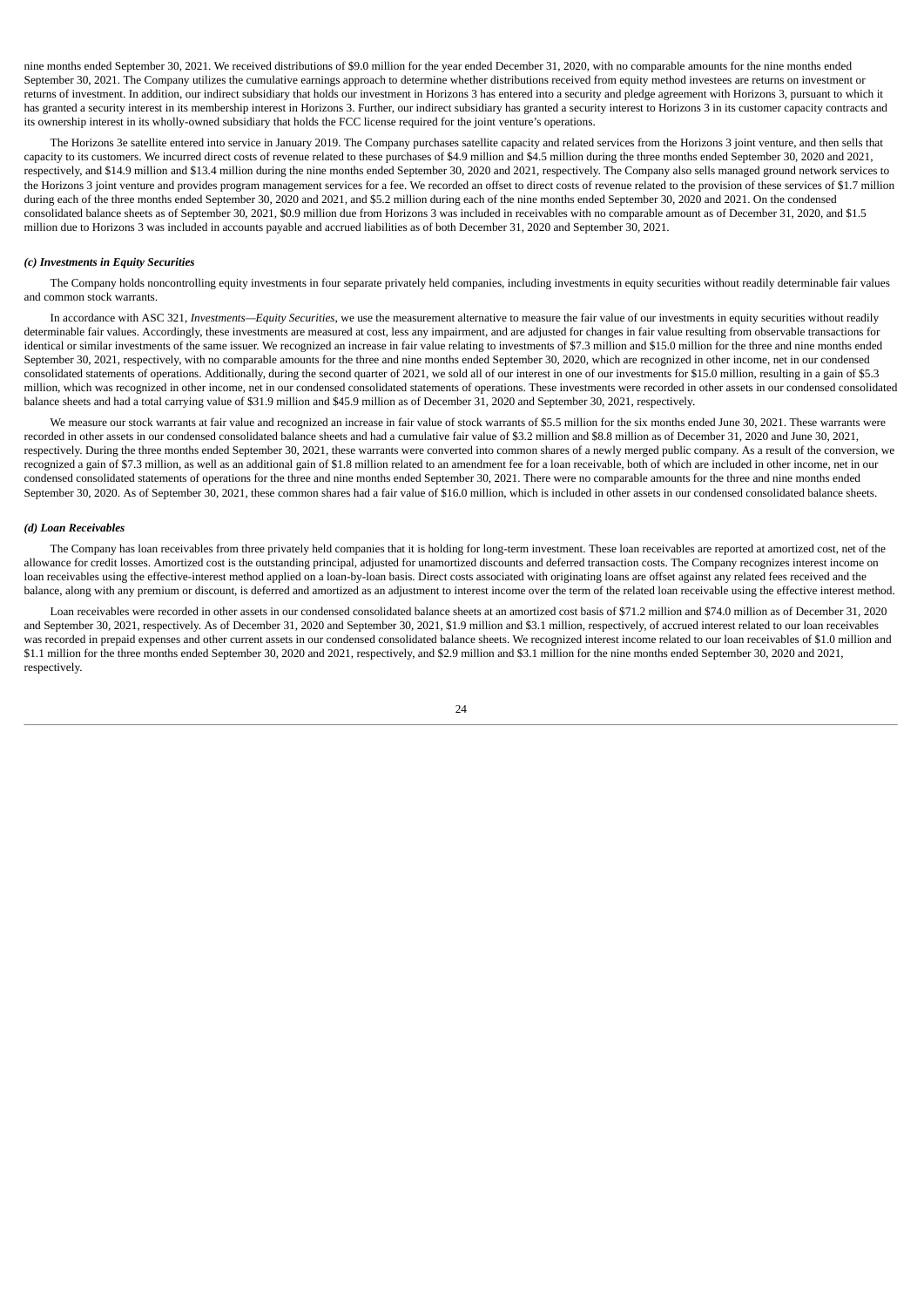A loan is determined to be impaired and placed on non-accrual status when, in management's judgment based on current information and events, it is probable that the Company will be unable to collect all amounts due under the contractual terms of the applicable loan agreement. We recognized impairment losses of \$0.6 million related to loan receivables during the three and nine months ended September 30, 2020, with no comparable amounts for the three and nine months ended September 30, 2021.

The fair value of loan receivables is evaluated on a loan-by-loan basis, and is determined based on assessments of discounted cash flows that are considered probable of collection. We consider these inputs to be Level 3 within the fair value hierarchy under ASC 820. The cumulative fair value of our loan receivables as of December 31, 2020 and September 30, 2021 was \$72.9 million and \$77.4 million, respectively.

## **Note 10—Goodwill and Other Intangible Assets**

### *(a) Goodwill*

As a result of the Gogo Transaction, we provisionally recognized goodwill of \$77.6 million as of December 1, 2020, which was subsequently decreased by \$8.8 million as a result of measurement period adjustments during the nine months ended September 30, 2021. See Note 3—Acquisition of Gogo's Commercial Aviation Business for additional discussion.

The carrying amounts of goodwill consisted of the following (in thousands):

| <b>September 30, 2021</b>                      |             |
|------------------------------------------------|-------------|
| Goodwill<br>6.858,447                          | 6,849,682   |
| (4, 160, 200)<br>Accumulated impairment losses | (4,160,200) |
| 2.698.247<br>Net carrying amount               | 2,689,482   |

### *(b) Orbital Locations, Trade Name and Other Intangible Assets*

*Orbital Locations and Trade Name.* During the first quarter of 2020, we recognized an impairment of our trade name intangible asset of \$12.2 million, which is included within impairment of non-amortizable intangible assets in the condensed consolidated statements of operations.

The carrying amounts of acquired intangible assets not subject to amortization consisted of the following (in thousands):

|                                         | As of<br><b>December 31, 2020</b> |           |  |           |
|-----------------------------------------|-----------------------------------|-----------|--|-----------|
| Orbital locations                       |                                   | 2.250,000 |  | 2,250,000 |
| Trade name                              |                                   | 45,000    |  | 45,000    |
| Total non-amortizable intangible assets |                                   | 2.295.000 |  | 2,295,000 |

*Other Intangible Assets.* The carrying amounts and accumulated amortization of acquired intangible assets subject to amortization consisted of the following (in thousands):

|                           |                                 | As of December 31, 2020     |  |                                                                  |  |           |                             | As of September 30, 2021 |                               |         |  |  |
|---------------------------|---------------------------------|-----------------------------|--|------------------------------------------------------------------|--|-----------|-----------------------------|--------------------------|-------------------------------|---------|--|--|
|                           | <b>Gross Carrying</b><br>Amount | Accumulated<br>Amortization |  | <b>Net Carrying</b><br><b>Gross Carrying</b><br>Amount<br>Amount |  |           | Accumulated<br>Amortization |                          | <b>Net Carrying</b><br>Amount |         |  |  |
| Backlog and other         | 744,760                         | (722, 697)                  |  | 22,063                                                           |  | 744,760   |                             | (729, 782)               |                               | 14,978  |  |  |
| Customer<br>relationships | 534,030                         | (309, 486)                  |  | 224,544                                                          |  | 534,030   |                             | (324, 835)               |                               | 209,195 |  |  |
| Software                  | 45,808                          | (1, 846)                    |  | 43,962                                                           |  | 49,122    |                             | (10, 940)                |                               | 38.182  |  |  |
| Total                     | 1.324.598                       | (1,034,029)                 |  | 290,569                                                          |  | 1,327,912 |                             | (1,065,557)              |                               | 262,355 |  |  |
|                           |                                 |                             |  |                                                                  |  |           |                             |                          |                               |         |  |  |

Intangible assets are amortized based on the expected pattern of consumption. Amortization expense was \$7.8 million and \$10.3 million for the three months ended September 30, 2020 and 2021, respectively, and \$23.3 million and \$31.5 million for the nine months ended September 30, 2020 and 2021, respectively.

### **Note 11—Debt**

As discussed in Note 2—Chapter 11 Proceedings, Ability to Continue as a Going Concern and Other Related Matters, the filing of the Chapter 11 Cases constituted an event of default that accelerated substantially all of our obligations under the documents governing the prepetition existing indebtedness of Intelsat S.A., Intelsat Luxembourg, Intelsat Connect and Intelsat Jackson. As such, we have reclassified all such debt obligations, other than debt subject to compromise, to current maturities of long-term debt on our condensed consolidated balance sheet as of September 30, 2021. Any efforts to enforce payment obligations related to the acceleration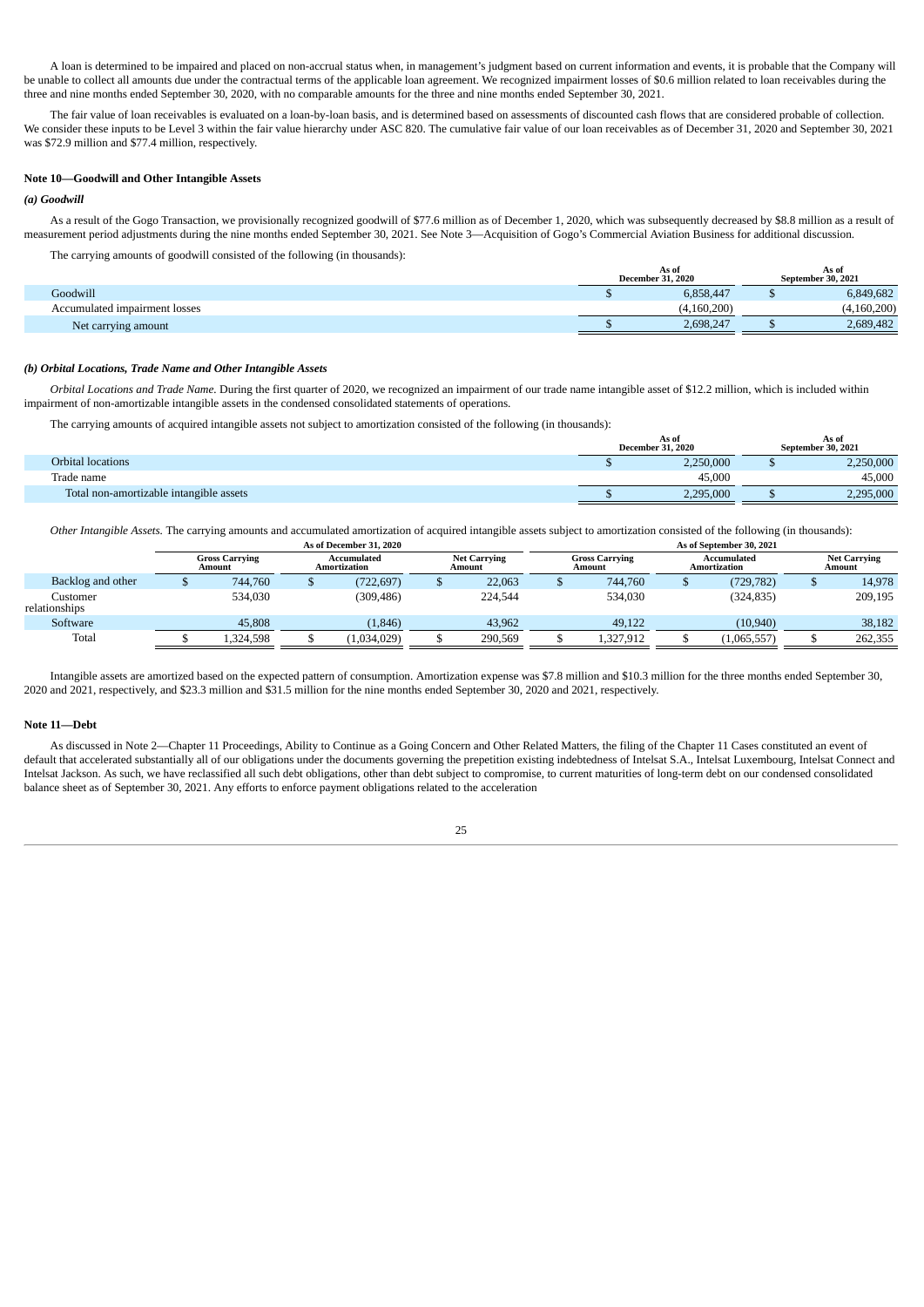of our debt have been automatically stayed as a result of the filing of the Chapter 11 Cases, and the creditors' rights of enforcement are subject to the applicable provisions of the Bankruptcy Code. While the Chapter 11 Cases are pending, the Debtors do not anticipate making interest payments due under their respective unsecured debt instruments; however, the Debtors expect to make monthly interest payments on their senior secured debt instruments pursuant to the adequate protection requirements under the DIP Order.

The carrying values and fair values of our notes payable and debt were as follows (in thousands):

|                                                                                                    | As of December 31, 2020 |                   | As of September 30, 2021 |                   |  |  |
|----------------------------------------------------------------------------------------------------|-------------------------|-------------------|--------------------------|-------------------|--|--|
|                                                                                                    | <b>Carrying Value</b>   | <b>Fair Value</b> | <b>Carrying Value</b>    | <b>Fair Value</b> |  |  |
| Intelsat S.A.:                                                                                     |                         |                   |                          |                   |  |  |
| 4.5% Convertible Senior Notes due June 2025 <sup>(1)</sup>                                         | \$<br>402,500           | \$<br>130,813     | \$<br>402,500            | \$<br>56,350      |  |  |
| Unamortized prepaid debt issuance costs and discount on 4.5%<br><b>Convertible Senior Notes</b>    |                         |                   |                          |                   |  |  |
| Total Intelsat S.A. obligations                                                                    | 402,500                 | 130,813           | 402.500                  | 56,350            |  |  |
| Intelsat Luxembourg:                                                                               |                         |                   |                          |                   |  |  |
| 7.75% Senior Notes due June 2021 $(1)$                                                             | 421,219                 | 14,743            | 421,219                  | 2,106             |  |  |
| Unamortized prepaid debt issuance costs on 7.75% Senior Notes                                      |                         |                   |                          |                   |  |  |
| 8.125% Senior Notes due June 2023 <sup>(1)</sup>                                                   | 1,000,000               | 130,000           | 1,000,000                | 95,000            |  |  |
| Unamortized prepaid debt issuance costs on 8.125% Senior<br><b>Notes</b>                           |                         |                   |                          |                   |  |  |
| 12.5% Senior Notes due November 2024 <sup>(1)</sup>                                                | 403,350                 | 42,352            | 403,350                  | 30,251            |  |  |
| Unamortized prepaid debt issuance costs and discount on 12.5%<br><b>Senior Notes</b>               |                         |                   |                          |                   |  |  |
| Total Intelsat Luxembourg obligations                                                              | 1,824,569               | 187,095           | 1.824.569                | 127,357           |  |  |
| <b>Intelsat Connect Finance:</b>                                                                   |                         |                   |                          |                   |  |  |
| 9.5% Senior Notes due February 2023 <sup>(1)</sup>                                                 | 1,250,000               | 334,375           | 1,250,000                | 312,500           |  |  |
| Unamortized prepaid debt issuance costs and discount on 9.5%<br><b>Senior Notes</b>                |                         |                   |                          |                   |  |  |
| <b>Total Intelsat Connect Finance obligations</b>                                                  | 1,250,000               | 334,375           | 1,250,000                | 312,500           |  |  |
| Intelsat Jackson:                                                                                  |                         |                   |                          |                   |  |  |
| 9.5% Senior Secured Notes due September 2022                                                       | 490,000                 | 543,900           | 490,000                  | 578,813           |  |  |
| Unamortized prepaid debt issuance costs and discount on 9.5%<br><b>Senior Secured Notes</b>        | (7, 495)                |                   | (4, 450)                 |                   |  |  |
| 8% Senior Secured Notes due February 2024                                                          | 1,349,678               | 1,373,297         | 1,349,678                | 1,385,107         |  |  |
| Unamortized prepaid debt issuance costs and premium on 8%<br><b>Senior Secured Notes</b>           | (3,072)                 |                   | (2,403)                  |                   |  |  |
| 5.5% Senior Notes due August 2023 <sup>(1)</sup>                                                   | 1,985,000               | 1,349,800         | 1,985,000                | 1,091,750         |  |  |
| Unamortized prepaid debt issuance costs on 5.5% Senior Notes                                       |                         |                   |                          |                   |  |  |
| 9.75% Senior Notes due July 2025 <sup>(1)</sup>                                                    | 1,885,000               | 1,347,775         | 1,885,000                | 1,050,888         |  |  |
| Unamortized prepaid debt issuance costs on 9.75% Senior Notes                                      |                         |                   |                          |                   |  |  |
| 8.5% Senior Notes due October 2024 <sup>(1)</sup>                                                  | 2,950,000               | 2,079,750         | 2,950,000                | 1,666,750         |  |  |
| Unamortized prepaid debt issuance costs and premium on 8.5%<br><b>Senior Notes</b>                 |                         |                   |                          |                   |  |  |
| Senior Secured Credit Facilities due November 2023                                                 | 2,000,000               | 2,025,000         | 2,000,000                | 2,022,140         |  |  |
| Unamortized prepaid debt issuance costs and discount on Senior<br>Secured Credit Facilities        | (16, 955)               |                   | (12, 869)                |                   |  |  |
| Senior Secured Credit Facilities due January 2024                                                  | 395,000                 | 400,925           | 395,000                  | 400,680           |  |  |
| Unamortized prepaid debt issuance costs and discount on Senior<br><b>Secured Credit Facilities</b> | (1,238)                 |                   | (952)                    |                   |  |  |
| 6.625% Senior Secured Credit Facilities due January 2024                                           | 700,000                 | 714,000           | 700,000                  | 709,918           |  |  |
| Unamortized prepaid debt issuance costs and discount on Senior<br>Secured Credit Facilities        | (2, 194)                |                   | (1,689)                  |                   |  |  |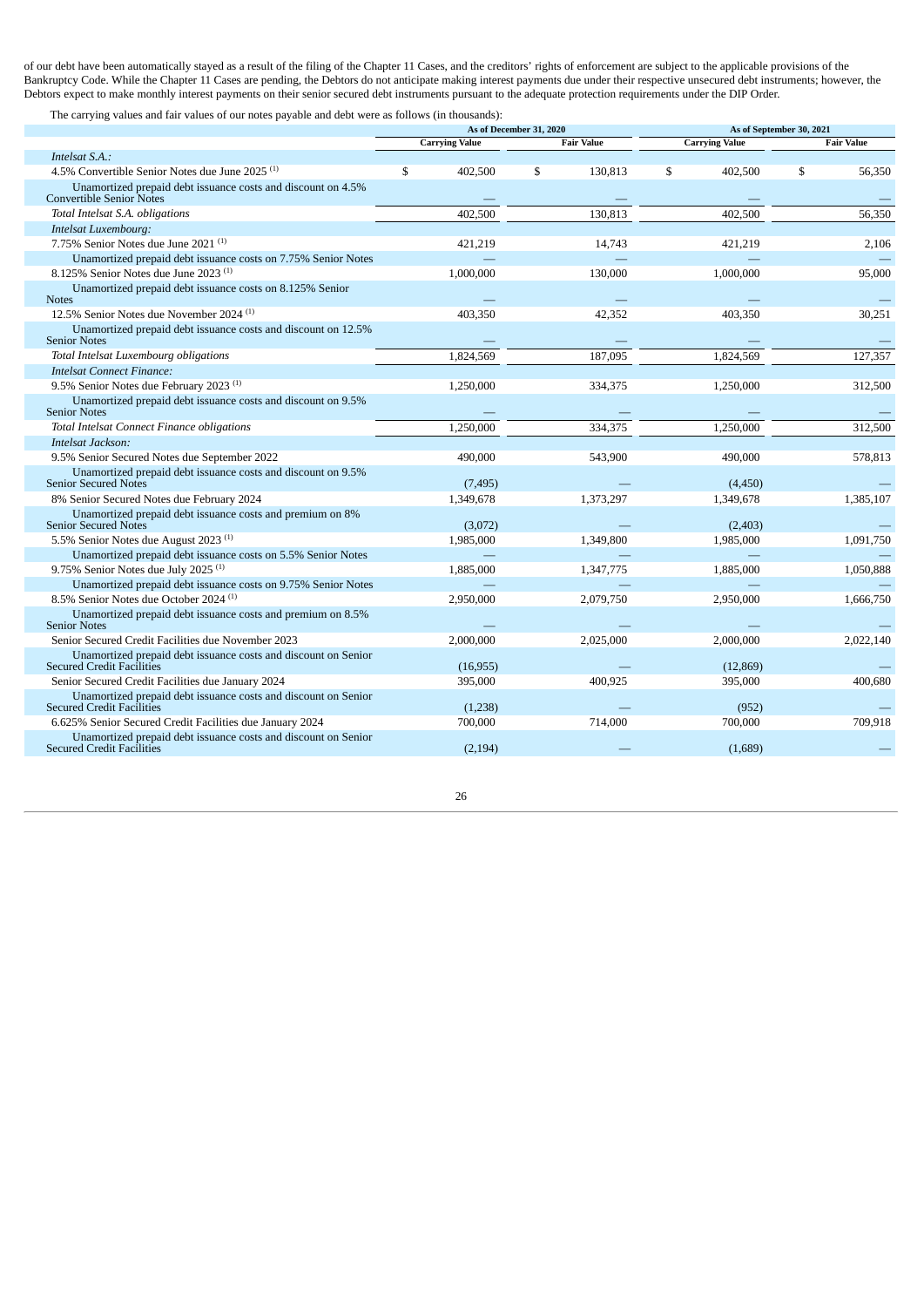|                                                                                                                                                   | As of December 31, 2020 |                   | As of September 30, 2021 |                   |  |
|---------------------------------------------------------------------------------------------------------------------------------------------------|-------------------------|-------------------|--------------------------|-------------------|--|
|                                                                                                                                                   | <b>Carrying Value</b>   | <b>Fair Value</b> | <b>Carrying Value</b>    | <b>Fair Value</b> |  |
| Superpriority Senior Secured DIP Credit Facilities due July 2021                                                                                  | 1,000,000               | 1,011,250         |                          |                   |  |
| Superpriority Senior Secured DIP Credit Facilities due July 2022                                                                                  |                         |                   | 1,250,000                | 1,257,2           |  |
| <b>Total Intelsat Jackson obligations</b>                                                                                                         | 12,723,724              | 10,845,697        | 12,982,315               | 10,163,3          |  |
| Eliminations:                                                                                                                                     |                         |                   |                          |                   |  |
| 8.125% Senior Notes of Intelsat Luxembourg due June 2023 owned by Intelsat<br>Jackson <sup>(1)</sup>                                              | (111, 663)              | (14,517)          | (111, 663)               | (10, 6)           |  |
| Unamortized prepaid debt issuance costs on 8.125% Senior Notes                                                                                    |                         |                   |                          |                   |  |
| $12.5\%$ Senior Notes of Intelsat Luxembourg due November 2024 owned by Intelsat Connect Finance, Intelsat Jackson and Intelsat Envision $^{(1)}$ | (403, 245)              | (42, 341)         | (403, 245)               | (30,2)            |  |
| Unamortized prepaid debt issuance costs and discount on 12.5% Senior Notes                                                                        |                         |                   |                          |                   |  |
| Total eliminations:                                                                                                                               | (514,908)               | (56, 858)         | (514,908)                | (40, 8)           |  |
| Total Intelsat S.A. debt                                                                                                                          | 15,685,885              | 11,441,122        | 15,944,476               | 10,618,6          |  |
| Less: current maturities of long-term debt                                                                                                        | 5,903,724               | 6,068,372         | 6,162,315                | 6,353,9           |  |
| Less: debt included in liabilities subject to compromise                                                                                          | 9,782,161               | 5,372,750         | 9,782,161                | 4,264,7           |  |
| Total Intelsat S.A. long-term debt                                                                                                                |                         |                   |                          |                   |  |

(1) In connection with the Chapter 11 Cases, these balances have been reclassified as liabilities subject to compromise in our condensed consolidated balance sheet as of September 30, 2021. As of April 15, 2020, the Company ceased making principal and interest payments, and as of May 13, 2020 ceased accruing interest expense in relation to this longterm debt that was reclassified as liabilities subject to compromise.

The fair value for publicly traded instruments is determined using quoted market prices, and the fair value for non-publicly traded instruments is based upon composite pricing from a variety of sources, including market leading data providers, market makers and leading brokerage firms. Substantially all of the inputs used to determine the fair value of our debt are classified as Level 1 inputs within the fair value hierarchy from ASC 820, except our senior secured credit facilities and our 2025 Convertible Notes, the inputs for which are classified as Level 2, and Intelsat Luxembourg's 8.125% Senior Notes due 2023 and 12.5% Senior Notes due 2024, the inputs for which are classified as Level 3. While the Company's Chapter 11 proceedings remain ongoing, trading and fair value pricing may be more volatile and limited.

### *Intelsat Jackson Superpriority Senior Secured Debtor-in-Possession Term Loan Facility*

On June 9, 2020, Intelsat Jackson received approval from the Bankruptcy Court to enter into the Original DIP Facility in an aggregate principal amount of \$1.0 billion on the terms and conditions as set forth in the Original DIP Credit Agreement and on June 17, 2020, the DIP Debtors entered into the Original DIP Credit Agreement. On September 14, 2021, the DIP Debtors received approval from the Bankruptcy Court for the DIP Order to enter into the New DIP Facility in an aggregate principal amount of \$1.5 billion on the terms and conditions as set forth in the New DIP Credit Agreement, and on September 14, 2021, Intelsat Jackson and certain of the DIP Debtors entered into the New DIP Credit Agreement. The New DIP Facility provided \$1.25 billion in new money at closing for Intelsat Jackson to, among other things, refinance the Original DIP Facility and, provides the ability for Intelsat Jackson, at its sole discretion, to make an incremental \$250.0 million draw on the terms and conditions set forth therein. See Note 2—Chapter 11 Proceedings, Ability to Continue as a Going Concern and Other Related Matters.

Drawn amounts under the New DIP Facility bear interest at either (i) 3.75% per annum plus a base rate of the highest of (a) the Federal Funds Effective Rate plus ½ of 1.0%, (b) the Prime Rate as in effect on such day and (c) the LIBOR Rate for a one-month Interest Period on such day (or if such day is not a Business Day (as defined in the New DIP Credit Agreement), the immediately preceding Business Day), plus 1.0%, or (ii) 4.75% plus the LIBOR Rate. Undrawn amounts under the New DIP Facility shall be subject to a ticking fee of 3.6% of the amount of commitments of the DIP Lenders from the entry of the DIP Order until such commitments have terminated, which ticking fee shall be payable on the last day of each fiscal quarter prior to the date such commitments have been terminated and on the date of such termination. During the continuance of a payment event of default,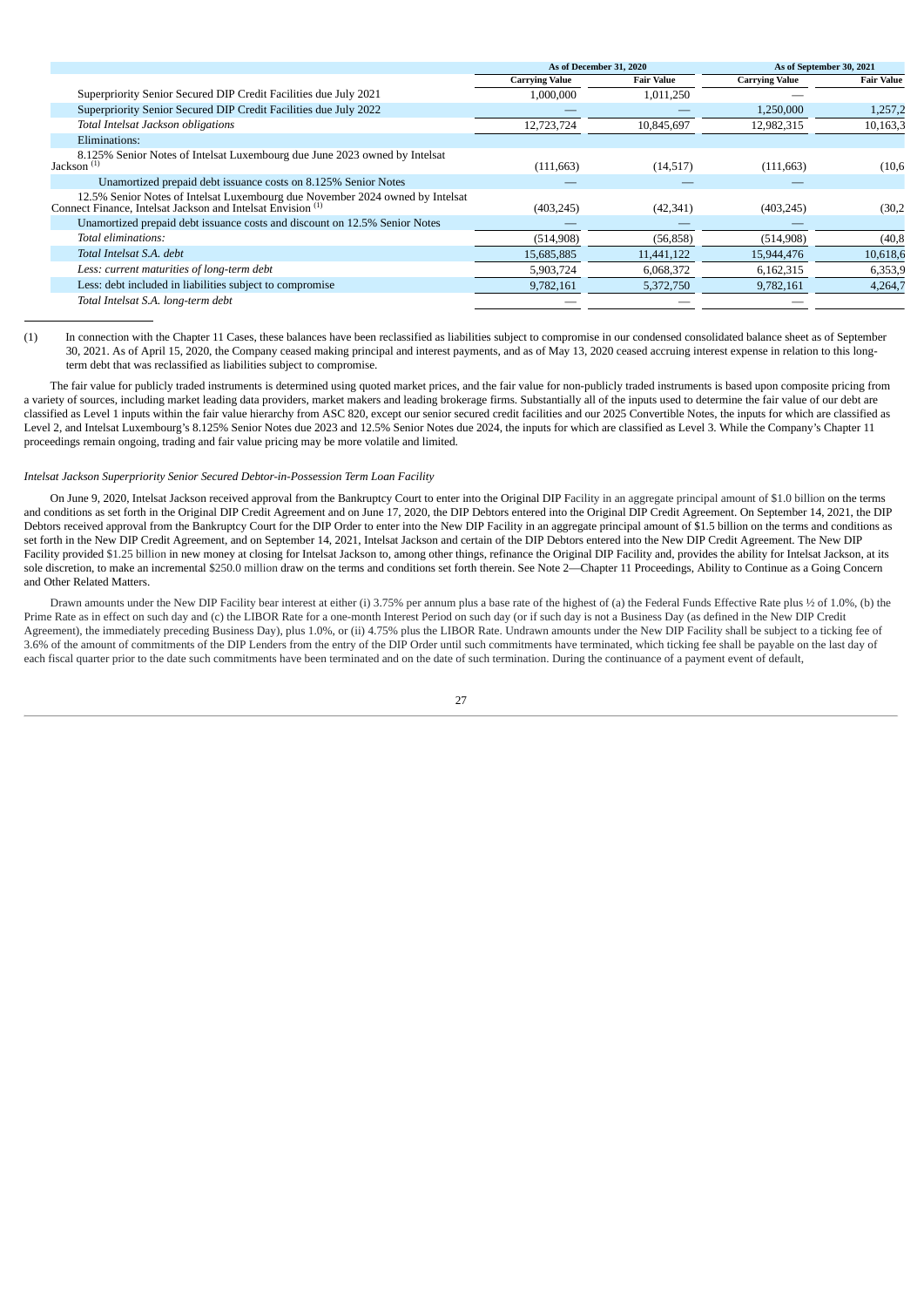overdue amounts under the New DIP Facility will bear interest at an additional 2.0% per annum above the interest rate otherwise applicable.

The use of proceeds under the New DIP Facility include: (i) the payment of working capital of the DIP Debtors in the ordinary course of business, (ii) C-band relocation costs, (iii) investment and other general corporate purposes, (iv) the payment of the costs and expenses of administering the Chapter 11 Cases, (v) the adequate protection payments and (vi) the repayment of obligations under the Original DIP Credit Agreement. The maturity date of the New DIP Facility is July 13, 2022, subject to the DIP Debtors' ability to extend for regulatory purposes.

The New DIP Credit Agreement includes customary negative covenants for debtor-in-possession loan agreements of this type, including covenants limiting the Company's and its subsidiaries' ability to, among other things, incur additional indebtedness, create liens on assets, make investments, loans or advances, engage in mergers, consolidations, sales of assets and acquisitions, pay dividends and distributions and make payments in respect of junior or prepetition indebtedness, in each case subject to customary exceptions for debtor-in-possession loan agreements of this type.

The New DIP Credit Agreement also includes certain customary representations and warranties, affirmative covenants and events of default, including, but not limited to, payment defaults, breaches of representations and warranties, covenant defaults, certain events under ERISA and change of control. Certain bankruptcy-related events are also events of default, including, but not limited to, the dismissal by the Bankruptcy Court of any of the Chapter 11 Cases, the conversion of any of the Chapter 11 Cases to a case under Chapter 7 of the Bankruptcy Code and certain other events related to the impairment of the DIP Lenders' rights or liens granted under the New DIP Credit Agreement.

The foregoing descriptions of the Original DIP Credit Agreement and the New DIP Credit Agreement do not purport to be complete and are qualified in their entirety by reference to the full text of the Original DIP Credit Agreement and the New DIP Credit Agreement, as applicable.

#### **Note 12—Income Taxes**

The Company measures deferred tax assets and liabilities using enacted tax rates that will apply in the years in which the temporary differences are expected to be recovered or paid.

In response to the COVID-19 pandemic, on March 18, 2020, the Families First Coronavirus Response Act (the "FFCR Act") was enacted, and on March 27, 2020, the Coronavirus Aid, Relief, and Economic Security Act (the "CARES Act") was enacted. The FFCR Act and the CARES Act contain numerous income tax provisions, such as increasing the 30 percent adjusted taxable income threshold to 50 percent for taxable years beginning in 2019 and 2020 for purposes of determining allowable business interest expense deductions. The CARES Act repeals the 80 percent limitation for taxable years beginning before January 1, 2021 (enacted by the U.S. Tax Cut and Jobs Act (the "Act")), and it further specifies that net operating losses arising in a taxable year beginning after December 31, 2017, and before January 1, 2021, are allowed as a carryback to each of the five taxable years preceding the taxable year of such losses. Modifications to the tax rules for the carryback of net operating losses and business interest limitations resulted in a federal tax refund of approximately \$11.4 million and \$26.9 million for the three and nine months ended September 30, 2020, respectively. In addition, the CARES Act includes refundable payroll tax credits and deferral of employment side social security payments. As of September 30, 2021, Intelsat's payroll deferral amount was approximately \$6.8 million.

The majority of our operations are located in taxable jurisdictions, including Luxembourg, the U.S. and the United Kingdom ("UK"). Due to our cumulative losses in recent years, and the inherent uncertainty associated with the realization of taxable income in the foreseeable future, we recorded a full valuation allowance against the cumulative net operating losses generated in Luxembourg. The difference between tax expense (benefit) reported in the condensed consolidated statements of operations and tax computed at statutory rates is attributable to the valuation allowance on losses generated in Luxembourg, the provision for foreign taxes, which were principally in the U.S. and the UK, as well as withholding taxes on revenue earned in some of the foreign markets in which we operate, benefits recorded in 2020 from impacts of the CARES Act and a tax reserve established on certain tax benefits taken on the Base Erosion and Anti-Abuse Tax ("BEAT").

As of December 31, 2020 and September 30, 2021, our gross unrecognized tax benefits were \$51.4 million and \$55.7 million, respectively (including interest and penalties), of which \$47.6 million and \$51.7 million, respectively, if recognized, would affect our effective tax rate. As of December 31, 2020 and September 30, 2021, we had recorded reserves for interest and penalties in the amounts of \$0.8 million and \$1.1 million, respectively. We continue to recognize interest and, to the extent applicable, penalties with respect to the unrecognized tax benefits as income tax expense. Since December 31, 2020, the change in the balance of unrecognized tax benefits has consisted of an increase of \$5.6 million related to current tax positions, an increase of \$0.2 million related to prior tax positions, and a decrease of \$1.5 million related to the expiration of a statute of limitations on the assessment of certain taxes.

We operate in various taxable jurisdictions throughout the world, and our tax returns are subject to audit and review from time to time. We consider Luxembourg, the U.S., the UK and Brazil to be our significant tax jurisdictions. Our subsidiaries in these jurisdictions are subject to income tax examination for periods after December 31, 2015. We believe that there are no jurisdictions in

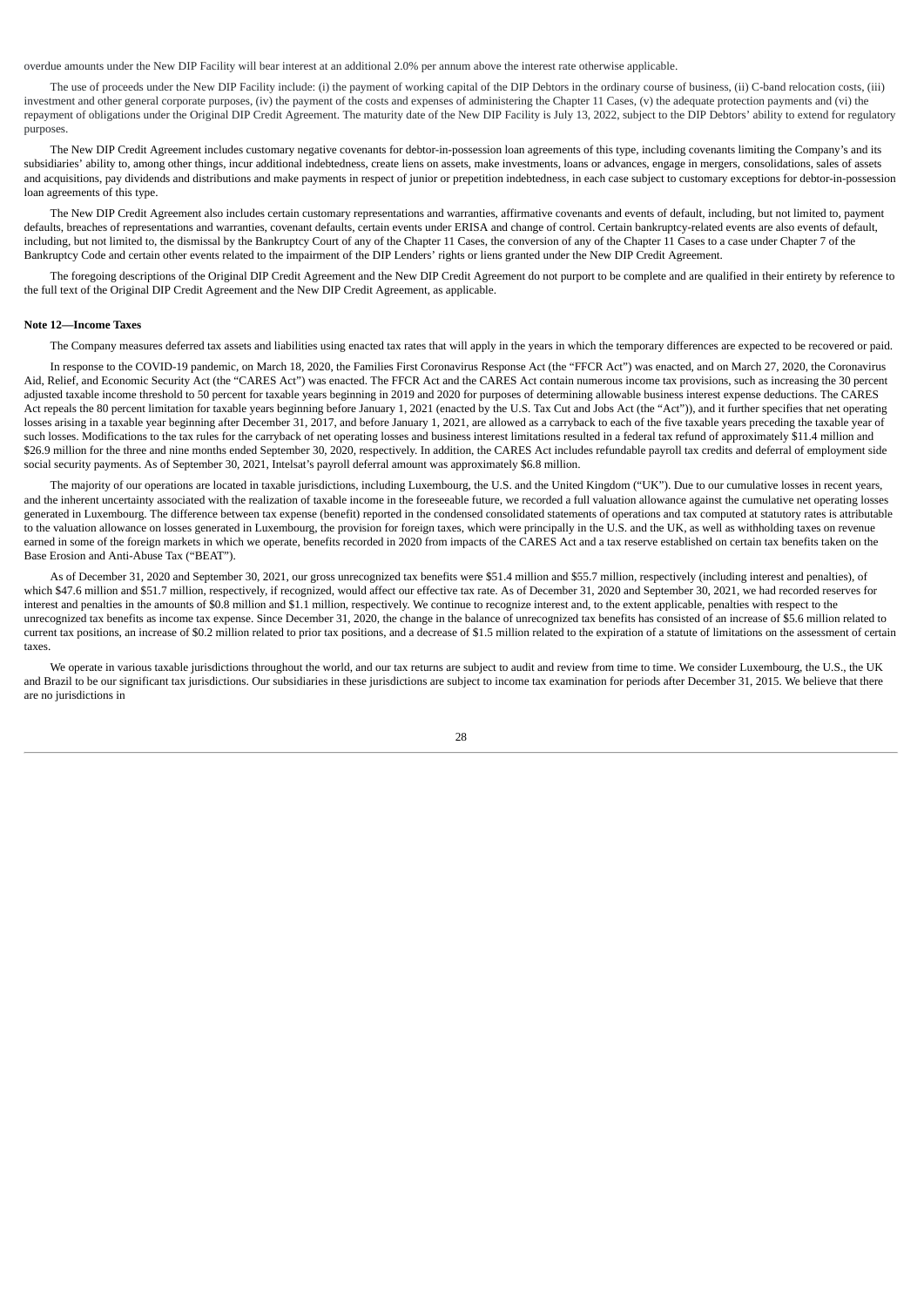which the outcome of unresolved tax issues or claims is likely to be material to our results of operations, financial position or cash flows within the next twelve months.

Effective January 31, 2020, the UK formally exited the European Union ("EU"). As a result of the withdrawal, existing tax reliefs and exemptions on intra-European transactions will likely cease to apply to transactions between UK entities and EU entities. In addition, transactions with non-EU countries, such as the U.S., may also be affected. As of September 30, 2021, all relevant tax laws and treaties remained unchanged and the tax consequences were unknown. Therefore, we have not recognized any impacts of the withdrawal in the income tax provision as of September 30, 2021. We will recognize any impacts to the tax provision when changes in tax laws or treaties between the UK and the EU or individual EU member states are enacted.

On December 2, 2019, the U.S. Department of Treasury and the U.S. Internal Revenue Service released final regulations with respect to the BEAT as enacted by the Act. These regulations represent the final version of proposed regulations which were released in December 2018. The BEAT is a minimum tax established by the Act, which was signed into law in December 2017, that subjects certain payments made by U.S. corporations or subsidiaries to foreign related parties to a secondary federal income tax regime in the U.S. The final regulations clarify which taxpayers are subject to the BEAT and how the BEAT rules apply to certain payments and transactions. We have adopted the final BEAT regulations as of the release date. These regulations are effective for the Company as of its tax year ended December 31, 2018. A second set of final regulations was issued on September 1, 2020, addressing among other topics, the application of the BEAT to partnerships and the application of the effectively connected income exception to depreciable or amortizable property contributed to a U.S. partnership by a foreign partner. Similar to the first set of final regulations issued in December 2019, the second set of final regulations are effective for the Company as of its tax year ended December 31, 2018. The Company recognized the BEAT tax impact associated with the second set of final regulations related to its tax year ended December 31, 2020 and nine months ended September 30, 2021 in the amounts of \$8.8 million and \$5.4 million, respectively.

### **Note 13—Commitments and Contingencies**

On May 13, 2020, Intelsat S.A. and certain of its subsidiaries filed voluntary petitions for relief under Chapter 11 of the Bankruptcy Code in the Bankruptcy Court. As a result of such bankruptcy filings, substantially all proceedings pending against the Debtors have been stayed and prepetition liabilities are subject to compromise. See Note 2—Chapter 11 Proceedings, Ability to Continue as a Going Concern and Other Related Matters.

#### *SES Claim*

On July 14, 2020, SES Americom, Inc. ("SES") filed a proof of claim in the Bankruptcy Court in the amount of \$1.8 billion against each of the Debtors. SES asserts that the Debtors owe money (or will owe money) to SES pursuant to certain contractual and fiduciary obligations made in the context of the consortium agreement entered into in September of 2018 among Debtor Intelsat US LLC, SES, and other satellite operators (the "Consortium Agreement"). SES claims that it is entitled to 50% of the combined payments that may eventually be payable to the Debtors and SES pursuant to the FCC Final Order, which provides for Acceleration Payments subject to the satisfaction of certain deadlines and other conditions set forth therein. SES's proof of claim alleges that the Debtors breached the Consortium Agreement by taking the position that the Debtors are not required to split Acceleration Payments with SES and the other members of the consortium. The proof of claim also alleges breach of fiduciary duties and unjust enrichment and seeks monetary and punitive damages. We dispute the allegations in the proof of claim and on October 19, 2020, filed an objection to the claim, which we intend to litigate vigorously. The Bankruptcy Court has scheduled the trial on the SES claim to commence in January 2022. To the extent that any portion of SES's claim is allowed, we have asked the Bankruptcy Court to "equitably subordinate" such claim based on SES's conduct in matters related to the Consortium Agreement. While the ultimate resolution of the claim is not currently predictable, if there is an adverse ruling, the ruling could constitute a material adverse outcome on our future consolidated financial condition.

### *Other Litigation Matters*

In the absence of the automatic stay due to the Chapter 11 Cases, we are subject to litigation in the ordinary course of business. Management does not believe that the resolution of any pending proceedings would have a material adverse effect on our financial position or results of operations.

#### **Note 14—Related Party Transactions**

## *(a) Shareholders' Agreements*

Certain shareholders of Intelsat S.A. entered into a shareholders' agreement in December 2018, which provides, among other things, specific rights to and limitations upon the holders of Intelsat S.A.'s share capital with respect to shares held by such holders.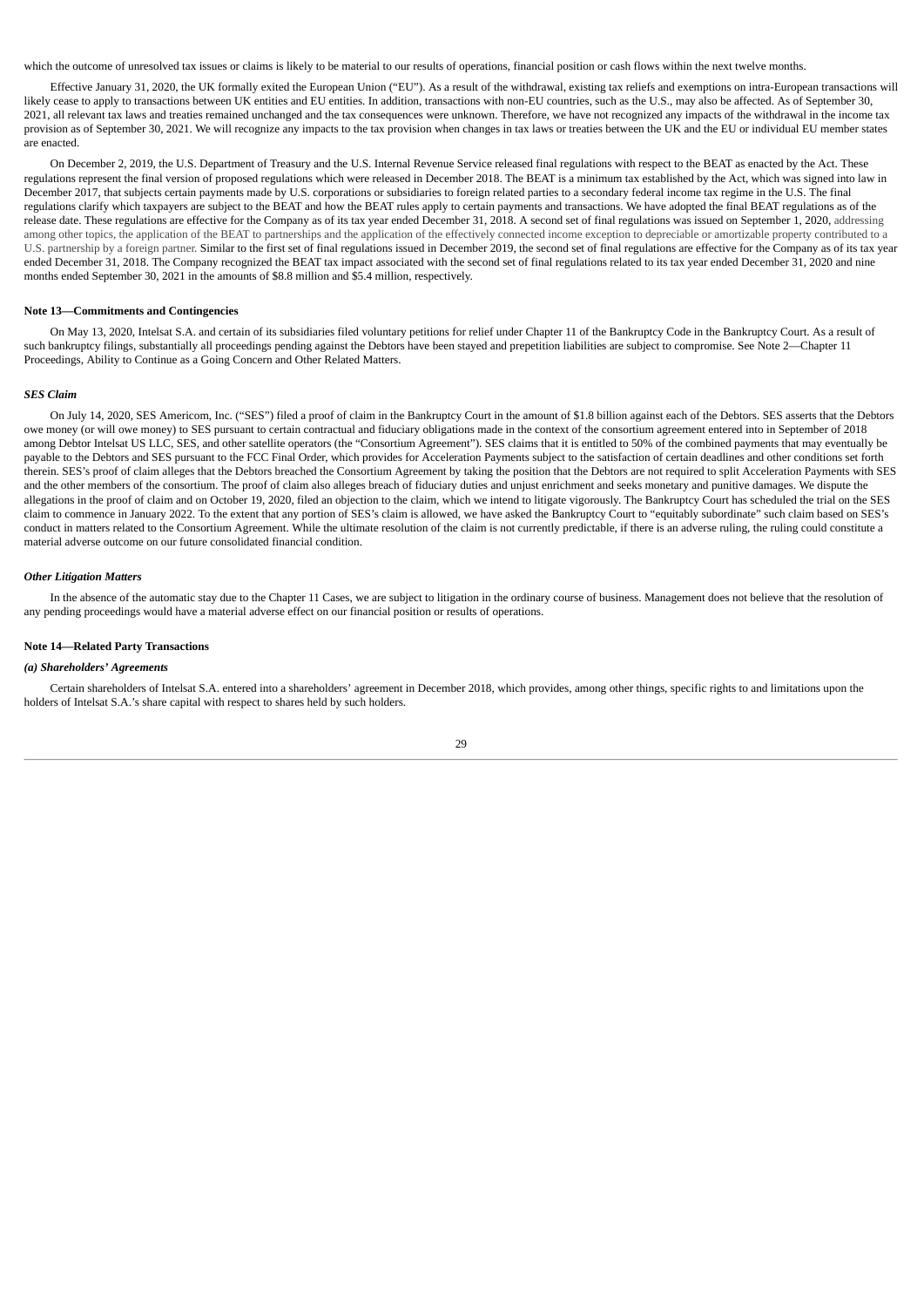## *(b) Governance Agreement*

In December 2018, the Company entered into a governance agreement with its shareholder affiliated with Serafina S.A. The agreement contains provisions relating to the composition of the Company's board of directors and certain other matters.

### *(c) Indemnification Agreements*

We have entered into agreements with our executive officers and directors to provide contractual indemnification in addition to the indemnification provided for in our articles of incorporation.

### *(d) Horizons Holdings*

We have a 50% ownership interest in Horizons Holdings as a result of a joint venture with JSAT (see Note 9(a)—Investments—Horizons Holdings).

## *(e) Horizons-3 Satellite LLC*

We have a 50% ownership interest in Horizons 3 as a result of a joint venture with JSAT (see Note 9(b)—Investments—Horizons-3 Satellite LLC).

## **Note 15—Condensed Combined Debtors' Financial Information**

The following presents our Debtors' condensed combined balance sheets as of December 31, 2020 and September 30, 2021, statements of operations for the three and nine months ended September 30, 2020 and 2021, and statements of cash flows for the nine months ended September 30, 2020 and 2021. Consolidating adjustments include eliminations of the following:

- investments in subsidiaries:
- intercompany accounts;
- intercompany sales and expenses; and
- intercompany equity balances.

Intercompany balances with non-Debtor affiliates have not been eliminated. On the Debtors' condensed combined balance sheets, these primarily consist of net intercompany trade receivables generated under our Master Intercompany Service Agreement ("MISA"), funding for the operations of non-Debtor affiliates and funding for the acquisition of Intelsat CA. On the Debtors' condensed combined statements of operations, total reported revenue includes intercompany revenue of \$106.0 million and \$69.7 million for the three months ended September 30, 2020 and 2021, respectively, and \$228.6 million and \$208.1 million for the nine months ended September 30, 2020 and 2021, respectively, primarily consisting of satellite capacity charges. Cost from affiliates primarily relates to sales and technical support services provided to Debtors as specified under the MISA. Investments in non-Debtor affiliates are presented under the equity method of accounting in the condensed combined financial statements set forth below.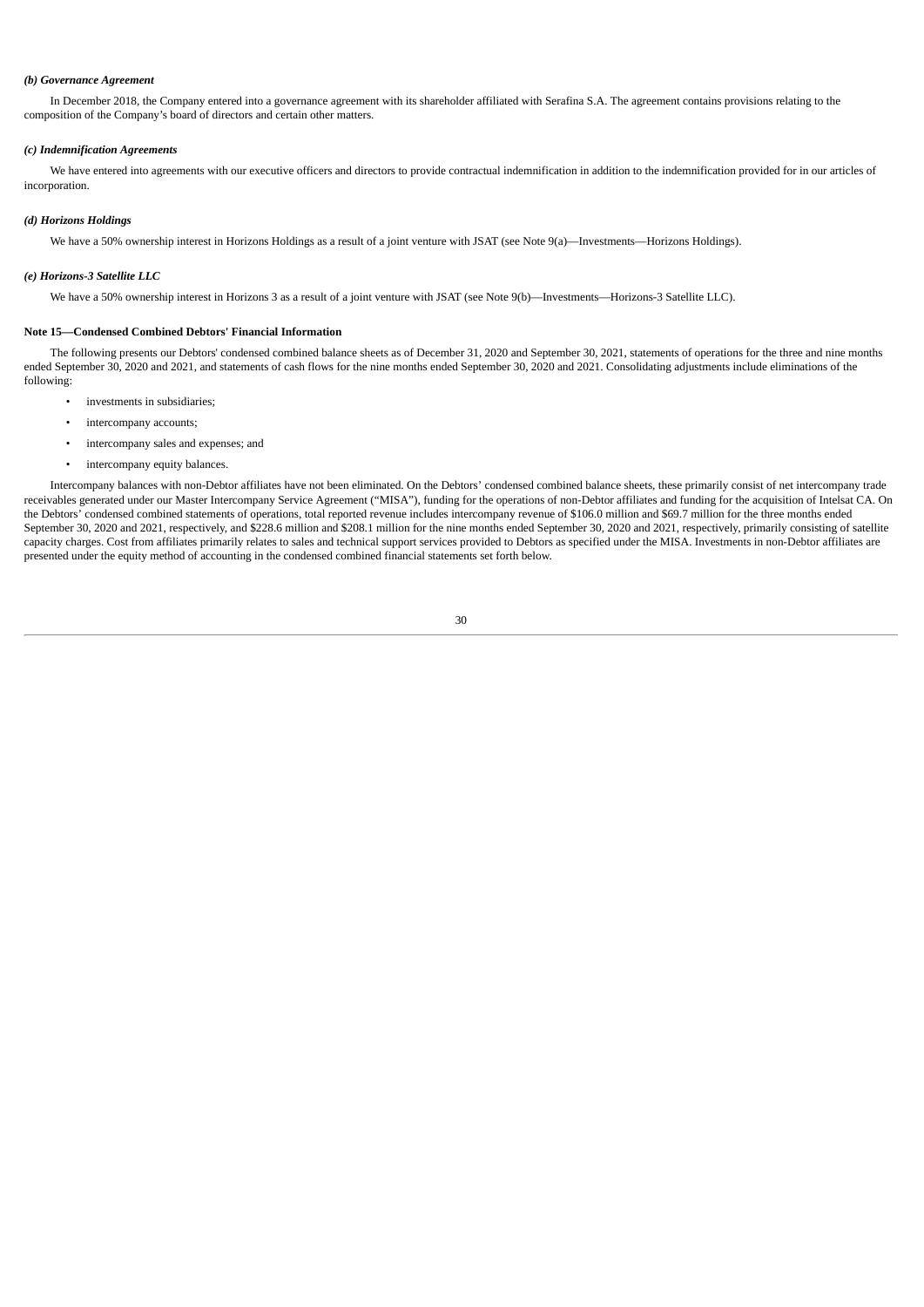# **DEBTORS' CONDENSED COMBINED BALANCE SHEET**

**(in thousands, except per share amounts)**

|                                                                         |              | <b>December 31, 2020</b> |                           | September 30, 2021 |
|-------------------------------------------------------------------------|--------------|--------------------------|---------------------------|--------------------|
|                                                                         |              |                          |                           | (unaudited)        |
| <b>ASSETS</b>                                                           |              |                          |                           |                    |
| Current assets:                                                         |              |                          |                           |                    |
| Cash and cash equivalents                                               | \$           | 879,191 \$               |                           | 418,715            |
| Restricted cash                                                         |              | 20,817                   |                           | 27,308             |
| Receivables, net of allowances of \$34,391 in 2020 and \$26,127 in 2021 |              | 156,402                  |                           | 116,994            |
| Receivables relating to C-band                                          |              | 405,171                  |                           | 1,035,578          |
| Contract assets, net of allowances                                      |              | 15,474                   |                           | 14,244             |
| Inventory                                                               |              | 1,347                    |                           | 929                |
| Prepaid expenses and other current assets                               |              | 100,021                  |                           | 108,400            |
| Intercompany receivables                                                |              | 678,188                  |                           | 914,875            |
| Total current assets                                                    |              | 2,256,611                |                           | 2,637,043          |
| Satellites and other property and equipment, net                        |              | 4,656,678                |                           | 4,890,864          |
| Goodwill                                                                |              | 2,624,452                |                           | 2,624,452          |
| Non-amortizable intangible assets                                       |              | 2,295,000                |                           | 2,295,000          |
| Amortizable intangible assets, net                                      |              | 245,649                  |                           | 224,173            |
| Contract assets, net of current portion and allowances                  |              | 26.642                   |                           | 21,600             |
| Investment in affiliates                                                |              | 150,029                  |                           | (12, 342)          |
| Other assets                                                            |              | 357,897                  |                           | 489,954            |
| <b>Total assets</b>                                                     | $\mathbf{s}$ | 12,612,958               | $\boldsymbol{\mathsf{S}}$ | 13,170,744         |
| <b>LIABILITIES AND SHAREHOLDERS' DEFICIT</b>                            |              |                          |                           |                    |
| Current liabilities:                                                    |              |                          |                           |                    |
| Accounts payable and accrued liabilities                                | \$           | 222,876 \$               |                           | 364,253            |
| Taxes payable                                                           |              | 6,743                    |                           | 6,925              |
| Employee-related liabilities                                            |              | 36,563                   |                           | 33,974             |
| Accrued interest payable                                                |              | 17,747                   |                           | 19,094             |
| Current maturities of long-term debt                                    |              | 5,903,724                |                           | 6,162,315          |
| <b>Contract liabilities</b>                                             |              | 146,762                  |                           | 845,055            |
| Deferred satellite performance incentives                               |              | 47,377                   |                           | 54,512             |
| Other current liabilities                                               |              | 43,885                   |                           | 75,683             |
| Total current liabilities                                               |              | 6,425,677                |                           | 7,561,811          |
| Contract liabilities, net of current portion                            |              | 1,422,893                |                           | 1,270,745          |
| Deferred satellite performance incentives, net of current portion       |              | 138,116                  |                           | 121,439            |
| Deferred income taxes                                                   |              | 61,069                   |                           | 74,701             |
| Accrued retirement benefits, net of current portion                     |              | 129,837                  |                           | 113,452            |
| Other long-term liabilities                                             |              | 188,394                  |                           | 246,867            |
| Liabilities subject to compromise                                       |              | 10,168,518               |                           | 10,169,243         |
| Shareholders' deficit:                                                  |              |                          |                           |                    |
| Common shares, nominal value \$0.01 per share                           |              | 1,421                    |                           | 1,422              |
| Paid-in capital                                                         |              | 2,573,840                |                           | 2,577,607          |
| Accumulated deficit                                                     |              | (8,416,410)              |                           | (8,889,282)        |
| Accumulated other comprehensive loss                                    |              | (80, 397)                |                           | (77, 261)          |
| Total shareholders' deficit                                             |              | (5,921,546)              |                           | (6,387,514)        |
| Total liabilities and shareholders' deficit                             | \$           | 12,612,958               | $\mathbf{s}$              | 13,170,744         |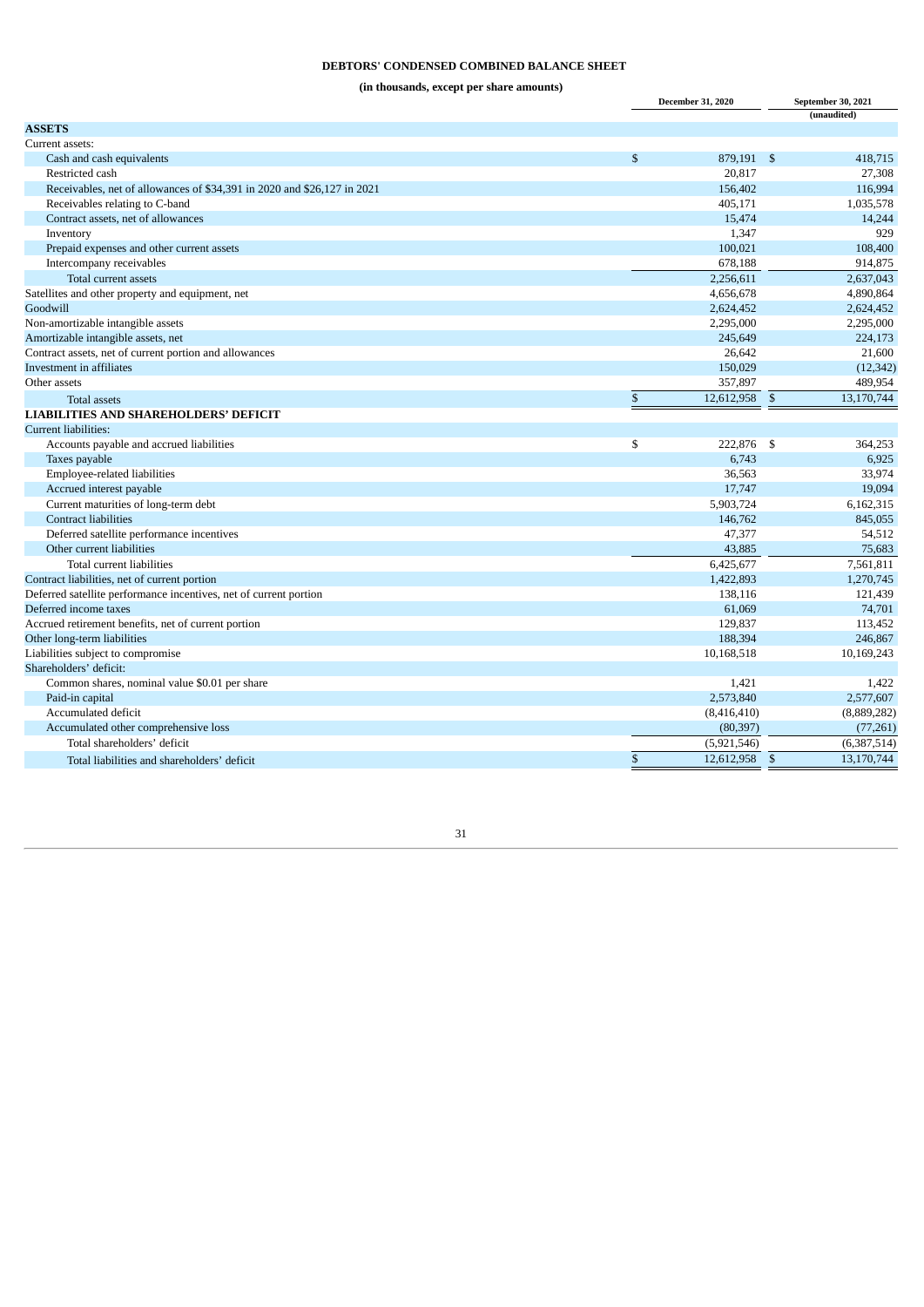# **DEBTORS' UNAUDITED CONDENSED COMBINED STATEMENTS OF OPERATIONS**

| (in thousands)                                                    |                                                                                                           |            |                        |                                                       |            |                                                |            |  |  |  |  |  |
|-------------------------------------------------------------------|-----------------------------------------------------------------------------------------------------------|------------|------------------------|-------------------------------------------------------|------------|------------------------------------------------|------------|--|--|--|--|--|
|                                                                   | <b>Three Months Ended</b><br><b>Three Months Ended</b><br>September 30, 2020<br><b>September 30, 2021</b> |            |                        | <b>Nine Months Ended</b><br><b>September 30, 2020</b> |            | <b>Nine Months Ended</b><br>September 30, 2021 |            |  |  |  |  |  |
| Revenue                                                           |                                                                                                           | 473,556 \$ | 404,727                | \$.                                                   | 1,314,307  | -\$                                            | 1,215,558  |  |  |  |  |  |
| Operating expenses:                                               |                                                                                                           |            |                        |                                                       |            |                                                |            |  |  |  |  |  |
| Direct costs of revenue (excluding depreciation and amortization) |                                                                                                           | 68,891     | 66,106                 |                                                       | 199,958    |                                                | 195,254    |  |  |  |  |  |
| Selling, general and administrative                               |                                                                                                           | 57,659     | 56,964                 |                                                       | 181,931    |                                                | 175,722    |  |  |  |  |  |
| Cost from affiliates                                              |                                                                                                           | 9,785      | 11,766                 |                                                       | 32,047     |                                                | 35,575     |  |  |  |  |  |
| Depreciation and amortization                                     |                                                                                                           | 157,442    | 150,683                |                                                       | 472,610    |                                                | 459,743    |  |  |  |  |  |
| Impairment of non-amortizable intangible and other assets         |                                                                                                           |            |                        |                                                       | 46,243     |                                                |            |  |  |  |  |  |
| Other operating expense—C-band                                    |                                                                                                           | 298        | 17,867                 |                                                       | 580        |                                                | 140,861    |  |  |  |  |  |
| Total operating expenses                                          |                                                                                                           | 294,075    | 303,386                |                                                       | 933,369    |                                                | 1,007,155  |  |  |  |  |  |
| Income from operations                                            |                                                                                                           | 179,481    | 101,341                |                                                       | 380,938    |                                                | 208,403    |  |  |  |  |  |
| Interest expense, net                                             |                                                                                                           | (137, 444) | (119,049)              |                                                       | (677, 124) |                                                | (367, 477) |  |  |  |  |  |
| Equity in loss of affiliates                                      |                                                                                                           | (40,791)   | (34,280)               |                                                       | (41,260)   |                                                | (128, 793) |  |  |  |  |  |
| Other income, net                                                 |                                                                                                           | 2,973      | 11,594                 |                                                       | 15,007     |                                                | 39,224     |  |  |  |  |  |
| Reorganization items                                              |                                                                                                           | (36, 367)  | (98, 316)              |                                                       | (335,059)  |                                                | (203, 719) |  |  |  |  |  |
| Loss before income taxes                                          |                                                                                                           | (32, 148)  | (138,710)              |                                                       | (657, 498) |                                                | (452, 362) |  |  |  |  |  |
| Income tax benefit (expense)                                      |                                                                                                           | 16,217     | (6,980)                |                                                       | 17,441     |                                                | (20,510)   |  |  |  |  |  |
| Net loss                                                          |                                                                                                           | (15, 931)  | $(145,690)$ \$<br>- 56 |                                                       | (640, 057) | - 5                                            | (472, 872) |  |  |  |  |  |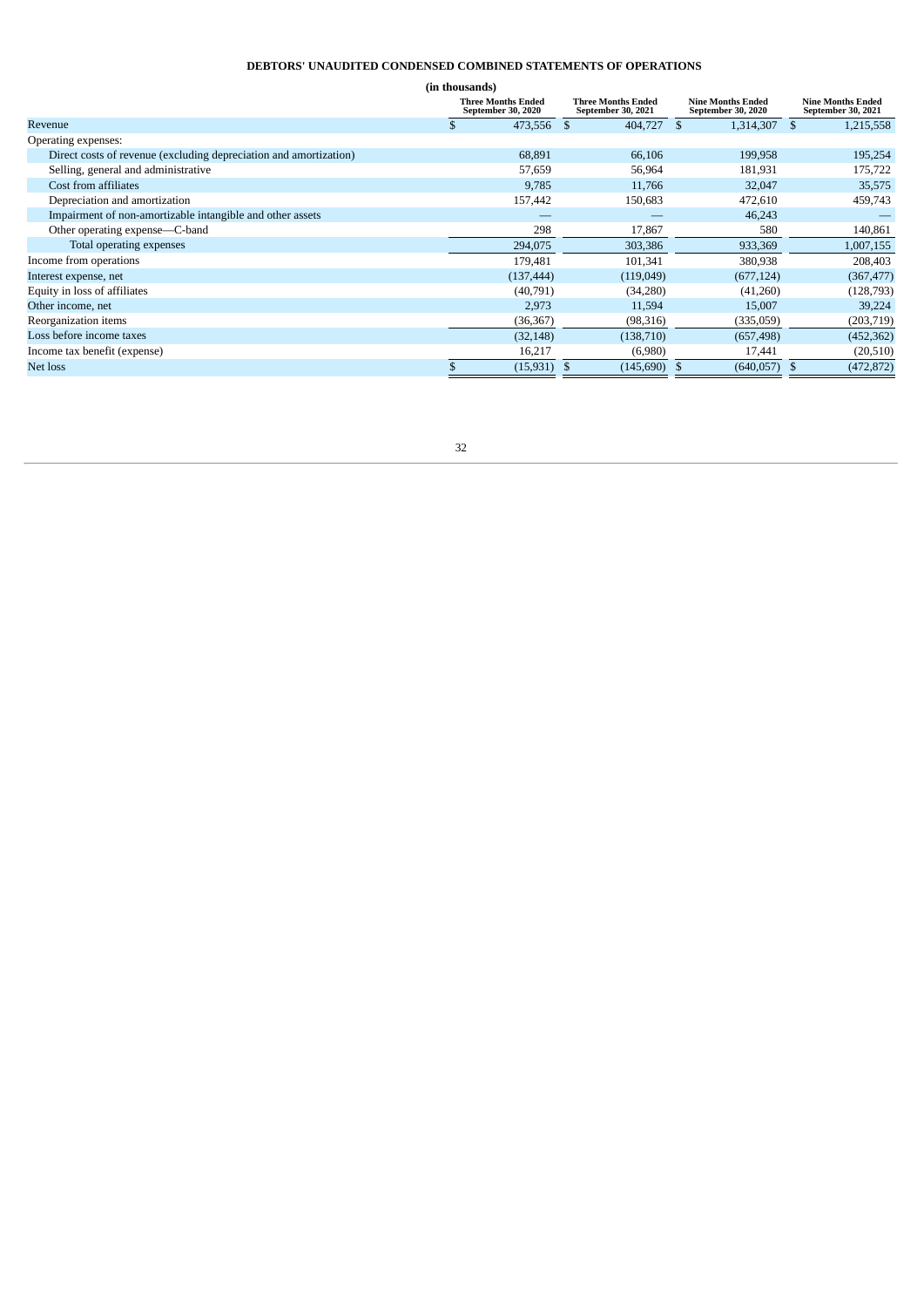# **DEBTORS' UNAUDITED CONDENSED COMBINED STATEMENT OF CASH FLOWS**

# **(in thousands)**

| uu uluusallus j                                                                                                                                                                                                                                | <b>Nine Months Ended</b><br>September 30, 2020 | <b>Nine Months Ended</b><br>September 30, 2021 |  |
|------------------------------------------------------------------------------------------------------------------------------------------------------------------------------------------------------------------------------------------------|------------------------------------------------|------------------------------------------------|--|
| <b>Cash flows from operating activities:</b>                                                                                                                                                                                                   |                                                |                                                |  |
| Net loss<br>Adjustments to reconcile net loss to net cash provided by operating activities:                                                                                                                                                    | \$<br>$(640,057)$ \$                           | (472, 872)                                     |  |
| Depreciation and amortization                                                                                                                                                                                                                  | 472,610                                        | 459,743                                        |  |
| Provision for expected credit losses                                                                                                                                                                                                           | 34,465                                         | 17,224                                         |  |
| Foreign currency transaction (gains) losses                                                                                                                                                                                                    | (801)                                          | 863                                            |  |
| Loss on disposal of assets                                                                                                                                                                                                                     |                                                | 43                                             |  |
| Impairment of non-amortizable intangible and other assets                                                                                                                                                                                      | 46,243                                         |                                                |  |
| Share-based compensation                                                                                                                                                                                                                       | 9,031                                          | 3,586                                          |  |
| Deferred income taxes                                                                                                                                                                                                                          | 5,470                                          | 11,102                                         |  |
| Amortization of discount, premium, issuance costs and related costs                                                                                                                                                                            | 19,689                                         | 7,559                                          |  |
| Non-cash reorganization items                                                                                                                                                                                                                  | 196,974                                        |                                                |  |
| Debtor-in-possession financing fees                                                                                                                                                                                                            | 52,182                                         | 46,944                                         |  |
| Amortization of actuarial loss and prior service credits for retirement benefits                                                                                                                                                               | 1,976                                          | 3,189                                          |  |
| Unrealized losses on derivative financial instruments                                                                                                                                                                                          | 372                                            |                                                |  |
| Unrealized losses (gains) on investments and loans held-for-investment                                                                                                                                                                         | 721                                            | (46, 661)                                      |  |
| Equity in (income) losses of affiliates                                                                                                                                                                                                        | 41,260                                         | 128,793                                        |  |
| Other non-cash items                                                                                                                                                                                                                           |                                                | (517)                                          |  |
| Changes in operating assets and liabilities:                                                                                                                                                                                                   | (7)                                            |                                                |  |
| Receivables                                                                                                                                                                                                                                    | 12,841                                         | 21,697                                         |  |
|                                                                                                                                                                                                                                                |                                                |                                                |  |
| Intercompany receivables                                                                                                                                                                                                                       | (105, 048)                                     | (155, 277)                                     |  |
| Prepaid expenses, contract and other assets<br>Accounts payable and accrued liabilities                                                                                                                                                        | (81, 814)                                      | 6,124                                          |  |
|                                                                                                                                                                                                                                                | 69,812                                         | 116,437                                        |  |
| Accrued interest payable                                                                                                                                                                                                                       | 48,713                                         | 1,347                                          |  |
| <b>Contract liabilities</b>                                                                                                                                                                                                                    | (66, 304)                                      | (84, 422)                                      |  |
| Accrued retirement benefits                                                                                                                                                                                                                    | (12, 253)                                      | (16, 385)                                      |  |
| Other long-term liabilities                                                                                                                                                                                                                    | 2,801                                          | (20, 132)                                      |  |
| Net cash provided by (used in) operating activities                                                                                                                                                                                            | 108,876                                        | 28,385                                         |  |
| <b>Cash flows from investing activities:</b>                                                                                                                                                                                                   |                                                |                                                |  |
| Capital expenditures (including capitalized interest)                                                                                                                                                                                          | (414, 610)                                     | (661,091)                                      |  |
| Acquisition of loan to affiliate                                                                                                                                                                                                               |                                                | (60,000)                                       |  |
| Dividends from affiliates                                                                                                                                                                                                                      | 28,960                                         | 34,276                                         |  |
| Proceeds from sale of investment                                                                                                                                                                                                               |                                                | 15,000                                         |  |
| Loan amendment fees received                                                                                                                                                                                                                   |                                                | 1,800                                          |  |
| Proceeds from principal payments on loans held-for-investment                                                                                                                                                                                  | 973                                            | 208                                            |  |
| Capital contribution to affiliates                                                                                                                                                                                                             | (9,005)                                        |                                                |  |
| Other proceeds from satellites                                                                                                                                                                                                                 | 5,625                                          |                                                |  |
| Net cash used in investing activities                                                                                                                                                                                                          | (388, 057)                                     | (669, 807)                                     |  |
| <b>Cash flows from financing activities:</b>                                                                                                                                                                                                   |                                                |                                                |  |
| Proceeds from debtor-in-possession financing                                                                                                                                                                                                   | 500,000                                        | 1,250,000                                      |  |
| Repayments of debtor-in-possession financing                                                                                                                                                                                                   |                                                | (1,000,000)                                    |  |
| Debtor-in-possession financing fees                                                                                                                                                                                                            | (52, 182)                                      | (46, 944)                                      |  |
| Principal payments on deferred satellite performance incentives                                                                                                                                                                                | (25, 428)                                      | (14, 859)                                      |  |
| Net cash provided by (used in) financing activities                                                                                                                                                                                            | 422,390                                        | 188,197                                        |  |
| Effect of exchange rate changes on cash, cash equivalents and restricted cash                                                                                                                                                                  | 754                                            | (760)                                          |  |
| Net change in cash, cash equivalents and restricted cash                                                                                                                                                                                       | 143,963                                        | (453, 985)                                     |  |
| Cash, cash equivalents, and restricted cash, beginning of period                                                                                                                                                                               | 755,313                                        | 900,008                                        |  |
| Cash, cash equivalents, and restricted cash, end of period                                                                                                                                                                                     | \$<br>899,276 \$                               | 446,023                                        |  |
| Reconciliation of cash, cash equivalents and restricted cash reported within the condensed consolidated Debtors' balance<br>sheet to the total sum of these same amounts shown on the condensed consolidated Debtors' statement of cash flows: |                                                |                                                |  |
| Cash and cash equivalents                                                                                                                                                                                                                      | \$<br>880,185 \$                               | 418,715                                        |  |
| Restricted cash                                                                                                                                                                                                                                | 19,091                                         | 27,308                                         |  |
| Total cash, cash equivalents and restricted cash reported in the condensed consolidated Debtors' statement of cash flows \$                                                                                                                    | 899,276                                        | $\overline{e}$<br>446,023                      |  |
|                                                                                                                                                                                                                                                |                                                |                                                |  |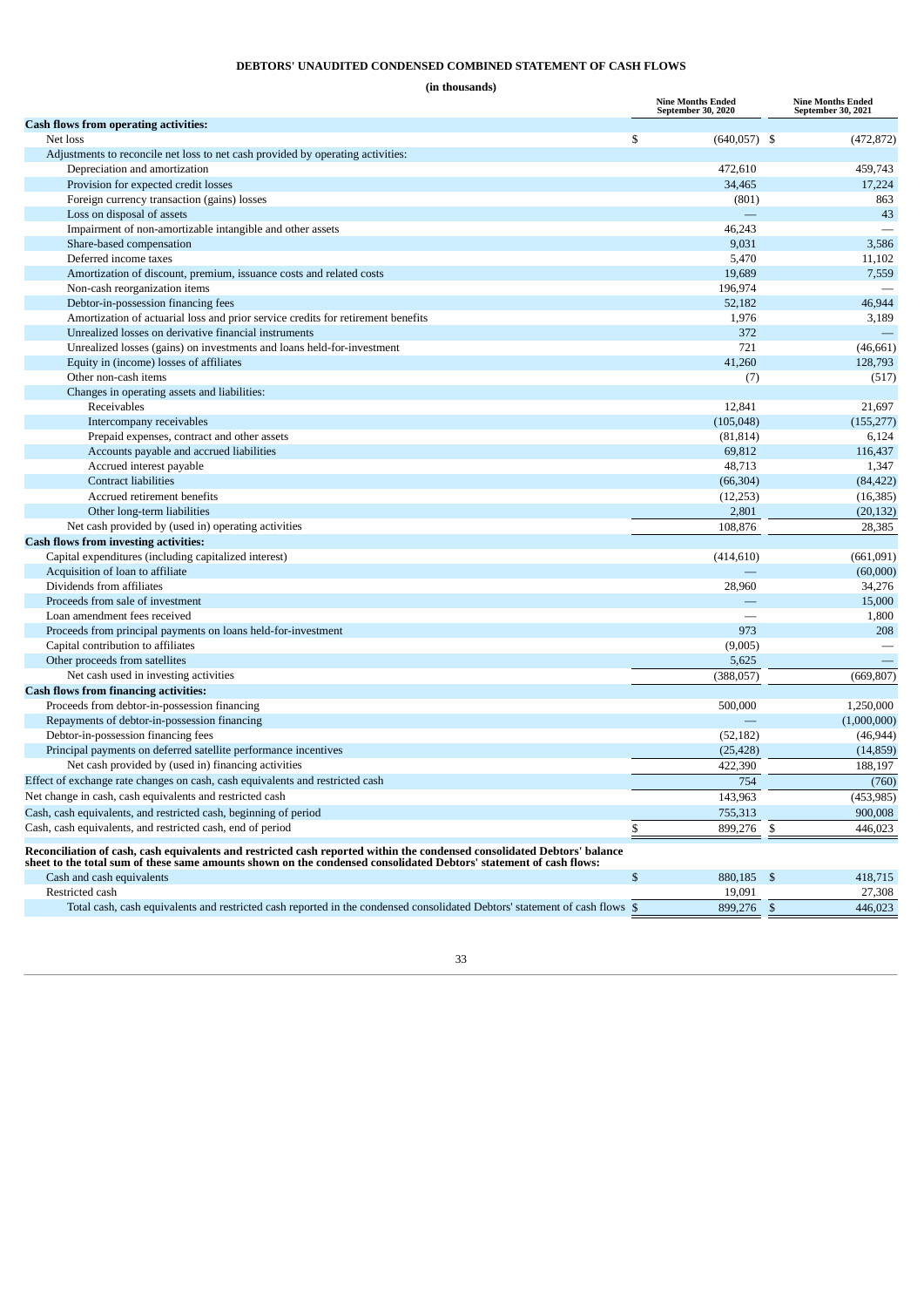## <span id="page-33-0"></span>**Item 2. Management's Discussion and Analysis of Financial Condition and Results of Operations**

The following discussion should be read in conjunction with our unaudited condensed consolidated financial statements and their notes included in Item 1—Financial Statements in this Quarterly Report, and with our audited consolidated financial statements and their notes included in our Annual Report on Form 10-K for the year ended December 31, 2020 (the "2020 Annual Report"). In addition, see "Forward-Looking Statements" for a discussion of factors that could cause our future financial condition and results of operations to be *materially different from those discussed below.*

### **Overview**

We operate one of the world's largest satellite services businesses, providing a critical layer in the global communications infrastructure.

We provide diversified communications services to the world's leading media companies, fixed and wireless telecommunications operators, data networking service providers for enterprise and mobile applications in the air and on the seas, multinational corporations and Internet Service Providers. We are also the leading provider of commercial satellite capacity to the U.S. government and other select military organizations and their contractors.

Our customers use our global network for a broad range of applications, from global distribution of content for media companies to providing the transmission layer for commercial aeronautical consumer broadband connectivity, to enabling essential network backbones for telecommunications providers in high-growth emerging regions.

Our network solutions are a critical component of our customers' infrastructures and business models. Generally, our customers need the specialized connectivity that satellites provide so long as they are in business or pursuing their mission. In recent years, mobility services providers have contracted for services on our fleet that support broadband connections for passengers on commercial flights and cruise ships, connectivity that in some cases is only available through our network. In addition, our satellite neighborhoods provide our media customers with efficient and reliable broadcast distribution that maximizes audience reach, a technical and economic benefit that is difficult for terrestrial services to match. In developing regions, our satellite solutions often provide higher reliability than is available from local terrestrial telecommunications services and allow our customers to reach geographies that they would otherwise be unable to serve.

Through our acquisition of Gogo Inc.'s ("Gogo") commercial aviation business ("Intelsat CA"), we became the global leader in providing in-flight connectivity ("IFC") and wireless in-flight entertainment ("IFE") solutions to the commercial aviation industry. Services provided by our Intelsat CA business include passenger connectivity, which allows passengers to connect to the Internet from their personal Wi-Fi-enabled devices; passenger entertainment, which offers passengers the opportunity to enjoy a broad selection of IFE options on their laptops and personal Wi-Fi enabled devices; and Connected Aircraft Services ("CAS"), which offer airlines connectivity for various operations and currently include, among others, realtime credit card transaction processing, electronic flight bags and real-time weather information.

## **Recent Developments**

### *Voluntary Reorganization under Chapter 11*

On May 13, 2020, Intelsat S.A. and certain of its subsidiaries (each, a "Debtor" and collectively, the "Debtors") commenced voluntary cases (the "Chapter 11 Cases") under title 11 of the United States Code (the "Bankruptcy Code") in the United States Bankruptcy Court for the Eastern District of Virginia (the "Bankruptcy Court"). Primary factors causing us to file for Chapter 11 protection included the Company's intention to participate in the accelerated clearing process of C-band spectrum set forth in the U.S. Federal Communications Commission's ("FCC") March 3, 2020 final order (the "FCC Final Order"), requiring the Company to incur significant costs related to clearing activities well in advance of receiving reimbursement for such costs and the need for additional financing to fund the C-band clearing process, service our current debt obligations, and meet our operating requirements, as well as the economic slowdown impacting the Company and several of its end markets due to the novel coronavirus ("COVID-19") pandemic.

The FCC Final Order provides for monetary enticements for fixed satellite services ("FSS") providers to clear a portion of the C-band spectrum on an accelerated basis (the "Acceleration Payments"). Under the FCC Final Order, Intelsat License LLC ("Intelsat License") is eligible to receive Acceleration Payments of approximately \$1.2 billion and \$3.7 billion based on the milestone clearing certification dates of December 5, 2021 and December 5, 2023, with the respective payments expected to be received in the first half of each successive year, respectively, subject to the satisfaction of certain deadlines and other conditions set forth therein. On August 14, 2020, Intelsat License filed its C-band spectrum transition plan with the FCC, with ongoing updates as requested by the FCC. The most recent amended transition plan was filed on September 30, 2021. On October 4, 2021, as subsequently amended on October 15, 2021, Intelsat License filed its Phase I Certification of Accelerated Relocation, indicating completion of required clearing activities to satisfy the December 5, 2021 deadline and requesting FCC validation to receive the \$1.2 billion Acceleration Payment.

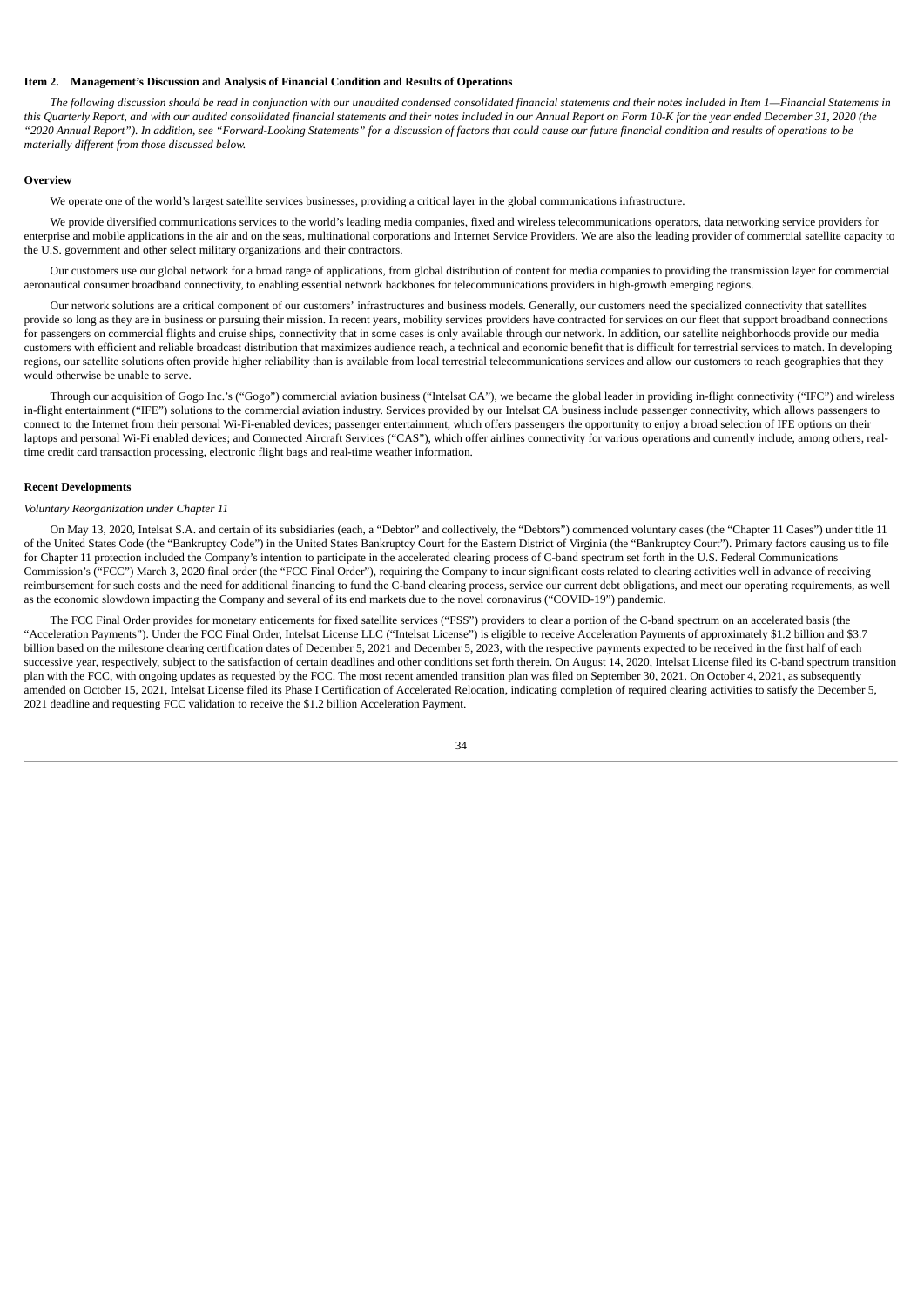The Chapter 11 process can be unpredictable and involves significant risks and uncertainties. As a result of these risks and uncertainties, the amount and composition of the Company's assets, liabilities, officers and/or directors could be significantly different following the outcome of the Chapter 11 Cases, and the description of the Company's operations, properties and liquidity and capital resources included in this Quarterly Report may not accurately reflect its operations, properties and liquidity and capital resources following the Chapter 11 process.

Pursuant to various orders from the Bankruptcy Court, the Debtors have received approval from the Bankruptcy Court to generally maintain their ordinary course operations and uphold certain commitments to their stakeholders, including employees, customers, and vendors during the restructuring process, subject to the jurisdiction of the Bankruptcy Court and in accordance with the applicable provisions of the Bankruptcy Code. While the Chapter 11 Cases are pending, the Debtors do not anticipate making interest payments due under their respective unsecured debt instruments; however, the Debtors expect to make interest payments on a monthly basis to holders of their senior secured debt instruments. The contractual interest expense pursuant to our unsecured debt instruments that was not recognized in our condensed consolidated statements of operations was \$196.4 million and \$192.3 million for the three months ended September 30, 2020 and 2021, respectively, and \$298.9 million and \$576.8 million for the nine months ended September 30, 2020 and 2021, respectively.

The filing of the Chapter 11 Cases constituted an event of default that accelerated substantially all of our obligations under the documents governing the prepetition existing indebtedness of Intelsat S.A., Intelsat Luxembourg, Intelsat Connect and Intelsat Jackson. For additional discussion regarding the impact of the Chapter 11 Cases on our debt obligations, see Item 1, Note 11—Debt.

On June 9, 2020, Intelsat Jackson received approval from the Bankruptcy Court to enter into a multiple draw superpriority senior secured debtor-in-possession term loan facility (as amended, the "Original DIP Facility") in an aggregate principal amount of \$1.0 billion on the terms and conditions as set forth in the DIP credit agreement (as amended, the "Original DIP Credit Agreement"), and on June 17, 2020, Intelsat Jackson and certain of its subsidiaries as guarantors (together with Intelsat Jackson, the "DIP Debtors") entered into the final Original DIP Credit Agreement. On September 14, 2021, the DIP Debtors received approval from the Bankruptcy Court (the "DIP Order") to enter into a multiple draw superpriority senior secured debtor-in-possession term loan facility (the "New DIP Facility") in an aggregate principal amount of \$1.5 billion on the terms and conditions as set forth in the credit agreement for the New DIP Facility (the "New DIP Credit Agreement"), and on September 14, 2021, Intelsat Jackson and certain of the DIP Debtors entered into the final New DIP Credit Agreement. The New DIP Facility provided \$1.25 billion in new money at closing for Intelsat Jackson to, among other things, refinance the Original DIP Facility and, provides the ability for Intelsat Jackson, at its sole discretion, to make an incremental \$250.0 million draw. For additional information regarding our credit facilities, see Liquidity and Capital Resources—*Debt* below.

On July 11, 2020, the Debtors filed with the Bankruptcy Court schedules and statements setting forth, among other things, the assets and liabilities of each of the Debtors, subject to the assumptions filed in connection therewith. These schedules and statements may be subject to further amendment or modification after filing.

On February 11, 2021, the Debtors entered into a plan support agreement with certain of the Debtors' prepetition secured and unsecured creditors. After entry into such plan support agreement, the Debtors continued to engage with their stakeholders and on August 24, 2021, entered into an amended plan support agreement (together with all exhibits and schedules thereto, the "PSA") with certain of the Debtors' prepetition secured and unsecured creditors (the "Consenting Creditors" and together with the Debtors, the "PSA Parties"). The PSA contains certain covenants on the part of the PSA Parties, including but not limited to the Consenting Creditors voting in favor of the Amended Joint Chapter 11 Plan of Reorganization of Intelsat S.A. and Its Debtor Affiliates (as amended, the "Plan"), and provides that the Debtors shall achieve certain milestones (unless extended or waived in writing). In connection with the PSA, on August 24, 2021, the Debtors filed the Plan and the Amended Disclosure Statement for the Amended Joint Chapter 11 Plan of Reorganization of Intelsat S.A. and Its Debtor *Affiliates* (as amended the "Disclosure Statement"), which describes a variety of topics related to the Chapter 11 Cases, including (i) events leading to the Chapter 11 Cases; (ii) significant events that took place during the Chapter 11 Cases; (iii) certain terms of the Plan; and (iv) certain anticipated risk factors associated with, and anticipated consequences of the Plan. On September 7, 2021, the Bankruptcy Court entered an order approving the Disclosure Statement. A hearing on confirmation of the Plan has been set by the Bankruptcy Court to begin on December 2, 2021.

## *Update on the Impact of COVID-19 on the Company*

The COVID-19 pandemic has had an adverse impact on our business, results of operations and financial condition, a trend we expect to continue. Among the impacts of the COVID-19 pandemic were a reduction of revenue and a decreased likelihood of collection from certain mobility customers and our Intelsat CA business. We continue to closely monitor the ongoing impact on our employees, customers, business and results of operations.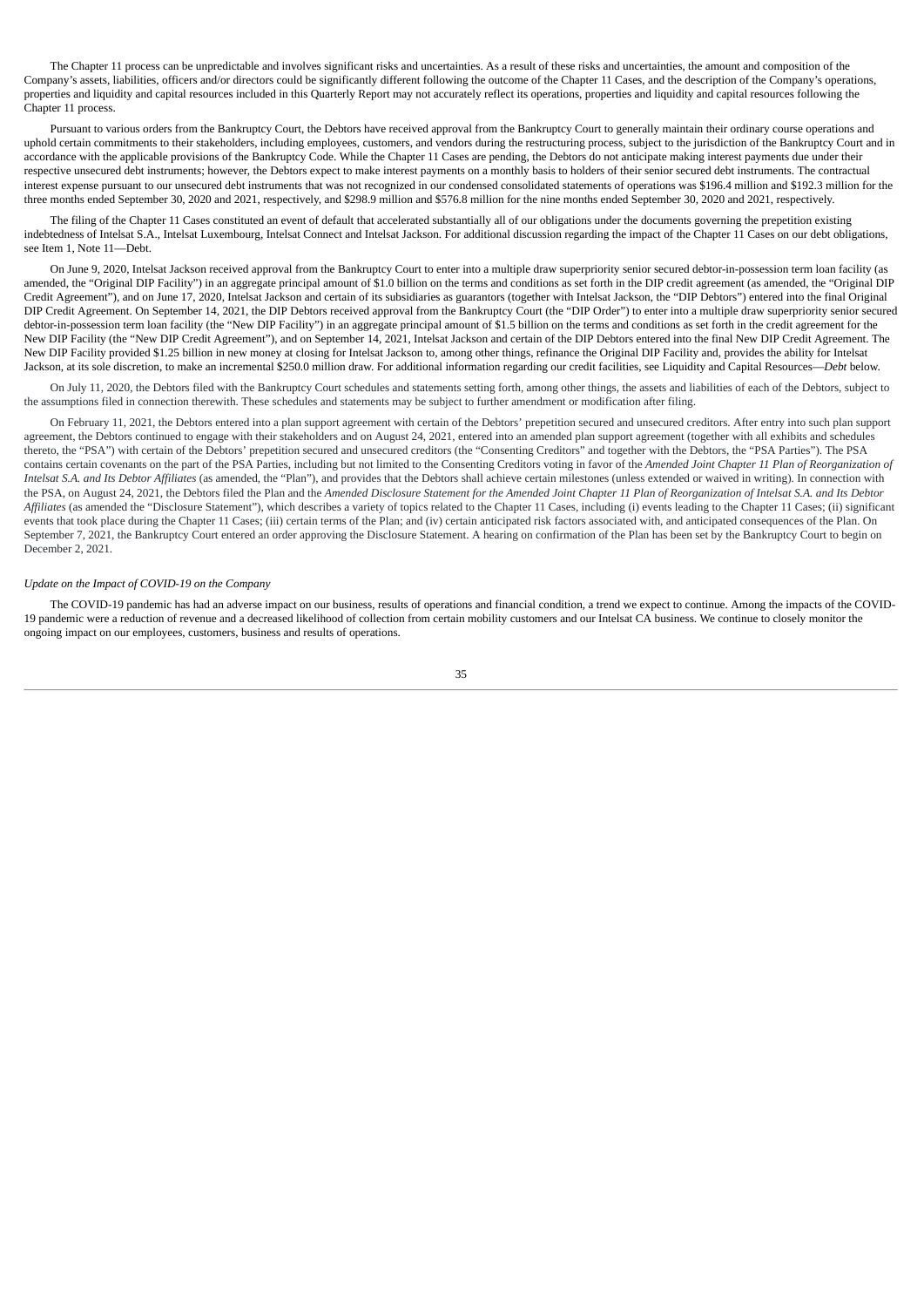## *Gogo Transaction*

On August 31, 2020, following approval from the Bankruptcy Court, Intelsat Jackson and Gogo entered into a purchase and sale agreement (the "Purchase and Sale Agreement") with respect to Gogo's commercial aviation business for \$400.0 million in cash, subject to customary adjustments (the "Purchase Price"). The transaction further propels the Company's efforts in the growing commercial IFC market, pairing our high-capacity global satellite and ground network with Gogo's installed base of more than 3,000 commercial aircraft to redefine the connectivity experience.

## **A. Results of Operations**

## *Three Months Ended September 30, 2020 and 2021*

The following table sets forth our comparative statements of operations for the periods shown with the increase (decrease) and percentage changes, except those deemed not meaningful ("NM"), between the periods presented (in thousands, except percentages):

|                                                                   |    | <b>Three Months Ended</b><br><b>September 30, 2020</b> | <b>Three Months Ended</b><br>September 30, 2021 |            | <b>Dollar</b><br>Change | Percentage<br>Change |
|-------------------------------------------------------------------|----|--------------------------------------------------------|-------------------------------------------------|------------|-------------------------|----------------------|
| Revenue                                                           | ٦. | 489,449                                                |                                                 | 526,095    | \$<br>36,646            | 7%                   |
| Operating expenses:                                               |    |                                                        |                                                 |            |                         |                      |
| Direct costs of revenue (excluding depreciation and amortization) |    | 119,969                                                |                                                 | 177,176    | 57,207                  | 48%                  |
| Selling, general and administrative                               |    | 69,215                                                 |                                                 | 96,796     | 27,581                  | 40%                  |
| Depreciation and amortization                                     |    | 162,573                                                |                                                 | 162,017    | (556)                   | less than 1%         |
| Other operating expense—C-band                                    |    | 298                                                    |                                                 | 17,867     | 17,569                  | NM                   |
| Total operating expenses                                          |    | 352,055                                                |                                                 | 453,856    | 101,801                 | 29%                  |
| Income from operations                                            |    | 137,394                                                |                                                 | 72,239     | (65, 155)               | (47%)                |
| Interest expense, net                                             |    | (138,075)                                              |                                                 | (126,600)  | 11,475                  | (8%)                 |
| Other income, net                                                 |    | 3,067                                                  |                                                 | 10,196     | 7,129                   | <b>NM</b>            |
| Reorganization items                                              |    | (36, 367)                                              |                                                 | (98,316)   | (61, 949)               | <b>NM</b>            |
| Loss before income taxes                                          |    | (33,981)                                               |                                                 | (142, 481) | (108,500)               | NM                   |
| Income tax benefit (expense)                                      |    | 18,650                                                 |                                                 | (2,605)    | (21,255)                | NM                   |
| Net loss                                                          |    | (15, 331)                                              |                                                 | (145,086)  | (129, 755)              | NM                   |
| Net income attributable to noncontrolling interest                |    | (600)                                                  |                                                 | (604)      | (4)                     | 1%                   |
| Net loss attributable to Intelsat S.A.                            |    | (15, 931)                                              | \$                                              | (145,690)  | \$<br>(129, 759)        | <b>NM</b>            |

#### *Revenue*

We earn revenue primarily by providing services over satellite transponder capacity to our customers. Our customers generally obtain satellite capacity from us by placing an order pursuant to one of several master customer service agreements. The master customer agreements and related service orders under which we sell services specify, among other things, the amount of satellite capacity to be provided, whether service will be non-preemptible or preemptible and the service term. Most services are full time in nature, with service terms ranging from one year to as long as 16 years. Occasional use services used for video applications can be for much shorter periods, including increments of one hour. Our master customer service agreements offer different service types, including transponder services, managed services, and channel, which are all services that are provided on, or used to provide access to, our global network. We refer to these services as on-network services. Our customer agreements also cover services that we procure from third parties and resell, which we refer to as off-network services. These services can include transponder services and other satellite-based transmission services sourced from other operators, often in frequencies not available on our network, and other operational fees related to satellite operations provided on behalf of third-party satellites.

Our Intelsat CA business generates two types of revenue: service revenue and equipment revenue. Service revenue is primarily derived from connectivity services and, to a lesser extent, from entertainment services, CAS and maintenance services. Connectivity is provided to our customers using both air-to-ground ("ATG") and satellite technologies. Service revenue is earned by services paid for by passengers, airlines and third parties. Equipment revenue primarily consists of the sale of ATG and satellite connectivity equipment and the sale of entertainment equipment. Equipment revenue also includes revenue generated by our installation of connectivity or entertainment equipment on commercial aircraft.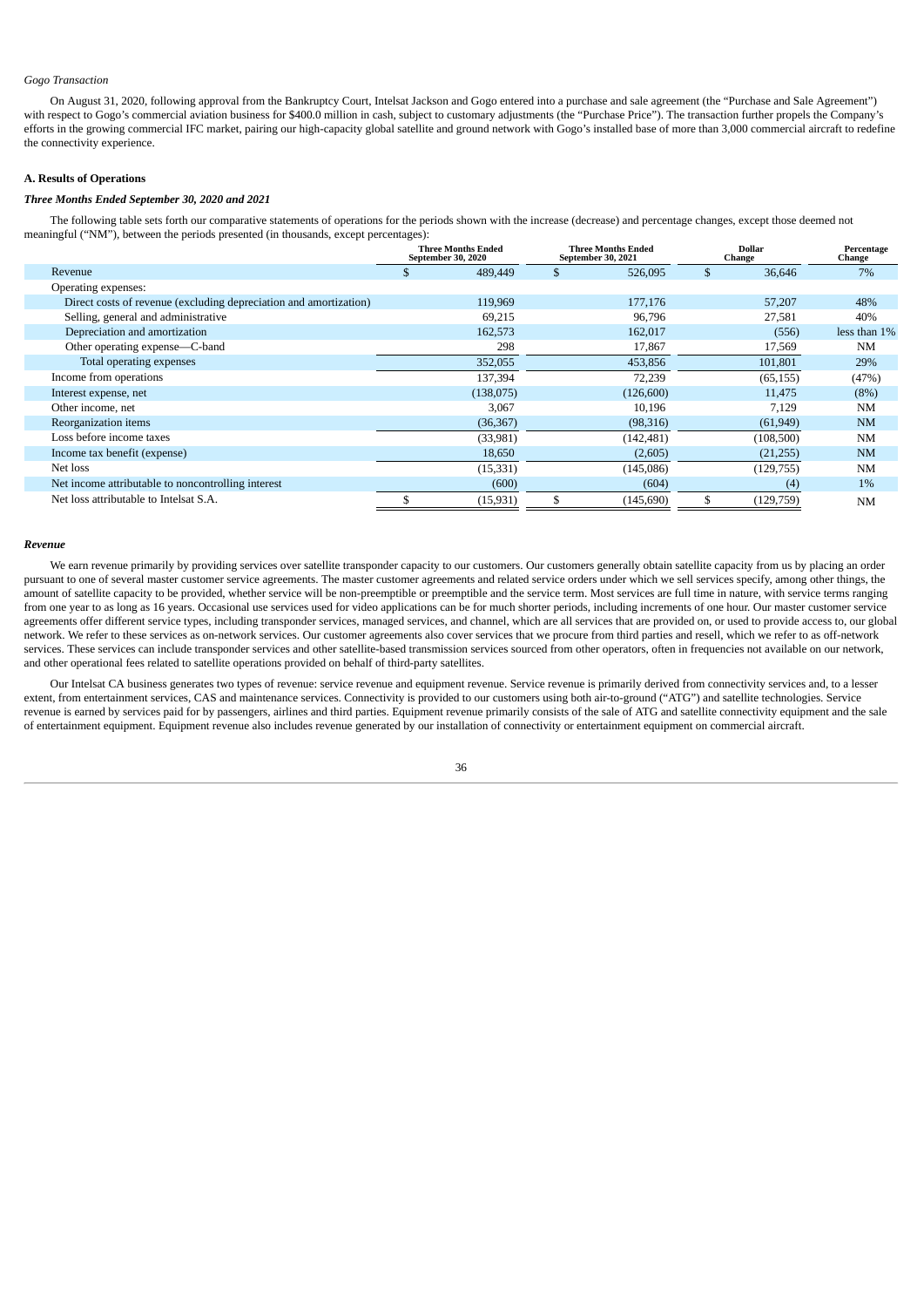The following table sets forth our comparative revenue by service type, for the periods below (in thousands, except percentages):

|                                                 |    | <b>Three Months Ended</b><br>September 30, 2020 |    | <b>Three Months Ended</b><br><b>September 30, 2021</b> | Increase<br>(Decrease) |           | Percentage<br><b>Change</b> |
|-------------------------------------------------|----|-------------------------------------------------|----|--------------------------------------------------------|------------------------|-----------|-----------------------------|
| <b>On-Network Revenues</b>                      |    |                                                 |    |                                                        |                        |           |                             |
| Transponder services                            | \$ | 353,758                                         | \$ | 320,260                                                | \$                     | (33, 498) | (9%)                        |
| Managed services                                |    | 69,438                                          |    | 71,856                                                 |                        | 2,418     | 3%                          |
| Channel                                         |    | 280                                             |    | 186                                                    |                        | (94)      | (34%)                       |
| Total on-network revenues                       |    | 423,476                                         |    | 392,302                                                |                        | (31, 174) | (7%)                        |
| <b>Off-Network and Other Revenues</b>           |    |                                                 |    |                                                        |                        |           |                             |
| Transponder, MSS and other off-network services |    | 54,478                                          |    | 40,090                                                 |                        | (14, 388) | (26%)                       |
| Satellite-related services                      |    | 11,495                                          |    | 11,090                                                 |                        | (405)     | (4%)                        |
| Total off-network and other revenues            |    | 65,973                                          |    | 51,180                                                 |                        | (14,793)  | (22%)                       |
| <b>In-flight Services Revenues</b>              |    |                                                 |    |                                                        |                        |           |                             |
| <b>Services</b>                                 |    |                                                 |    | 67,482                                                 |                        | 67,482    | NM                          |
| Equipment                                       |    |                                                 |    | 15,131                                                 |                        | 15,131    | <b>NM</b>                   |
| Total in-flight services revenue                |    |                                                 |    | 82,613                                                 |                        | 82,613    | <b>NM</b>                   |
| Total                                           |    | 489,449                                         |    | 526,095                                                |                        | 36,646    | 7%                          |
|                                                 |    |                                                 |    |                                                        |                        |           |                             |

Total revenue for the three months ended September 30, 2021 increased by \$36.6 million, or 7%, as compared to the three months ended September 30, 2020. By service type, our revenues increased or decreased due to the following:

On-Network Revenues:

• *Transponder services—*an aggregate decrease of \$33.5 million, primarily due to a \$20.8 million net decrease in revenues from media customers and a \$12.3 million net decrease in revenues from network services customers. The decrease in revenue from media customers was primarily driven by non-renewals, renewals at lower prices, service contractions, service transfers to managed services and service terminations relating to distribution and direct-to-home ("DTH") solution application customers. These decreased revenues were partially offset by new business from a contribution solution application customer and a service transfer to transponder services from managed services for a DTH solution application customer. The decline in revenues from network services customers was primarily due to non-renewals, pricing decreases, and service contractions.

Off-network and Other Revenues:

• *Transponder, MSS, and other off-network services —*an aggregate decrease of \$14.4 million primarily attributable to a \$13.4 million decrease in revenues from government customers. The decrease in revenues from government customers was primarily driven by equipment revenues recognized in the third quarter of 2020, with no corresponding revenues in the third quarter of 2021, non-renewals, and a decline in usage-based mobile satellite services ("MSS"), partially offset by new off-network managed services.

In-flight Services Revenues:

• *Services and equipment—*an aggregate increase of \$82.6 million attributable to our Intelsat CA business.

## *Operating Expenses*

*Direct Costs of Revenue (Excluding Depreciation and Amortization)*

Direct costs of revenue increased by \$57.2 million, or 48%, to \$177.2 million for the three months ended September 30, 2021, as compared to the three months ended September 30, 2020. The increase was primarily due to \$73.6 million in costs attributable to our Intelsat CA business, partially offset by a \$13.0 million decrease in equipment costs largely related to government customers incurred in 2020 with no similar activity in 2021, and a \$3.6 million decrease in staff-related expenses.

## *Selling, General and Administrative*

Selling, general and administrative expenses increased by \$27.6 million, or 40%, to \$96.8 million for the three months ended September 30, 2021, as compared to the three months ended September 30, 2020. The increase was primarily due to \$28.6 million in costs attributable to our Intelsat CA business and a \$4.4 million increase in staff-related expenses, partially offset by a \$6.5 million decrease in professional fees.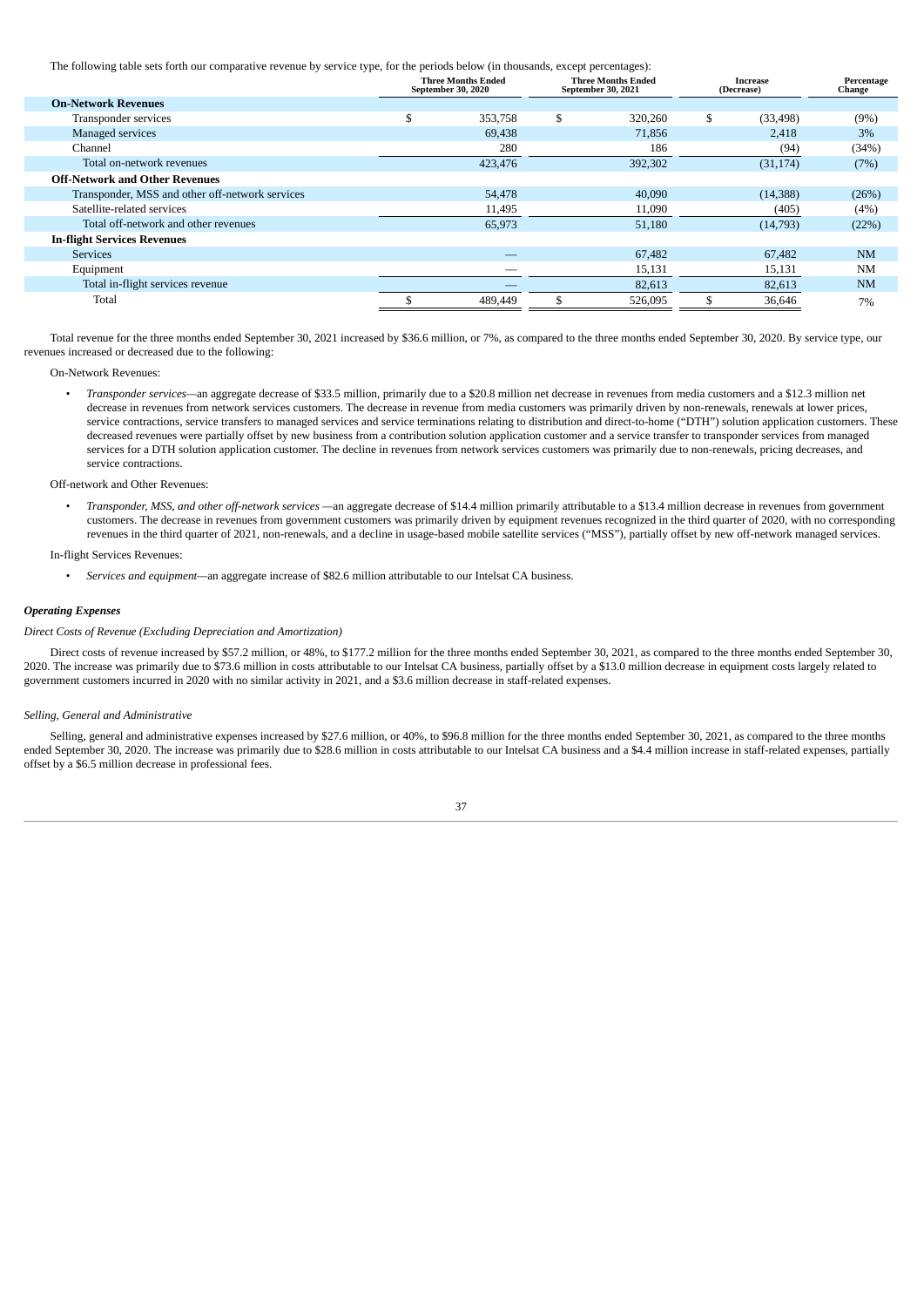### *Depreciation and Amortization*

Depreciation and amortization expense decreased by \$0.6 million, or less than 1%, to \$162.0 million for the three months ended September 30, 2021, as compared to the three months ended September 30, 2020. Significant items impacting depreciation and amortization included:

- an increase of \$6.5 million in depreciation and amortization expense attributable to our Intelsat CA business; and
- an increase of \$3.3 million in depreciation expense resulting from the impact of a satellite placed into service; partially offset by
- a decrease of \$8.3 million in depreciation expense due to the timing of certain satellites becoming fully depreciated.

## *Other Operating Expense—C-band*

Other operating expense—C-band consists of reimbursable and non-reimbursable costs associated with our C-band spectrum relocation efforts. We incurred \$0.3 million and \$17.9 million of reimbursable and non-reimbursable C-band clearing related expenses for the three months ended September 30, 2020 and 2021, respectively.

### *Interest Expense, Net*

Interest expense, net consists of gross interest expense incurred together with gains and losses on interest rate cap contracts (which reflect the changes in their fair values), offset by interest income earned and interest capitalized related to assets under construction. As of December 31, 2020, we held interest rate cap contracts with an aggregate notional amount of \$2.4 billion that matured in February 2021. These interest rate cap contracts were held to mitigate the risk of interest rate increases on the floating-rate term loans under our senior secured credit facilities. The contracts were not designated as hedges for accounting purposes. Interest expense, net decreased by \$11.5 million, or 8%, to \$126.6 million for the three months ended September 30, 2021, as compared to the three months ended September 30, 2020, primarily due to the following:

- a decrease of \$12.9 million due to higher capitalized interest primarily resulting from increased levels of satellites and related assets under construction; partially offset by
- an increase of \$4.8 million in interest expense primarily recognized on our senior secured credit facilities.

The non-cash portion of total interest expense, net was \$26.1 million for the three months ended September 30, 2021, primarily consisting of interest expense related to the significant financing component identified in customer contracts and amortization and accretion of discounts and premiums.

### *Other Income, Net*

Other income, net was \$10.2 million for the three months ended September 30, 2021, as compared to \$3.1 million for the three months ended September 30, 2020. The net increase in other income was primarily driven by a \$7.3 million gain from the conversion of stock warrants into common shares of a newly merged public company and \$1.8 million in fees received related to an amendment fee for a loan receivable, both of which occurred during the three months ended September 30, 2021, with no similar activity for the three months ended September 30, 2020. Offsetting this gain, we incurred higher foreign currency losses in 2021 as compared to 2020, with a net negative impact of \$2.4 million for the three months ended September 30, 2021 as compared to the three months ended September 30, 2020.

## *Reorganization Items*

Reorganization items reflect direct costs incurred in connection with our Chapter 11 restructuring activities. We recorded reorganization items of \$36.4 million and \$98.3 million for the three months ended September 30, 2020 and 2021, respectively. Reorganization items for the three months ended September 30, 2020 primarily consisted of professional fees. Reorganization items for the three months ended September 30, 2021 primarily consisted of professional fees, financing fees related to the Original DIP Facility and New DIP Facility and the write-off of debt discount related to the New DIP Facility.

#### *Income Tax Expense*

Income tax benefit decreased by \$21.3 million to income tax expense of \$2.6 million for the three months ended September 30, 2021, as compared to the three months ended September 30, 2020. The decrease was principally attributable to higher income from our U.S. subsidiaries for the three months ended September 30, 2021, benefits recorded in 2020 from impacts of the Coronavirus Aid, Relief, and Economic Security Act (the "CARES Act"), and a tax reserve established on certain tax benefits taken on the Base Erosion Anti-Abuse Tax ("BEAT").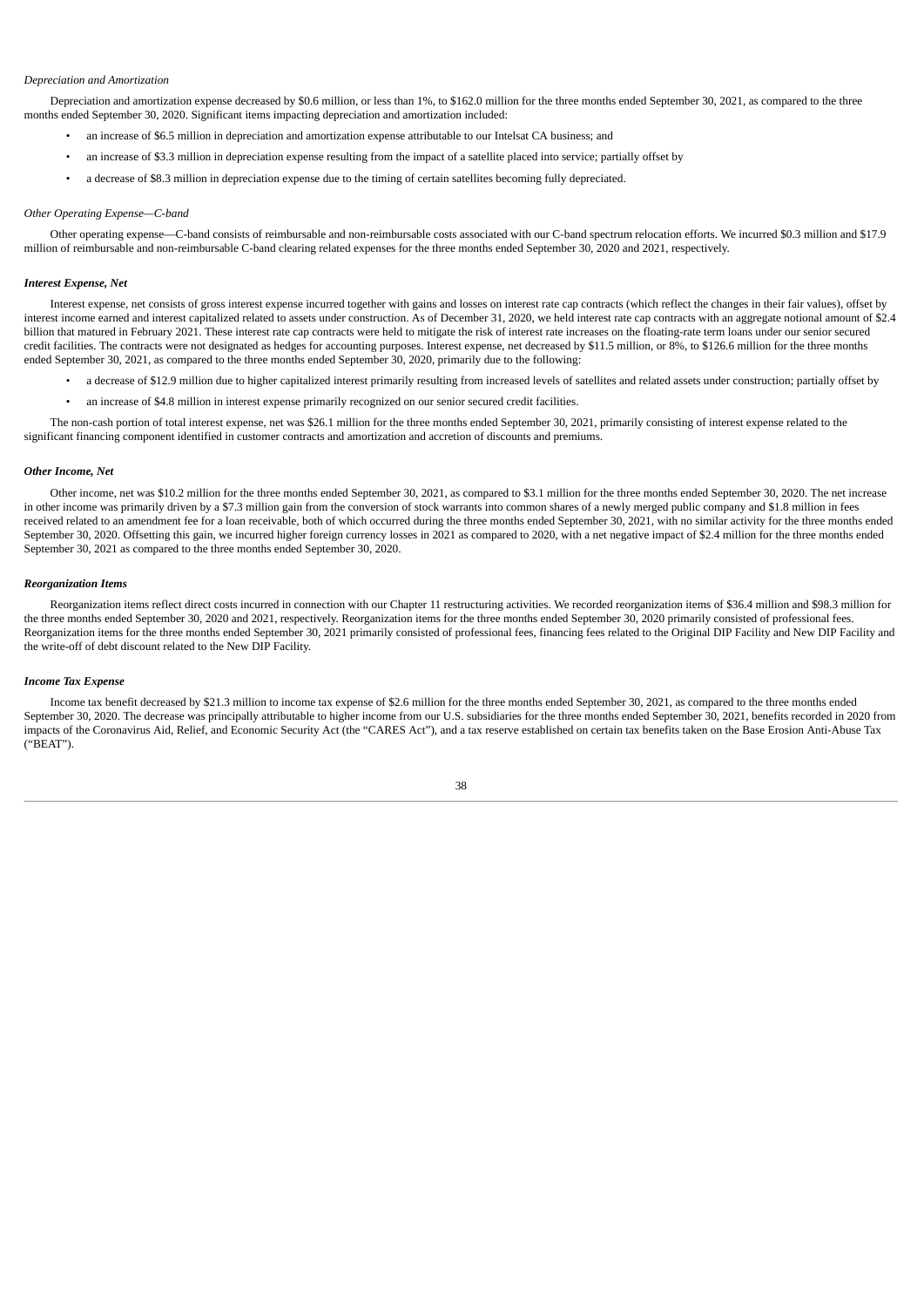Cash paid for income taxes, net of refunds, totaled \$2.1 million and \$0.1 million for the three months ended September 30, 2020 and 2021, respectively.

## *Net Loss Attributable to Intelsat S.A.*

Net loss attributable to Intelsat S.A. was \$145.7 million for the three months ended September 30, 2021, as compared to net loss attributable to Intelsat S.A. of \$15.9 million for the three months ended September 30, 2020. The change reflects the various items discussed above.

## *Nine Months Ended September 30, 2020 and 2021*

The following table sets forth our comparative statements of operations for the periods shown with the increase (decrease) and percentage changes, except those deemed not meaningful ("NM"), between the periods presented (in thousands, except percentages):

|                                                                   | <b>Nine Months Ended</b><br><b>September 30, 2020</b> | <b>Nine Months Ended</b><br><b>Dollar</b><br><b>September 30, 2021</b><br>Change |            |    | Percentage<br>Change |           |
|-------------------------------------------------------------------|-------------------------------------------------------|----------------------------------------------------------------------------------|------------|----|----------------------|-----------|
| Revenue                                                           | 1,430,303                                             |                                                                                  | 1,536,720  | \$ | 106,417              | 7%        |
| Operating expenses:                                               |                                                       |                                                                                  |            |    |                      |           |
| Direct costs of revenue (excluding depreciation and amortization) | 331,191                                               |                                                                                  | 505,798    |    | 174,607              | 53%       |
| Selling, general and administrative                               | 214,586                                               |                                                                                  | 299,499    |    | 84,913               | 40%       |
| Depreciation and amortization                                     | 488,235                                               |                                                                                  | 495,517    |    | 7,282                | 1%        |
| Impairment of non-amortizable intangible and other assets         | 46,243                                                |                                                                                  |            |    | (46, 243)            | <b>NM</b> |
| Other operating expense—C-band                                    | 580                                                   |                                                                                  | 140,861    |    | 140,281              | <b>NM</b> |
| Total operating expenses                                          | 1,080,835                                             |                                                                                  | 1,441,675  |    | 360,840              | 33%       |
| Income from operations                                            | 349,468                                               |                                                                                  | 95,045     |    | (254, 423)           | (73%)     |
| Interest expense, net                                             | (678, 937)                                            |                                                                                  | (388, 836) |    | 290,101              | (43%)     |
| Other income, net                                                 | 8,564                                                 |                                                                                  | 40,133     |    | 31,569               | <b>NM</b> |
| Reorganization items                                              | (335,059)                                             |                                                                                  | (203, 719) |    | 131,340              | (39%)     |
| Loss before income taxes                                          | (655, 964)                                            |                                                                                  | (457, 377) |    | 198,587              | (30%)     |
| Income tax benefit (expense)                                      | 17,691                                                |                                                                                  | (13,716)   |    | (31, 407)            | NM        |
| Net loss                                                          | (638, 273)                                            |                                                                                  | (471,093)  |    | 167,180              | (26%)     |
| Net income attributable to noncontrolling interest                | (1,784)                                               |                                                                                  | (1,779)    |    |                      | $-$ %     |
| Net loss attributable to Intelsat S.A.                            | (640, 057)                                            |                                                                                  | (472, 872) |    | 167,185              | (26%)     |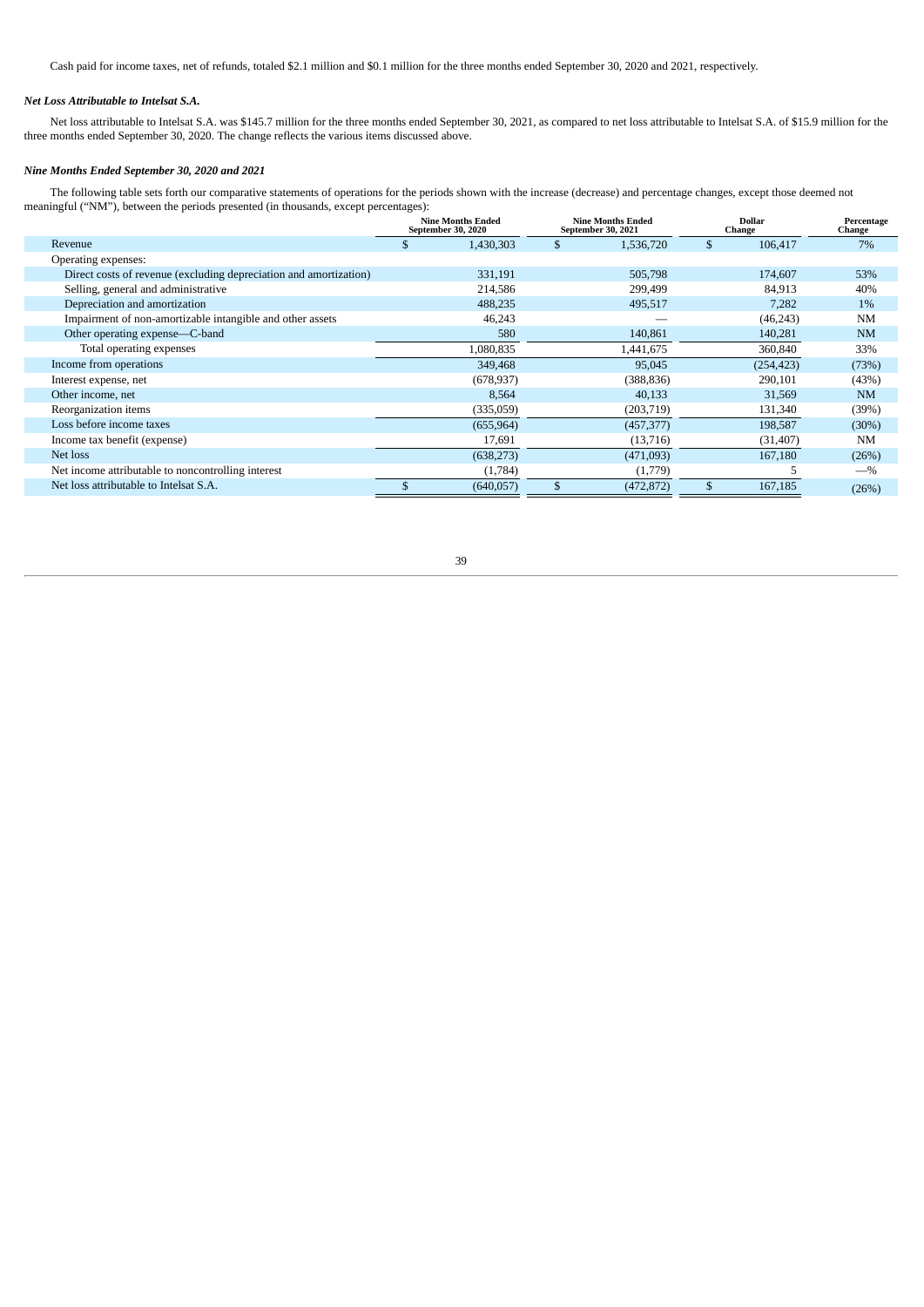## *Revenue*

The following table sets forth our comparative revenue by service type, with Off-Network and Other Revenues shown separately from On-Network Revenues, for the periods shown (in thousands, except percentages):

|                                                 | <b>Nine Months Ended</b><br><b>September 30, 2020</b> |           | <b>Nine Months Ended</b><br>September 30, 2021 |    | <b>Increase</b><br>(Decrease) | Percentage<br>Change |
|-------------------------------------------------|-------------------------------------------------------|-----------|------------------------------------------------|----|-------------------------------|----------------------|
| <b>On-Network Revenues</b>                      |                                                       |           |                                                |    |                               |                      |
| Transponder services                            | \$                                                    | 1,028,692 | \$<br>969,423                                  | \$ | (59,269)                      | (6%)                 |
| Managed services                                |                                                       | 226,749   | 211,710                                        |    | (15,039)                      | (7%)                 |
| Channel                                         |                                                       | 1,096     | 567                                            |    | (529)                         | (48%)                |
| Total on-network revenues                       |                                                       | 1,256,537 | 1,181,700                                      |    | (74, 837)                     | (6%)                 |
| <b>Off-Network and Other Revenues</b>           |                                                       |           |                                                |    |                               |                      |
| Transponder, MSS and other off-network services |                                                       | 141,783   | 122,393                                        |    | (19,390)                      | (14%)                |
| Satellite-related services                      |                                                       | 31,983    | 29,582                                         |    | (2,401)                       | (8%)                 |
| Total off-network and other revenues            |                                                       | 173,766   | 151,975                                        |    | (21,791)                      | (13%)                |
| <b>In-flight Services Revenues</b>              |                                                       |           |                                                |    |                               |                      |
| <b>Services</b>                                 |                                                       |           | 169,489                                        |    | 169,489                       | <b>NM</b>            |
| Equipment                                       |                                                       |           | 33,556                                         |    | 33,556                        | <b>NM</b>            |
| Total in-flight services revenue                |                                                       |           | 203,045                                        |    | 203,045                       | <b>NM</b>            |
| Total                                           |                                                       | 1,430,303 | 1,536,720                                      |    | 106,417                       | 7%                   |

Total revenue for the nine months ended September 30, 2021 increased by \$106.4 million, or 7%, as compared to the nine months ended September 30, 2020. By service type, our revenues increased or decreased due to the following:

### On-Network Revenues:

- *Transponder services—*an aggregate decrease of \$59.3 million, primarily due to a \$58.9 million net decrease in revenues from media customers and a \$2.6 million net decrease in revenues from network services customers. The decrease in revenues from media customers was primarily due to non-renewals, renewals at lower prices, service contractions and service terminations relating to distribution and DTH solution application customers, partially offset by new business from contribution and DTH solution application customers and a transfer from managed services to transponder services for a DTH solution application customer. The decrease in revenue from network services customers was primarily due to non-renewals, pricing decreases, service contractions and a service contract termination. These decreased revenues were partially offset by a renegotiated contract with a maritime mobility customer for a different service mix of revenues previously classified as managed services, new business, pricing increases, and capacity upgrades for cellular backhaul solution application customers.
- *Managed services—*an aggregate decrease of \$15.0 million, primarily due to a \$15.9 million decrease in revenues from network services customers, partially offset by a \$4.0 million increase in revenues from government customers. The decline in revenues from network services customers was primarily driven by a renegotiated contract with a maritime mobility customer for a different service mix of revenues previously classified as managed services, non-renewals, and a service transfer from managed services to transponder services for a cellular backhaul customer, partially offset by increased revenues from new flex maritime services. The increase in revenues from government customers was primarily attributable to new flex services and the entry into service of Galaxy 30, partially offset by non-renewals and service contractions.

Off-network and Other Revenues:

• *Transponder, MSS, and other off-network services —*an aggregate decrease of \$19.4 million primarily attributable to a \$16.8 million decrease in revenues from government customers. The decrease in revenues from government customers was primarily driven by equipment revenues recognized in 2020 with no corresponding revenues in 2021, non-renewals, pricing decreases, and service contractions, partially offset by new off-network managed services and pricing increases from recompeted services.

In-flight Services Revenues:

• *Services and equipment—*an aggregate increase of \$203.0 million attributable to our Intelsat CA business.

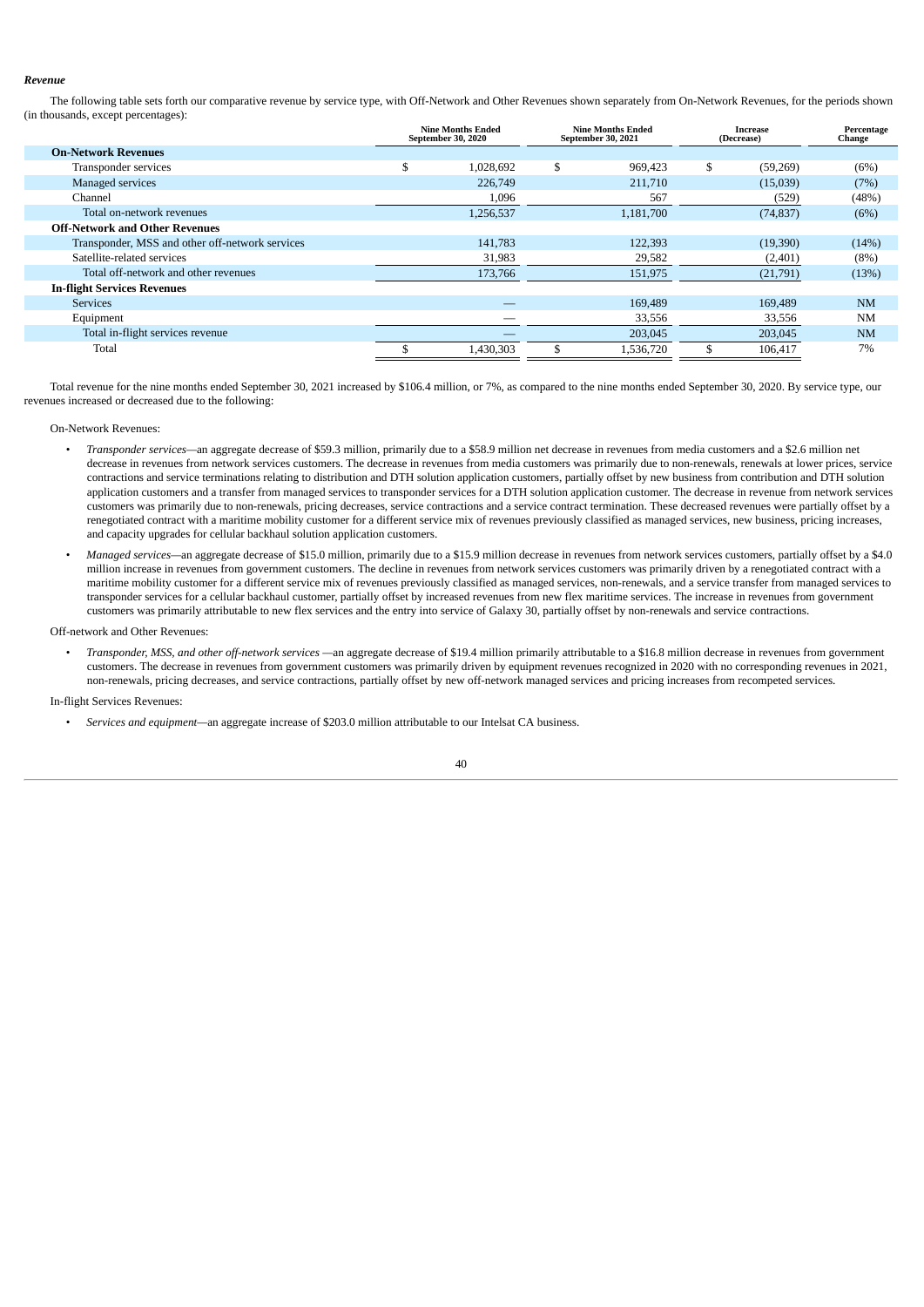## *Operating Expenses*

## *Direct Costs of Revenue (Excluding Depreciation and Amortization)*

Direct costs of revenue increased by \$174.6 million, or 53%, to \$505.8 million for the nine months ended September 30, 2021, as compared to the nine months ended September 30, 2020. The increase was primarily due to \$196.0 million in costs attributable to our Intelsat CA business, partially offset by a \$9.5 million decrease in equipment costs largely related to government customers incurred in 2020 with no similar activity in 2021, and a \$5.4 million decrease in staff-related expenses.

### *Selling, General and Administrative*

Selling, general and administrative expenses increased by \$84.9 million, or 40%, to \$299.5 million for the nine months ended September 30, 2021, as compared to the nine months ended September 30, 2020. The increase was primarily due to the following:

- \$88.0 million in costs attributable to our Intelsat CA business; and
- an \$11.2 million increase in staff-related expenses largely relating to our employee retention incentive plans; partially offset by
- a \$16.3 million decrease in bad debt expense largely relating to a certain customer that filed for Chapter 11 bankruptcy protection in 2020.

### *Depreciation and Amortization*

Depreciation and amortization expense increased by \$7.3 million, or 1%, to \$495.5 million for the nine months ended September 30, 2021, as compared to the nine months ended September 30, 2020. Significant items impacting depreciation and amortization included:

- an increase of \$20.6 million in depreciation and amortization expense attributable to our Intelsat CA business; and
- an increase of \$7.4 million in depreciation expense resulting from the impact of a satellite placed into service; partially offset by
- a decrease of \$19.2 million in depreciation expense due to the timing of certain satellites becoming fully depreciated.

### *Impairment of Non-Amortizable Intangible and Other Assets*

We recognized impairment charges of \$34.0 million and \$12.2 million for the nine months ended September 30, 2020 relating to certain satellite and launch vehicle deposits and the Intelsat trade name intangible asset, respectively. No comparable amounts were recognized for the nine months ended September 30, 2021. See Item 1, Note 8—Satellites and Other Property and Equipment and Item 1, Note 10—Goodwill and Other Intangible Assets for further discussion.

## *Other Operating Expense—C-band*

Other operating expense—C-band consists of reimbursable and non-reimbursable costs associated with our C-band spectrum relocation efforts. We incurred \$0.6 million and \$140.9 million of reimbursable and non-reimbursable C-band clearing related expenses for the nine months ended September 30, 2020 and 2021, respectively.

## *Interest Expense, Net*

Interest expense, net decreased by \$290.1 million, or 43%, to \$388.8 million for the nine months ended September 30, 2021, as compared to the nine months ended September 30, 2020, primarily due to the following:

- a decrease of \$243.0 million in interest expense primarily resulting from Chapter 11 restructuring activities, partially offset by an increase in interest expense recognized on our senior secured credit facilities; and
- a decrease of \$38.0 million due to a higher capitalized interest primarily resulting from increased levels of satellites and related assets under construction.

The non-cash portion of total interest expense, net was \$79.5 million for the nine months ended September 30, 2021, primarily consisting of interest expense related to the significant financing component identified in customer contracts and amortization and accretion of discounts and premiums.

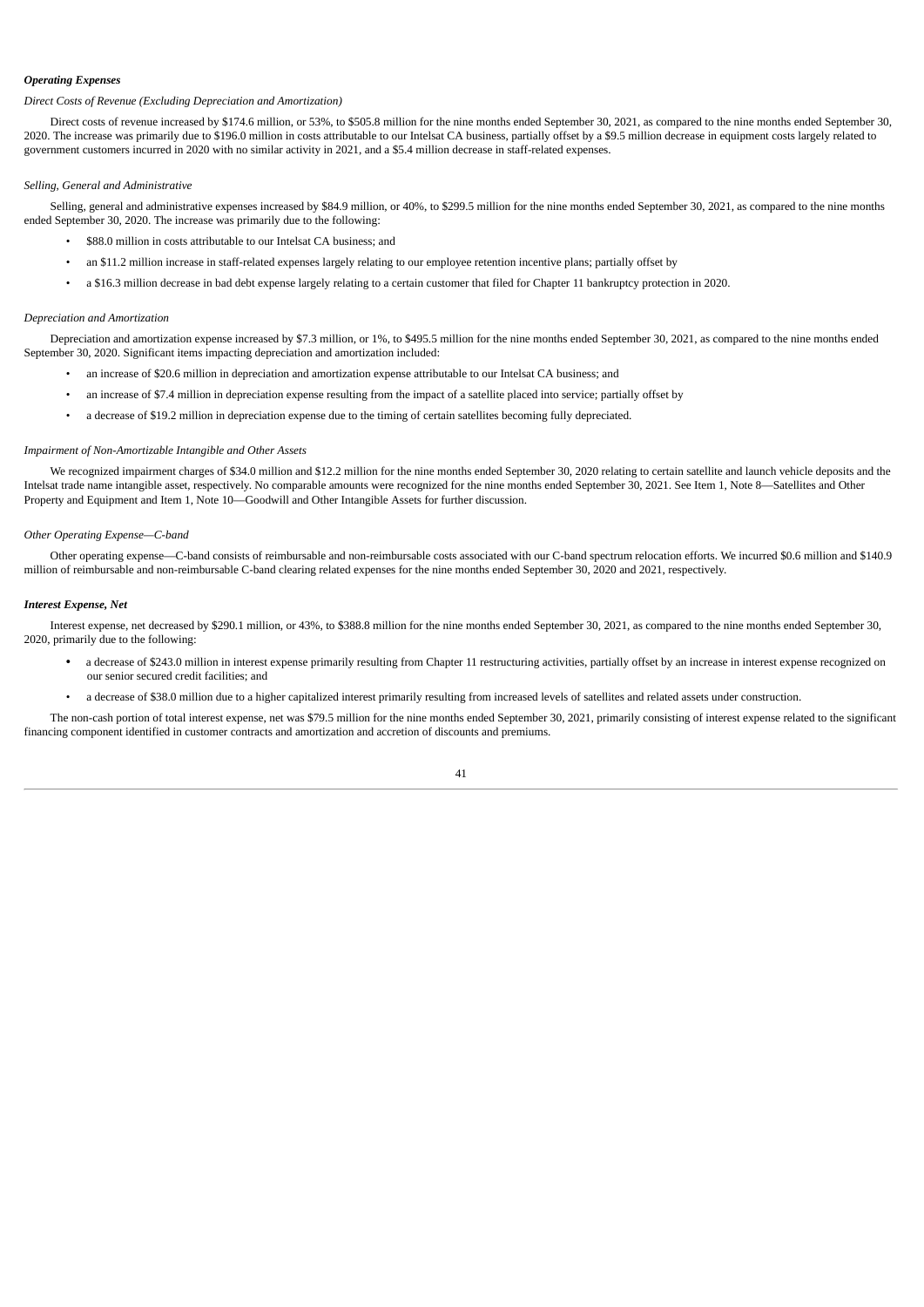## *Other Income, Net*

Other income, net was \$40.1 million for the nine months ended September 30, 2021, as compared to \$8.6 million for the nine months ended September 30, 2020. The net increase in other income was primarily driven by a \$12.8 million gain from the change in value of stock warrants we held and subsequent conversion of the stock warrants into common shares of a newly merged public company, a \$7.7 million gain due to a change in value of an investment in a third party, a \$5.3 million gain on the sale of one of our investments, and \$1.8 million in fees received related to an amendment fee for a loan receivable, all of which occurred during the nine months ended September 30, 2021, with no similar activity for the nine months ended September 30, 2020. In addition, we incurred lower foreign currency losses in 2021 as compared to 2020, with a net positive impact of \$3.7 million for the nine months ended September 30, 2021 as compared to the nine months ended September 30, 2020.

### *Reorganization Items*

Reorganization items reflect direct costs incurred in connection with our Chapter 11 restructuring activities. We recorded reorganization items of \$335.1 million and \$203.7 million for the nine months ended September 30, 2020 and 2021, respectively. Reorganization items for the nine months ended September 30, 2020 primarily consisted of \$197.0 million related to the write-off of debt discount, premium and issuance costs, \$85.2 million in professional fees and \$52.2 million of financing fees related to the Original DIP Facility. Reorganization items for the nine months ended September 30, 2021 primarily consisted of professional fees, financing fees related to the Original DIP Facility and New DIP Facility and the write-off of debt discount related to the New DIP Facility.

### *Income Tax Expense*

Income tax benefit decreased by \$31.4 million to income tax expense of \$13.7 million for the nine months ended September 30, 2021, as compared to the nine months ended September 30, 2020. The decrease was principally attributable to higher income from our U.S. subsidiaries for the nine months ended September 30, 2021, benefits recorded in 2020 from impacts of the CARES Act, and a tax reserve established on certain tax benefits taken on the BEAT, partially offset by a tax benefit resulting from changes in the UK deferred tax rate.

Cash paid for income taxes, net of refunds, totaled \$4.7 million and \$2.7 million for the nine months ended September 30, 2020 and 2021, respectively.

### *Net Loss Attributable to Intelsat S.A.*

Net loss attributable to Intelsat S.A. was \$472.9 million for the nine months ended September 30, 2021, as compared to net loss attributable to Intelsat S.A. of \$640.1 million for the nine months ended September 30, 2020. The change reflects the various items discussed above.

### *EBITDA*

EBITDA consists of earnings before net interest, loss (gain) on early extinguishment of debt, taxes and depreciation and amortization. Given our high level of leverage, refinancing activities are a frequent part of our efforts to manage our costs of borrowing. Accordingly, we consider loss (gain) on early extinguishment of debt an element of interest expense. EBITDA is a measure commonly used in the FSS sector, and we present EBITDA to enhance the understanding of our operating performance. We use EBITDA as one criterion for evaluating our performance relative to that of our peers. We believe that EBITDA is an operating performance measure, and not a liquidity measure, that provides investors and analysts with a measure of operating results unaffected by differences in capital structures, capital investment cycles and ages of related assets among otherwise comparable companies. However, EBITDA is not a measure of financial performance under U.S. GAAP, and our EBITDA may not be comparable to similarly titled measures of other companies. EBITDA should not be considered as an alternative to operating income (loss) or net income (loss) determined in accordance with U.S. GAAP, as an indicator of our operating performance, or as an alternative to cash flows from operating activities determined in accordance with U.S. GAAP, as an indicator of cash flows, or as a measure of liquidity.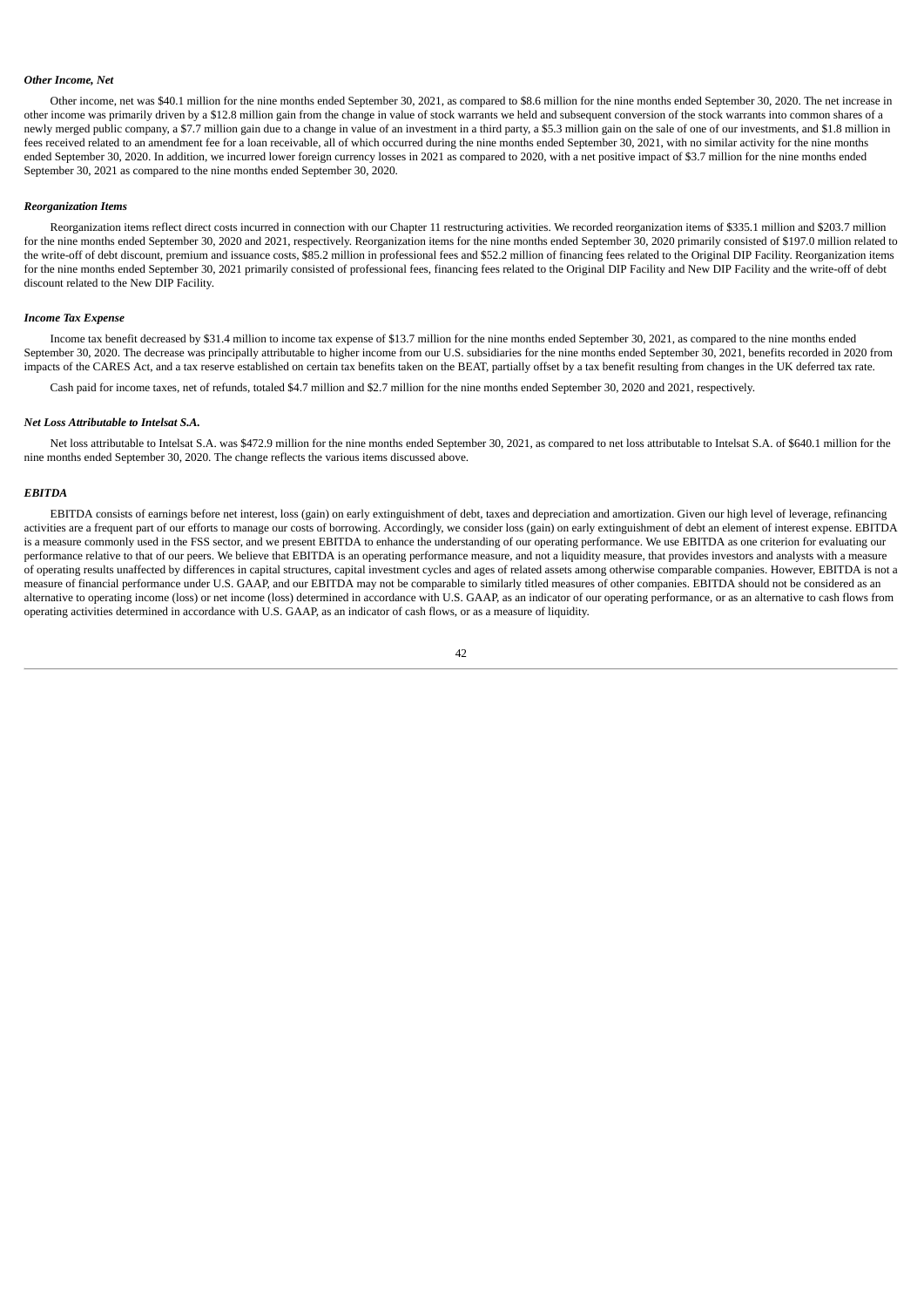A reconciliation of net loss to EBITDA for the periods shown is as follows (in thousands):

|                               | Three Months Ended<br>September 30, 2020 |           | <b>Three Months Ended</b><br>September 30, 2021 | <b>Nine Months Ended</b><br>September 30, 2020 | <b>Nine Months Ended</b><br>September 30, 2021 |           |
|-------------------------------|------------------------------------------|-----------|-------------------------------------------------|------------------------------------------------|------------------------------------------------|-----------|
| Net loss                      |                                          | (15, 331) | (145,086)                                       | (638, 273)                                     |                                                | (471,093) |
| Add (Subtract):               |                                          |           |                                                 |                                                |                                                |           |
| Interest expense, net         |                                          | 138,075   | 126,600                                         | 678,937                                        |                                                | 388,836   |
| Income tax expense (benefit)  |                                          | (18, 650) | 2,605                                           | (17, 691)                                      |                                                | 13,716    |
| Depreciation and amortization |                                          | 162,573   | 162.017                                         | 488.235                                        |                                                | 495,517   |
| <b>EBITDA</b>                 |                                          | 266,667   | 146,136                                         | 511,208                                        |                                                | 426.976   |

## *Adjusted EBITDA*

In addition to EBITDA, we calculate a measure called Adjusted EBITDA to assess the operating performance of Intelsat S.A. Adjusted EBITDA consists of EBITDA of Intelsat S.A. as adjusted to exclude or include certain unusual items, certain other operating expense items and certain other adjustments as described in the table and related footnotes below. Our management believes that the presentation of Adjusted EBITDA provides useful information to investors, lenders and financial analysts regarding our financial condition and results of operations because it permits clearer comparability of our operating performance between periods. By excluding the potential volatility related to the timing and extent of non-operating activities, such as impairments of asset value and other non-recurring items, our management believes that Adjusted EBITDA provides a useful means of evaluating the success of our operating activities. We also use Adjusted EBITDA, together with other appropriate metrics, to set goals for and measure the operating performance of our business, and it is one of the principal measures we use to evaluate our management's performance in determining compensation under our incentive compensation plans. Adjusted EBITDA measures have been used historically by investors, lenders and financial analysts to estimate the value of a company, to make informed investment decisions and to evaluate performance. Our management believes that the inclusion of Adjusted EBITDA facilitates comparison of our results with those of companies having different capital structures.

Adjusted EBITDA is not a measure of financial performance under U.S. GAAP and may not be comparable to similarly titled measures of other companies. Adjusted EBITDA should not be considered as an alternative to operating income (loss) or net income (loss) determined in accordance with U.S. GAAP, as an indicator of our operating performance, as an alternative to cash flows from operating activities determined in accordance with U.S. GAAP, as an indicator of cash flows, or as a measure of liquidity.

A reconciliation of net loss to EBITDA and EBITDA to Adjusted EBITDA is as follows (in thousands):

|                                                                       | <b>Three Months Ended</b><br><b>September 30, 2020</b> |           | <b>Three Months Ended</b><br>September 30, 2021 |           | <b>Nine Months Ended</b><br><b>September 30, 2020</b> |            | <b>Nine Months Ended</b><br><b>September 30, 2021</b> |           |
|-----------------------------------------------------------------------|--------------------------------------------------------|-----------|-------------------------------------------------|-----------|-------------------------------------------------------|------------|-------------------------------------------------------|-----------|
| Net loss                                                              |                                                        | (15, 331) |                                                 | (145,086) | \$                                                    | (638, 273) |                                                       | (471,093) |
| Add (Subtract):                                                       |                                                        |           |                                                 |           |                                                       |            |                                                       |           |
| Interest expense, net                                                 |                                                        | 138,075   |                                                 | 126,600   |                                                       | 678,937    |                                                       | 388,836   |
| Income tax expense (benefit)                                          |                                                        | (18,650)  |                                                 | 2,605     |                                                       | (17,691)   |                                                       | 13,716    |
| Depreciation and amortization                                         |                                                        | 162,573   |                                                 | 162,017   |                                                       | 488,235    |                                                       | 495,517   |
| <b>EBITDA</b>                                                         |                                                        | 266,667   |                                                 | 146,136   |                                                       | 511,208    |                                                       | 426,976   |
| Add:                                                                  |                                                        |           |                                                 |           |                                                       |            |                                                       |           |
| Compensation and benefits $(1)$                                       |                                                        | 15,484    |                                                 | 21,369    |                                                       | 39,338     |                                                       | 63,605    |
| Non-recurring and non-cash items <sup>(2)</sup>                       |                                                        | 10,510    |                                                 | 14,048    |                                                       | 25,837     |                                                       | 137,876   |
| Impairment of non-amortizable intangible and<br>other assets $^{(3)}$ |                                                        |           |                                                 |           |                                                       | 46,243     |                                                       |           |
| Reorganization items $(4)$                                            |                                                        | 36,367    |                                                 | 98,316    |                                                       | 335,059    |                                                       | 203,719   |
| Proportionate share from unconsolidated joint<br>venture $(5)$ :      |                                                        |           |                                                 |           |                                                       |            |                                                       |           |
| Interest expense, net                                                 |                                                        | 1,074     |                                                 | 594       |                                                       | 3,199      |                                                       | 1,836     |
| Depreciation and amortization                                         |                                                        | 2,815     |                                                 | 2,815     |                                                       | 8,444      |                                                       | 8,444     |
| Adjusted EBITDA <sup>(6)(7)</sup>                                     |                                                        | 332,917   |                                                 | 283,278   | æ.                                                    | 969,328    |                                                       | 842,456   |

(1) Reflects non-cash expenses incurred relating to our equity compensation plans and expenses incurred relating to our employee retention incentive plans in connection with our Chapter 11 proceedings.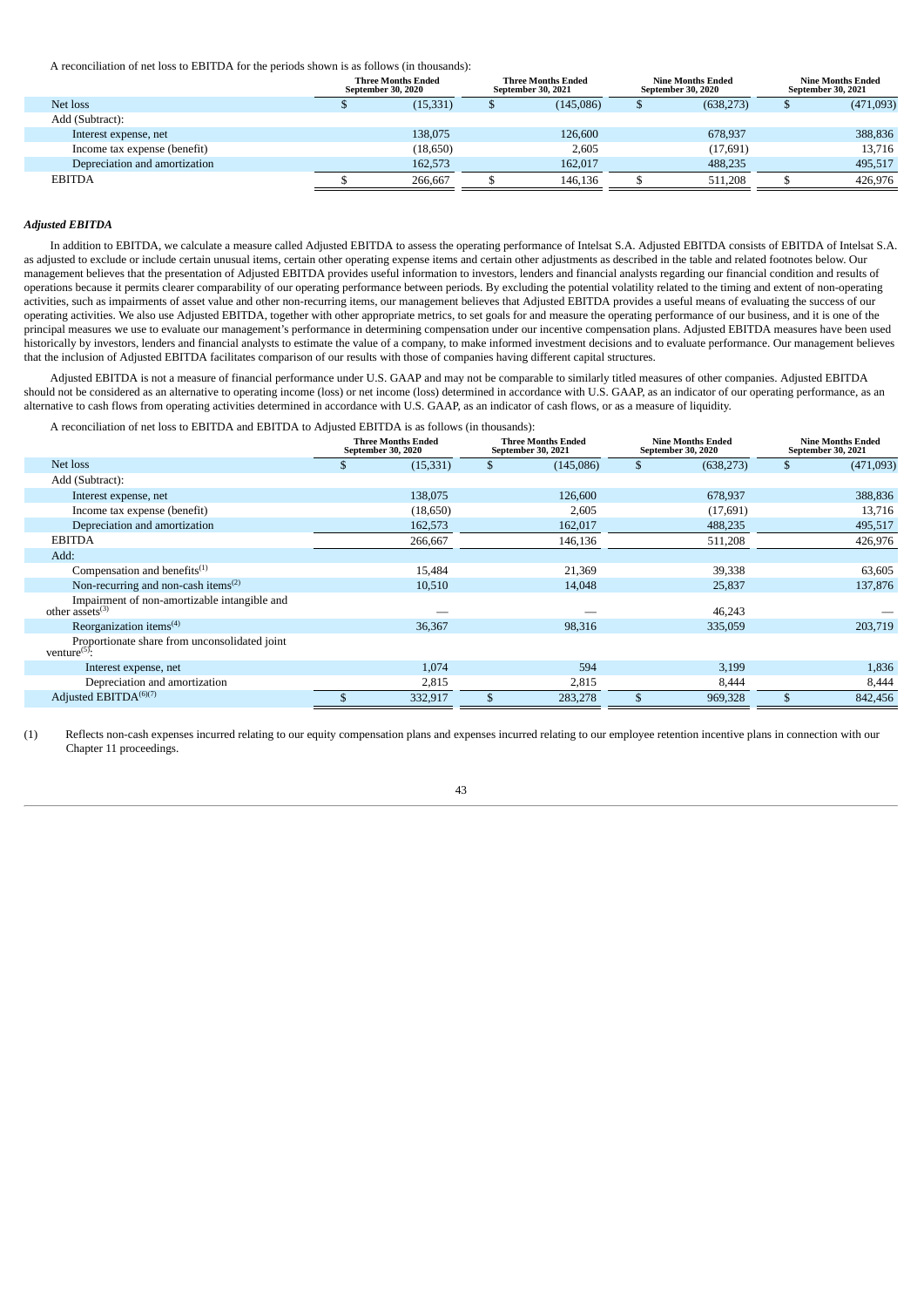- (2) Reflects certain non-recurring expenses, gains and losses and non-cash items, including the following: costs associated with our C-band spectrum relocation efforts; professional fees related to our liability management initiatives; merger and acquisition costs; certain research and development costs; amortization of supplemental type certificates; severance, retention and relocation payments; changes in fair value and gains on sales of certain investments; certain foreign exchange gains and losses; and other various nonrecurring expenses.
- (3) Reflects a non-cash impairment charge recorded in connection with the write-off of certain satellite and launch vehicle deposits and a trade name impairment (see Item 1, Note 10 —Goodwill and Other Intangible Assets) for the nine months ended September 30, 2020.
- (4) Reflects direct costs incurred in connection with our Chapter 11 restructuring activities. See Item 1, Note 2—Chapter 11 Proceedings, Ability to Continue as a Going Concern and Other Related Matters.
- (5) Reflects adjustments related to our interest in Horizons-3 Satellite LLC ("Horizons 3"). See Item 1, Note 9(b)—Investments—Horizons-3 Satellite LLC.
- (6) Adjusted EBITDA included \$26.2 million and \$26.7 million for the three months ended September 30, 2020 and 2021, respectively, and \$78.7 million and \$79.8 million for the nine months ended September 30, 2020 and 2021, respectively, of revenue relating to the significant financing component identified in customer contracts in accordance with the adoption of ASC 606, *Revenue from Contracts with Customers*.
- (7) Intelsat S.A. Adjusted EBITDA reflected \$4.4 million and \$4.8 million for the three months ended September 30, 2020 and 2021, respectively, and \$14.3 million and \$13.5 million for the nine months ended September 30, 2020 and 2021, respectively, of Adjusted EBITDA attributable to Intelsat Horizons-3 LLC, its subsidiaries and its proportionate share of Horizons 3. These entities are considered to be unrestricted subsidiaries under the definitions set forth in our applicable debt agreements.

## **B. Liquidity and Capital Resources**

### *Overview*

We are a highly leveraged company and our contractual obligations, commitments and debt service requirements over the next several years are significant. At September 30, 2021, the aggregate principal amount of our debt outstanding not held by affiliates was \$15.9 billion. Our interest expense, net for the three and nine months ended September 30, 2021 was \$126.6 million and \$388.8 million, respectively, which included \$26.1 million and \$79.5 million of non-cash interest expense, respectively. At September 30, 2021, cash, cash equivalents and restricted cash were approximately \$664.2 million.

The commencement of the Chapter 11 Cases accelerated substantially all of our outstanding debt. Any efforts to enforce payment obligations related to the acceleration of our debt have been automatically stayed as a result of the filing of the Chapter 11 Cases, and the creditors' rights of enforcement are subject to the applicable provisions of the Bankruptcy Code.

During the pendency of the Chapter 11 Cases, as discussed above in —Recent Developments, *Voluntary Reorganization under Chapter 11*, the Debtors do not anticipate making interest payments due under their respective unsecured debt instruments. In past years, our cash flows from operations and cash on hand have been sufficient to fund interest obligations (\$1.1 billion and \$634.7 million for the years ended December 31, 2019 and 2020, respectively), and significant capital expenditures (\$229.8 million and \$606.8 million for the years ended December 31, 2019 and 2020, respectively). However, as discussed above in —Recent Developments, *Voluntary Reorganization under Chapter 11*, our ability to fund operating expenses is now, to some extent, subject to obtaining certain approvals from the Bankruptcy Court in connection with our Chapter 11 proceedings.

A significant factor driving the Company's decision to file for Chapter 11 protection was the Company's desire to participate in the FCC's process for accelerated clearing of the Cband spectrum, for which we need to incur significant upfront expenses for clearing activities well in advance of receiving reimbursement payments. On August 14, 2020, Intelsat License filed its C-band spectrum transition plan with the FCC, with ongoing updates as requested by the FCC. The most recent amended transition plan was filed on September 30, 2021.

In addition to the significant capital expenditures we expect to make in 2021 and beyond, we expect total clearing costs will be approximately \$1.3 billion over the next three years. Our primary source of liquidity is and will continue to be cash generated from operations, as well as existing cash. We currently expect to use cash on hand, cash flows from operations and borrowings under the New DIP Facility to fund our most significant cash outlays, including debt service requirements and capital expenditures, in the next twelve months and beyond. We also expect to receive reimbursement payments for certain upfront C-band spectrum clearing expenses incurred, and under the FCC Final Order, the Company is eligible to receive Acceleration Payments of approximately \$1.2 billion and \$3.7 billion based on the milestone clearing certification dates of December 5, 2021 and December 5, 2023, respectively, with the respective payments expected to be received in the first half of each successive year, subject to the satisfaction of certain deadlines and other conditions set forth therein. On October 4, 2021, as subsequently amended on October 15, 2021, Intelsat License filed its Phase I

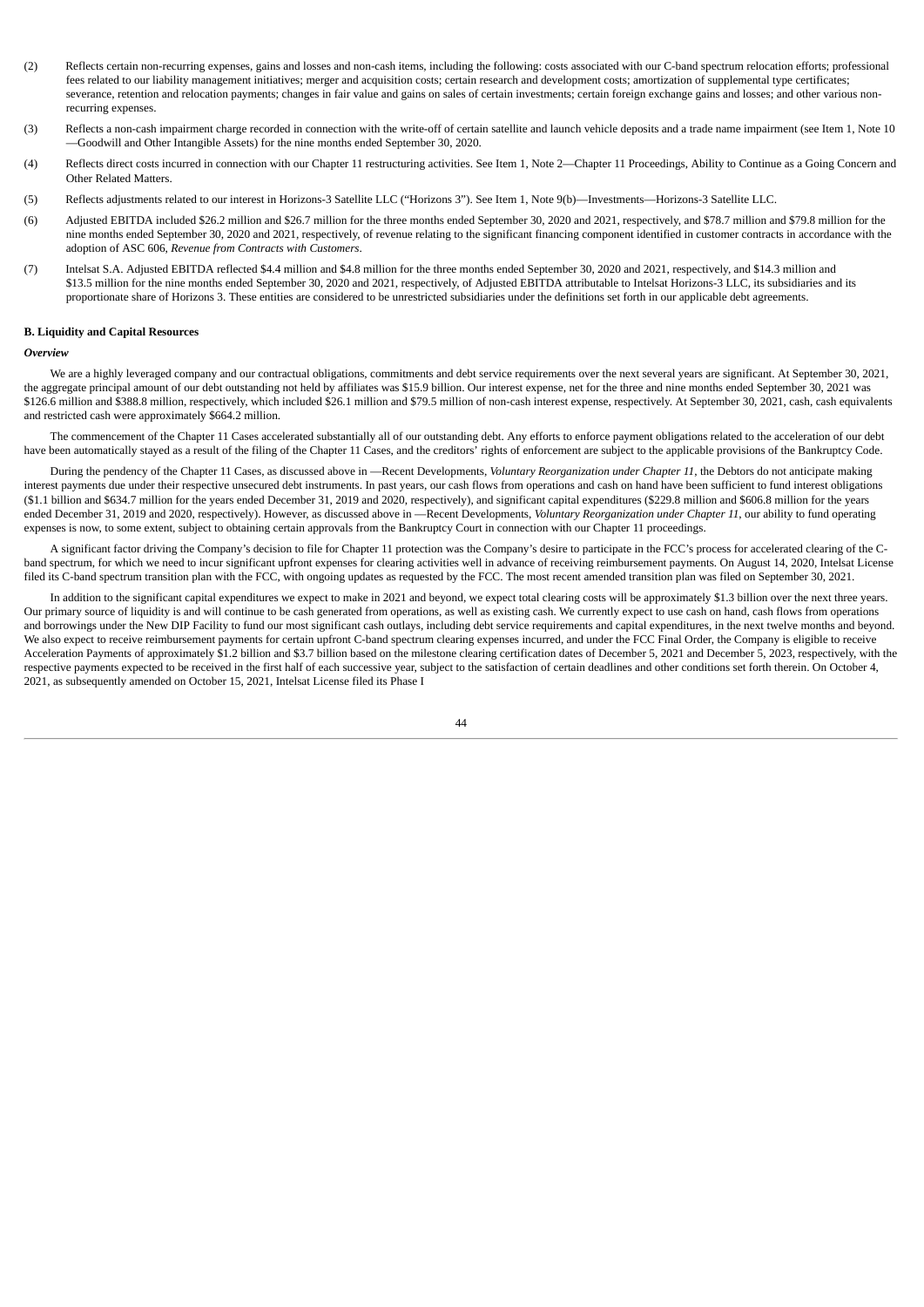Certification of Accelerated Relocation, indicating completion of required clearing activities to satisfy the December 5, 2021 deadline and requesting FCC validation to receive the \$1.2 billion Acceleration Payment.

## *Cash Flow Items*

Our cash flows consisted of the following for the periods shown (in thousands):

|                                                                               | Nine Months Ended<br>September 30, 2020 |            | Nine Months Ended<br>September 30, 2021 |            |
|-------------------------------------------------------------------------------|-----------------------------------------|------------|-----------------------------------------|------------|
| Net cash provided by operating activities                                     |                                         | 194,729    |                                         | 50,176     |
| Net cash used in investing activities                                         |                                         | (418, 346) |                                         | (654, 192) |
| Net cash provided by financing activities                                     |                                         | 417,431    |                                         | 183,904    |
| Effect of exchange rate changes on cash, cash equivalents and restricted cash |                                         | (4,328)    |                                         | (3,250)    |
| Net change in cash, cash equivalents and restricted cash                      |                                         | 189,486    |                                         | (423, 362) |

**Nine Months Ended**

**Nine Months Ended**

### *Net Cash Provided by Operating Activities*

Net cash provided by operating activities decreased by \$144.6 million to \$50.2 million for the nine months ended September 30, 2021, as compared to the nine months ended September 30, 2020. The decrease was due to a \$111.5 million decrease in net loss and changes in non-cash items, as well as a \$33.1 million decrease from changes in operating assets and liabilities. The decrease from changes in operating assets and liabilities was primarily due to higher outflows related to accounts payable and accrued liabilities, interest payments and other long-term liabilities, partially offset by lower outflows related to the amount and timing of accounts receivable, prepaid expenses, and contract and other assets.

### *Net Cash Used in Investing Activities*

Net cash used in investing activities increased by \$235.8 million to \$654.2 million for the nine months ended September 30, 2021, as compared to the nine months ended September 30, 2020, primarily due to increased capital expenditures, partially offset by \$15.0 million of proceeds from the sale of an investment.

### *Net Cash Provided by Financing Activities*

Net cash provided by financing activities decreased by \$233.5 million to \$183.9 million for the nine months ended September 30, 2021, as compared to the nine months ended September 30, 2020, primarily due to decreased net proceeds of \$244.8 million resulting from our financing activities related to our senior secured credit facilities completed during the nine months ended September 30, 2021 as compared to the nine months ended September 30, 2020, partially offset by lower principal payments on deferred performance incentives.

### *Restricted Cash*

As of September 30, 2021, \$27.7 million of cash was legally restricted, being held as a compensating balance for certain outstanding letters of credit.

### *Debt*

The filing of the Chapter 11 Cases constituted an event of default that accelerated substantially all of our obligations under the documents governing the prepetition existing indebtedness of Intelsat S.A., Intelsat Luxembourg, Intelsat Connect and Intelsat Jackson. Any efforts to enforce payment obligations related to the acceleration of our debt have been automatically stayed as a result of the filing of the Chapter 11 Cases, and the creditors' rights of enforcement are subject to the applicable provisions of the Bankruptcy Code. While the Chapter 11 Cases are pending, the Debtors do not anticipate making interest payments due under their respective unsecured debt instruments; however, the Debtors expect to make monthly interest payments on their senior secured debt instruments pursuant to the adequate protection requirements under the DIP Order.

### *Intelsat Jackson Superpriority Senior Secured Debtor-in-Possession Term Loan Facility*

On June 9, 2020, Intelsat Jackson received approval from the Bankruptcy Court to enter into the Original DIP Facility in an aggregate principal amount of \$1.0 billion on the terms and conditions as set forth in the Original DIP Credit Agreement, and on June 17, 2020, the DIP Debtors entered into the Original DIP Credit Agreement. On September 14, 2021, the DIP Debtors received approval from the Bankruptcy Court for the DIP Order to enter into the New DIP Facility in an aggregate principal amount of \$1.5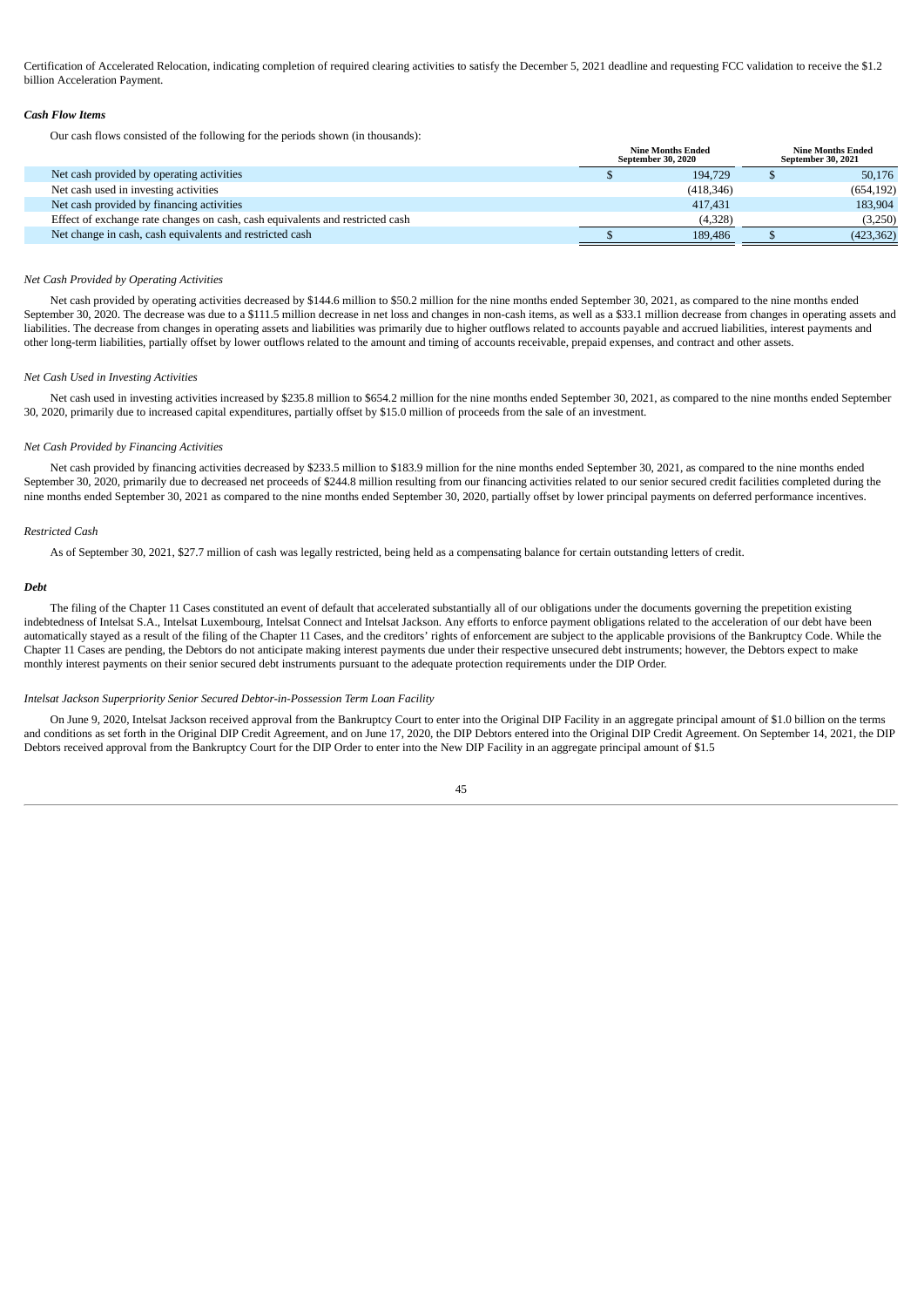billion on the terms and conditions as set forth in the New DIP Credit Agreement, and on September 14, 2021, Intelsat Jackson and certain of the DIP Debtors entered into the New DIP Credit Agreement. The New DIP Facility provided \$1.25 billion in new money at closing for Intelsat Jackson to, among other things, refinance the Original DIP Facility and, provides the ability for Intelsat Jackson, at its sole discretion, to make an incremental \$250.0 million draw. See also—Recent Developments—*Voluntary Reorganization under Chapter 11* above.

Drawn amounts under the New DIP Facility bear interest at either (1) 3.75% per annum plus a base rate of the highest of (a) the Federal Funds Effective Rate plus ½ of 1.0%, (b) the Prime Rate as in effect on such day and (c) the LIBOR Rate for a one-month Interest Period on such day (or if such day is not a Business Day (as defined in the New DIP Credit Agreement), the immediately preceding Business Day, plus 1.00%, or (2) 4.75% plus the LIBOR Rate. Undrawn amounts under the New DIP Facility shall be subject to a ticking fee of 3.6% of the amount of commitments of the DIP Lenders from the entry of the DIP Order until such commitments have terminated, which ticking fee shall be payable on the last day of each fiscal quarter prior to the date such commitments have been terminated and on the date of such termination. During the continuance of a payment event of default, overdue amounts under the New DIP Facility will bear interest at an additional 2.0% per annum above the interest rate otherwise applicable.

The use of proceeds under the New DIP Facility include: (i) the payment of working capital of the DIP Debtors in the ordinary course of business, (ii) C-band relocation costs, (iii) investment and other general corporate purposes, (iv) the payment of the costs and expenses of administering the Chapter 11 Cases, (v) the adequate protection payments and (vi) the repayment of obligations under the Original DIP Credit Agreement. The maturity date of the New DIP Facility is July 13, 2022, subject to the DIP Debtors' ability to extend for regulatory purposes.

The New DIP Credit Agreement includes customary negative covenants for debtor-in-possession loan agreements of this type, including covenants limiting the Company's and its subsidiaries' ability to, among other things, incur additional indebtedness, create liens on assets, make investments, loans or advances, engage in mergers, consolidations, sales of assets and acquisitions, pay dividends and distributions and make payments in respect of junior or prepetition indebtedness, in each case subject to customary exceptions for debtor-in-possession loan agreements of this type.

The New DIP Credit Agreement also includes certain customary representations and warranties, affirmative covenants and events of default, including, but not limited to, payment defaults, breaches of representations and warranties, covenant defaults, certain events under the Employee Retirement Income Security Act of 1974, as amended, and change of control. Certain bankruptcy-related events are also events of default, including, but not limited to, the dismissal by the Bankruptcy Court of any of the Chapter 11 Cases, the conversion of any of the Chapter 11 Cases to a case under Chapter 7 of the Bankruptcy Code and certain other events related to the impairment of the DIP Lenders' rights or liens granted under the New DIP Credit Agreement.

The foregoing descriptions of the Original DIP Credit Agreement and the New DIP Credit Agreement do not purport to be complete and are qualified in their entirety by reference to the full text of the Original DIP Credit Agreement and New DIP Credit Agreement, as applicable.

### *Contracted Backlog*

We benefit from strong visibility of our future revenues. Our contracted backlog is our expected future revenue under existing customer contracts and includes both cancelable and non-cancelable contracts. As of September 30, 2021, our contracted backlog was approximately \$5.7 billion. The amount included in backlog represents the full service charge for the duration of the contract and does not include termination fees. The amount of the termination fees is generally calculated as a percentage of the remaining backlog associated with the contract. In certain cases of breach for non-payment or customer bankruptcy, we may not be able to recover the full value of certain contracts or termination fees. Our contracted backlog includes 100% of the backlog of our consolidated ownership interests, which is consistent with the accounting for our ownership interests in these entities. We believe this backlog and the resulting predictable cash flows in the FSS sector make our results less volatile than that of typical companies outside our industry.

## *Capital Expenditures*

Our capital expenditures depend on our business strategies and reflect our commercial responses to opportunities and trends in our industry. Our actual capital expenditures may differ from our expected capital expenditures if, among other things, we enter into any currently unplanned strategic transactions. Levels of capital spending from one year to the next are also influenced by the nature of the satellite life cycle and by the capital-intensive nature of the satellite industry. For example, we incur significant capital expenditures during the years in which satellites are under construction. We typically procure a new satellite within a timeframe that would allow the satellite to be deployed at least one year prior to the end of the service life of the satellite to be replaced. As a result, we frequently experience significant variances in our capital expenditures from year to year. Further, following Intelsat License's filing of its C-band spectrum transition plan with the FCC on August 14, 2020, with ongoing updates as requested by the FCC, we expect total clearing costs will be approximately \$1.3 billion over the next three years, of which approximately \$800.0 million is expected to be incurred in 2021. Payments for satellites and other property and equipment during the nine months ended September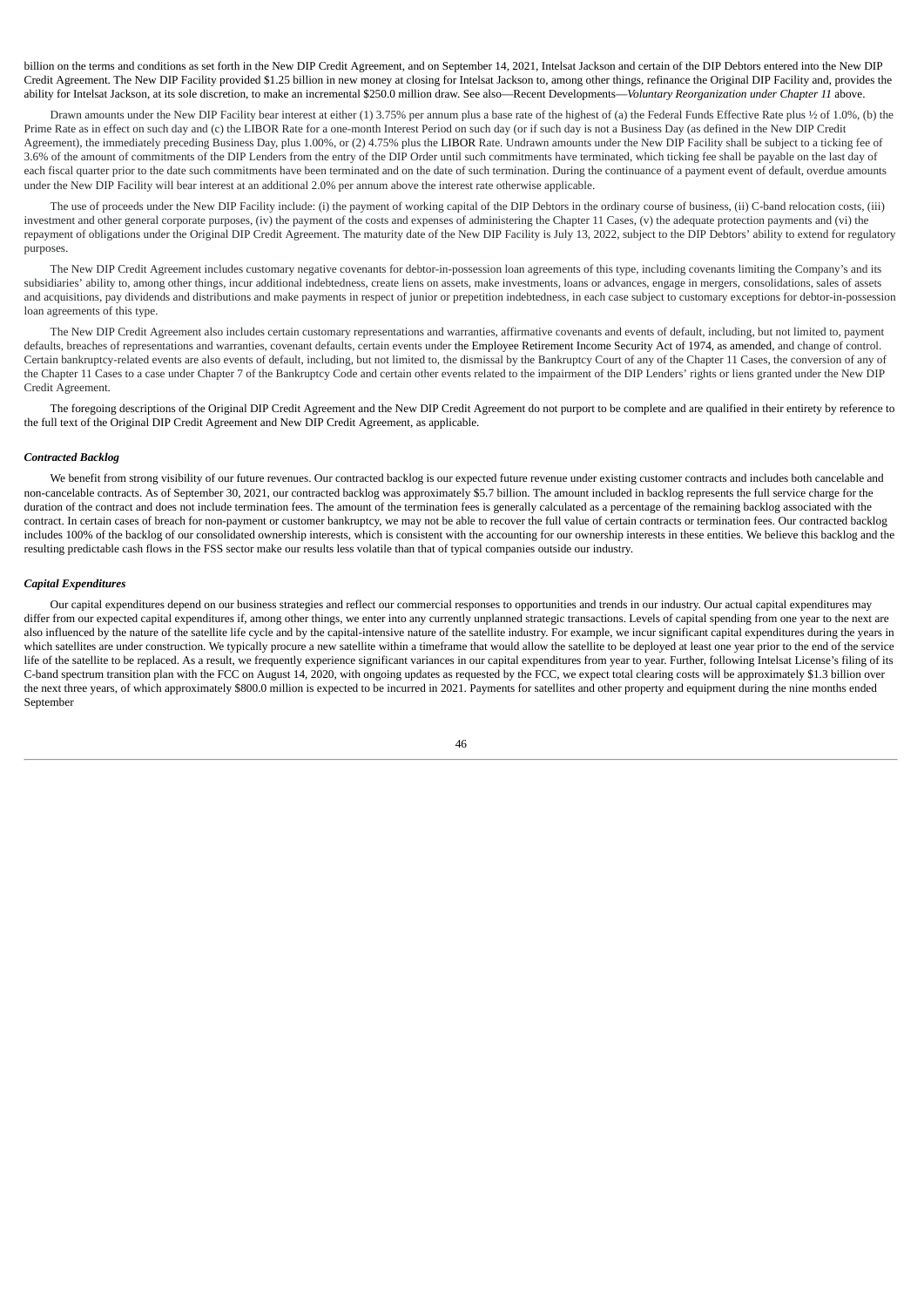30, 2021 were \$667.9 million. However, subject to the satisfaction of certain deadlines and other conditions set forth in the FCC Final Order, the Company is eligible to receive Acceleration Payments in an aggregate total amount of approximately \$4.9 billion over the next 2 years.

We intend to fund our capital expenditure requirements from cash on hand and cash provided from operating activities; however, our ability to fund capital expenditures in the ordinary course is, to some extent, subject to obtaining certain approvals from the Bankruptcy Court in connection with our Chapter 11 proceedings.

### *Off-Balance Sheet Arrangements*

We have revenue sharing agreements with JSAT International, Inc. ("JSAT") related to services sold on the Horizons 1, Horizons 2 and Horizons 3 satellites. We are responsible for billing and collection for such services and we remit 50% of the revenue, less applicable fees and commissions, to JSAT. Refer to Item 1, Note 9- Investments for disclosures relating to the revenue sharing agreements with JSAT.

### *Contractual Obligations*

Other than as disclosed elsewhere in this report with respect to the filing of the Chapter 11 Cases and the acceleration of substantially all of our debt as a result, there have been no material changes outside the ordinary course of business to the information provided with respect to our contractual obligations as disclosed in our 2020 Annual Report.

### *Critical Accounting Policies and Estimates*

The preparation of these condensed consolidated financial statements in conformity with U.S. GAAP requires management to make estimates and assumptions that affect the reported amounts of assets and liabilities as of the date of these condensed consolidated financial statements, the reported amounts of revenues and expenses during the reporting periods, and the disclosures of contingent liabilities.

The Company's significant accounting policies are described in Note 1—Background and Summary of Significant Accounting Policies in our 2020 Annual Report. The Company's critical accounting estimates are described in Part II—Item 7—Management's Discussion and Analysis of Financial Condition and Results of Operations in our 2020 Annual Report and are further described below.

### *Bankruptcy Accounting*

Our condensed consolidated financial statements included herein have been prepared as if we are a going concern and reflect the application of ASC 852, *Reorganizations* ("ASC 852"). ASC 852 requires the financial statements, for periods subsequent to the commencement of the Chapter 11 proceedings, to distinguish transactions and events that are directly associated with the reorganization from the ongoing operations of the business. Accordingly, we classify liabilities and obligations whose treatment and satisfaction are dependent on the outcome of the reorganization under the Chapter 11 proceedings as liabilities subject to compromise on our condensed consolidated balance sheets. In addition, we classify all income, expenses, gains or losses that are incurred or realized as a result of the Chapter 11 proceedings as reorganization items in our condensed consolidated statements of operations (see Item 1, Note 2*—*Chapter 11 Proceedings, Ability to Continue as a Going Concern and Other Related Matters).

### *Recently Issued Accounting Pronouncements*

<span id="page-46-0"></span>For disclosures related to recently issued accounting pronouncements, see Item 1, Note 1—General—*Recently Issued Accounting Pronouncements.*

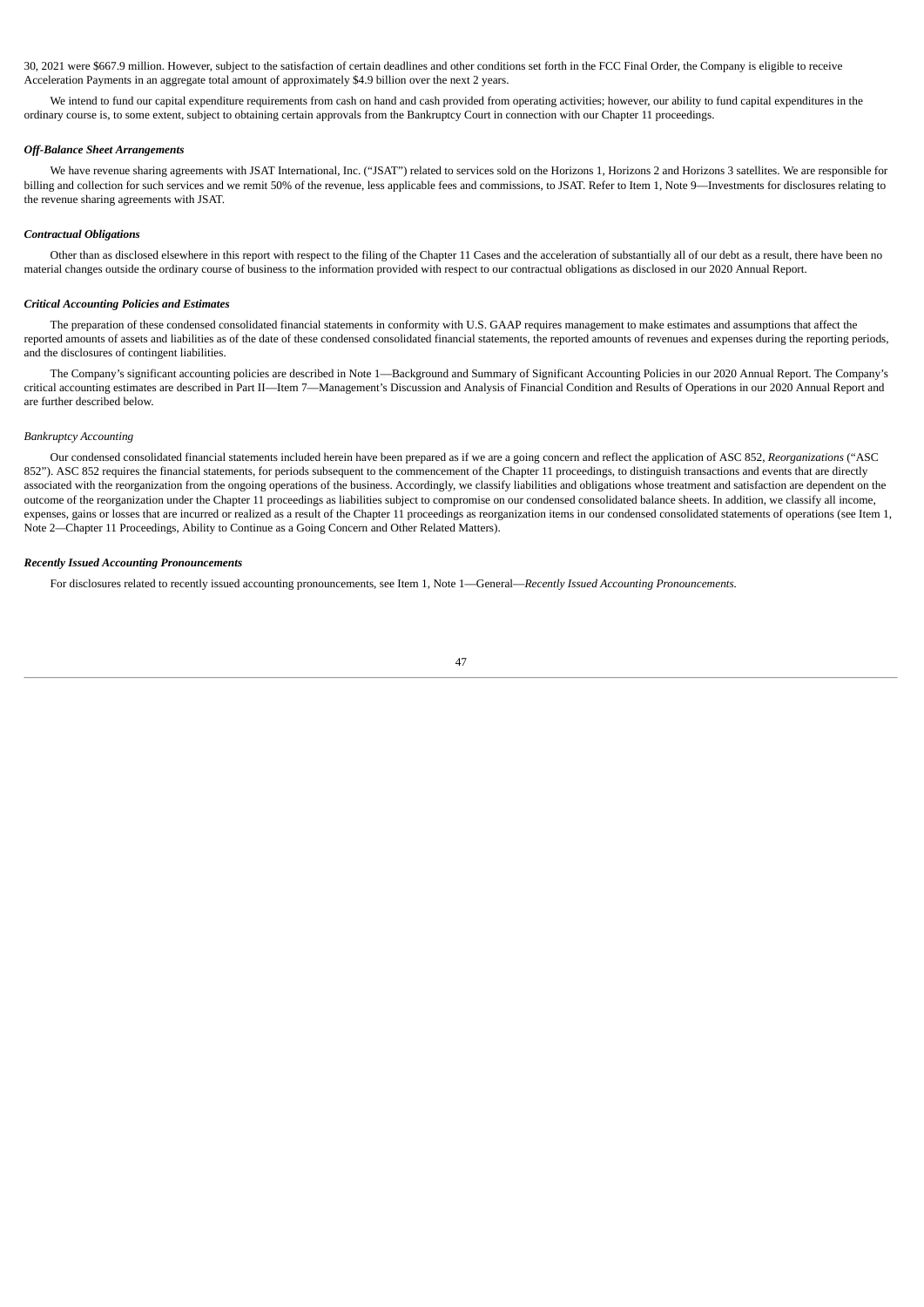## **Item 3. Quantitative and Qualitative Disclosures About Market Risk**

There have been no material changes to the Company's disclosures about market risk made in Part II—Item 7A—Quantitative and Qualitative Disclosures about Market Risk of the Company's 2020 Annual Report.

## <span id="page-47-0"></span>**Item 4. Controls and Procedures**

### *Disclosure Controls and Procedures*

We have carried out an evaluation, under the supervision and with the participation of our management, including our principal executive officer and our principal financial officer, of the effectiveness of the design and operation of our disclosure controls and procedures (as defined in Rule 13a-15(e) and 15d-15(e) under the Securities Exchange Act of 1934, as amended (the "Exchange Act")), as of the quarter ended September 30, 2021. Based upon that evaluation, our principal executive officer and our principal financial officer concluded that our disclosure controls and procedures were effective as of September 30, 2021.

## *Changes in Internal Control over Financial Reporting*

Except as described below, there were no other changes in our internal control over financial reporting identified in management's evaluation pursuant to Rules 13a-15(f) of the Exchange Act during the quarter ended September 30, 2021 that materially affected, or are reasonably likely to materially affect, our internal control over financial reporting.

<span id="page-47-1"></span>On December 1, 2020, we completed our acquisition of Intelsat CA. As part of our ongoing integration of the Intelsat CA business, we are currently integrating policies, processes, people, technology and operations for the combined Company. Management will continue to evaluate the Company's internal control over financial reporting as it continues to integrate the Intelsat CA business.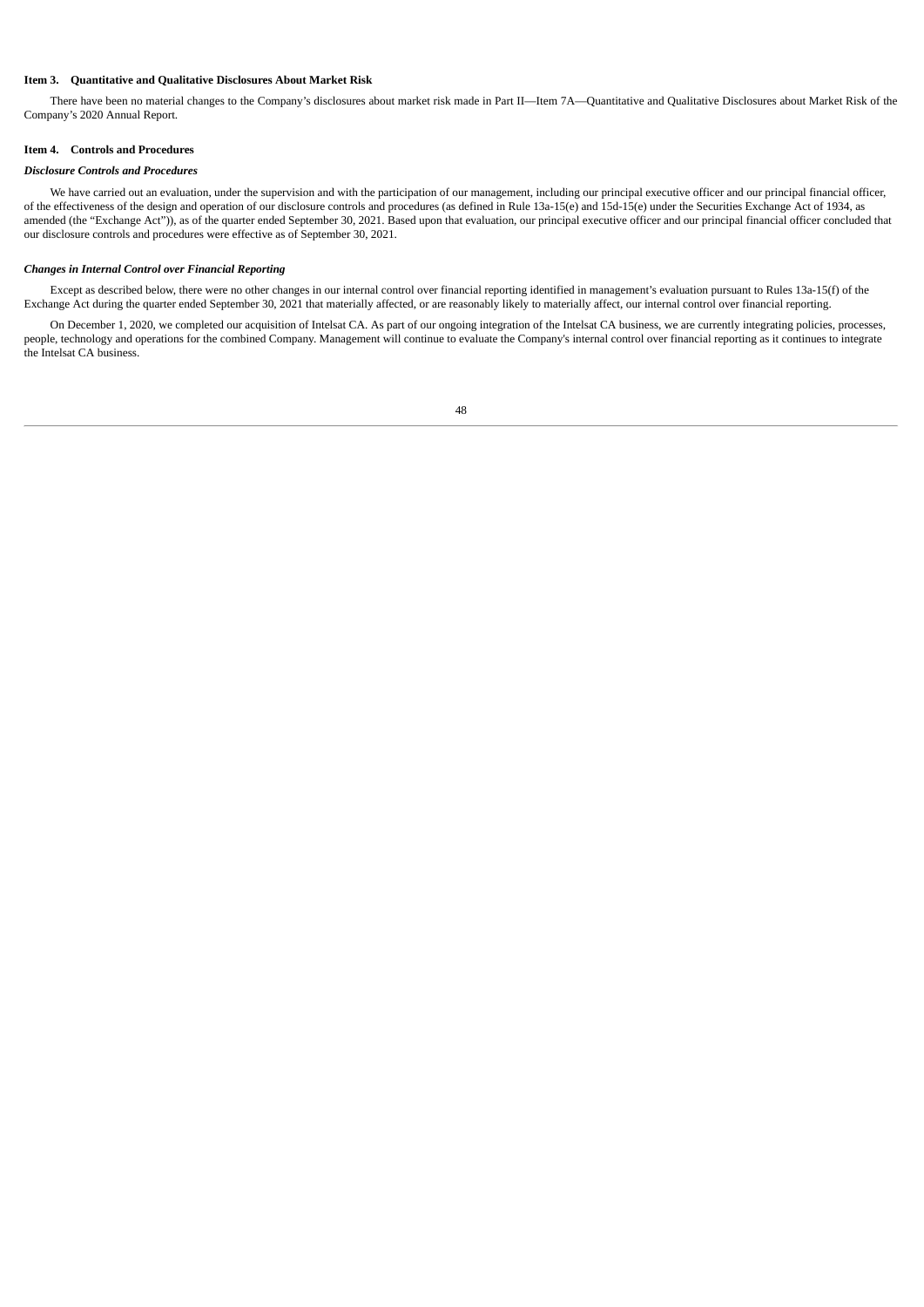## **PART II. OTHER INFORMATION**

## <span id="page-48-0"></span>**Item 1. Legal Proceedings**

## *Chapter 11 Cases*

On May 13, 2020, the Debtors filed voluntary petitions for relief under Chapter 11 of the Bankruptcy Code in Bankruptcy Court. The information contained in Item 1, Note 2-Chapter 11 Proceedings, Ability to Continue as a Going Concern and Other Related Matters*—Voluntary Reorganization under Chapter 11* is incorporated herein by reference. As a result of such bankruptcy filings, substantially all legal proceedings pending against the Debtors have been stayed. These matters will be subject to resolution in accordance with the Bankruptcy Code and applicable orders of the Bankruptcy Court.

As part of the Chapter 11 Cases, parties believing that they have claims or causes of action against the Debtors could file proofs of claim evidencing such claims. Pursuant to an order entered by the Bankruptcy Court, all proofs of claim were to be filed with the Bankruptcy Court by September 9, 2020, except for claims by governmental units. Claims by governmental units were to be filed with the Bankruptcy Court by November 16, 2020. The filed claims have been or are being reconciled to amounts recorded in liabilities subject to compromise in our condensed consolidated balance sheets. The Debtors continue to reconcile the claims register. The Debtors have asked the Bankruptcy Court to disallow certain claims that the Debtors believe are duplicative, have been later amended or superseded, are without merit, are overstated or should be disallowed for other reasons. In addition, as a result of this process, the Debtors may identify additional liabilities that will need to be recorded or reclassified to liabilities subject to compromise. In light of the substantial number of claims filed, and expected to be filed, the claims resolution process may take considerable time to complete and likely will continue after the Debtors emerge from the Chapter 11 proceedings.

### *SES Claim*

On July 14, 2020, SES Americom, Inc. ("SES") filed a proof of claim in the Bankruptcy Court in the amount of \$1.8 billion against each of the Debtors. SES asserts that the Debtors owe money (or will owe money) to SES pursuant to certain contractual and fiduciary obligations made in the context of the consortium agreement entered into in September of 2018 among Debtor Intelsat US LLC, SES, and other satellite operators (the "Consortium Agreement"). SES claims that it is entitled to 50% of the combined payments that may eventually be payable to the Debtors and SES pursuant to the FCC Final Order, which provides for Acceleration Payments subject to the satisfaction of certain deadlines and other conditions set forth therein. SES's proof of claim alleges that the Debtors breached the Consortium Agreement by taking the position that the Debtors are not required to split Acceleration Payments with SES and the other members of the consortium. The proof of claim also alleges breach of fiduciary duties and unjust enrichment and seeks monetary and punitive damages. We dispute the allegations in the proof of claim and on October 19, 2020, filed an objection to the claim, which we intend to litigate vigorously. The Bankruptcy Court has scheduled the trial on the SES claim to commence in January 2022. To the extent that any portion of SES's claim is allowed, we have asked the Bankruptcy Court to "equitably subordinate" such claim based on SES's conduct in matters related to the Consortium Agreement. While the ultimate resolution of the claim is not currently predictable, if there is an adverse ruling, the ruling could constitute a material adverse outcome on our future consolidated financial condition.

## *Other Litigation Matters*

In the absence of the automatic stay in our Chapter 11 Cases, we are subject to litigation in the ordinary course of business, but management does not believe that the resolution of any of those pending proceedings would have a material adverse effect on our financial position or results of operations.

## <span id="page-48-1"></span>**Item 1A. Risk Factors**

<span id="page-48-2"></span>There have been no material changes or additions to the risk factors previously disclosed in Part I—Item 1A—Risk Factors of our 2020 Annual Report.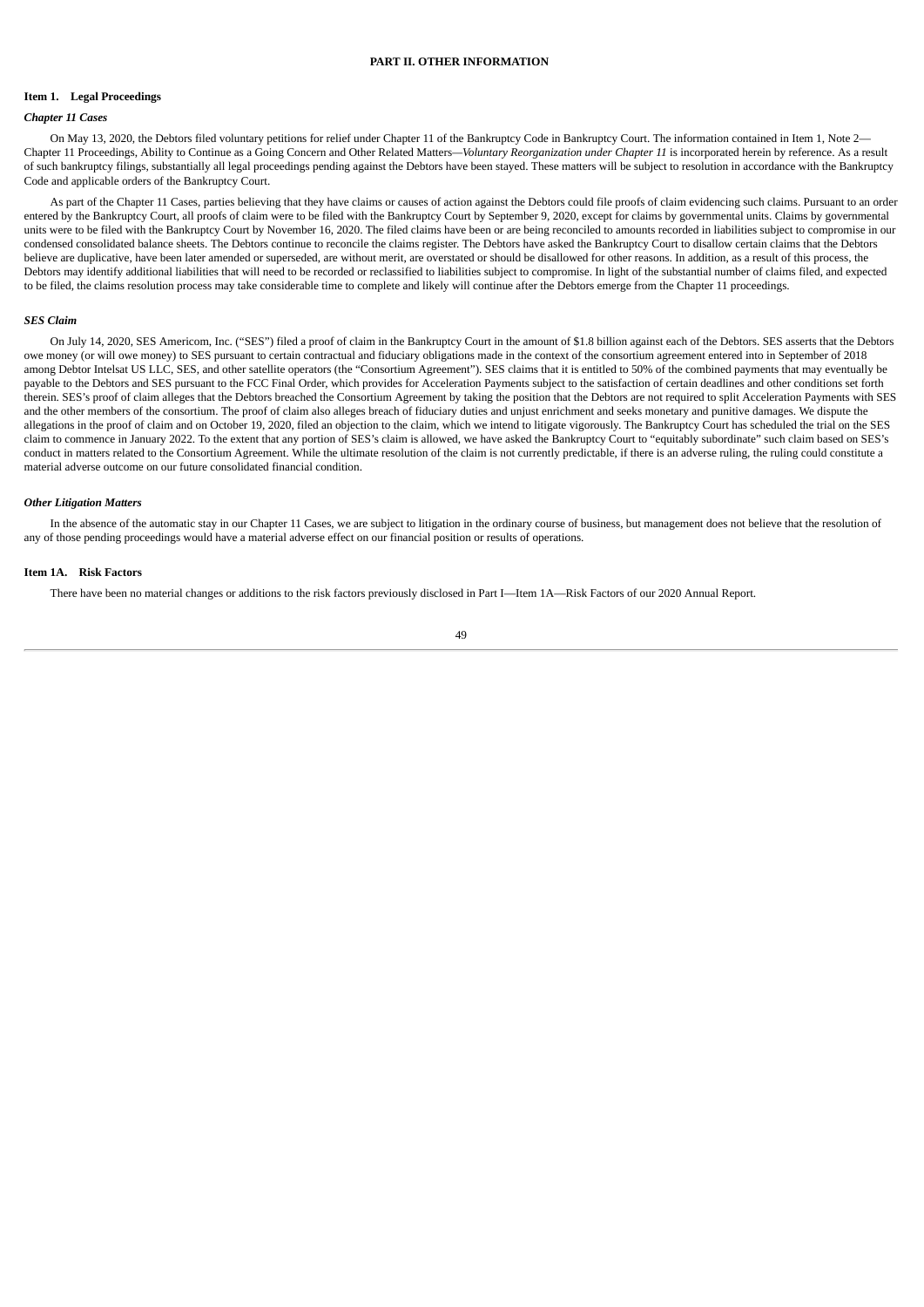| Exhibit<br>No. | <b>Document Description</b>                                                                                                                                                                                                                                                                                                                                                                                                                                                                                   |
|----------------|---------------------------------------------------------------------------------------------------------------------------------------------------------------------------------------------------------------------------------------------------------------------------------------------------------------------------------------------------------------------------------------------------------------------------------------------------------------------------------------------------------------|
| 10.1           | Plan Support Agreement, dated as of August 24, 2021, by and among the Debtors and Consenting Creditors (incorporated by reference to Exhibit 10.1 of Intelsat S.A.'s Current Report on<br>Form 8-K, File No. 001-35878, filed on August 25, 2021).                                                                                                                                                                                                                                                            |
| 10.2           | Superpriority Secured Debtor-in-Possession Credit Agreement, dated as of September 14, 2021, by and among Intelsat Jackson, as borrower, the guarantor parties thereto, Credit Suisse AG,<br>as administrative agent and collateral agent, and the lender parties thereto (incorporated by reference to Exhibit 10.1 of Intelsat S.A.'s Current Report on Form 8-K, File No. 001-35878, filed<br>on September 16, 2021).                                                                                      |
| 10.3           | Amended and Restated Employment Agreement, dated as of October 21, 2021, by and among Intelsat S.A., Intelsat US LLC and Stephen Spengler (incorporated by reference to Exhibit 10.1<br>of Intelsat S.A.'s Current Report on Form 8-K, File No. 001-35878, filed on October 21, 2021).                                                                                                                                                                                                                        |
| 31.1           | Rule 13a-14(a)/15d-14(a) Certification of Principal Executive Officer.*                                                                                                                                                                                                                                                                                                                                                                                                                                       |
| 31.2           | Rule 13a-14(a)/15d-14(a) Certification of Principal Financial Officer.*                                                                                                                                                                                                                                                                                                                                                                                                                                       |
| 32.1           | Certification of Chief Executive Officer pursuant to 18 U.S.C. Section 1350, as adopted pursuant to Section 906 of the Sarbanes-Oxley Act of 2002.*                                                                                                                                                                                                                                                                                                                                                           |
| 32.2           | Certification of Chief Financial Officer pursuant to 18 U.S.C. Section 1350, as adopted pursuant to Section 906 of the Sarbanes-Oxley Act of 2002.*                                                                                                                                                                                                                                                                                                                                                           |
| 101            | The following financial information from the Company's Quarterly Report on Form 10-Q for the quarter ended September 30, 2021, formatted in Inline Extensible Business Reporting<br>Language (iXBRL): (i) Consolidated Balance Sheets, (ii) Consolidated Statements of Operations, (iii) Consolidated Statements of Comprehensive Loss, (iv) Consolidated Statements of<br>Changes in Shareholders' Deficit. (v) Consolidated Statements of Cash Flows, and (vi) Notes to Consolidated Financial Statements.* |
| 104            | Cover Page Interactive Data File - the cover page XBRL tags are embedded within the Inline XBRL document.                                                                                                                                                                                                                                                                                                                                                                                                     |

Filed herewith.

<span id="page-49-0"></span>The certifications attached as Exhibits 32.1 and 32.2 that accompany this Quarterly Report on Form 10-Q are not deemed filed with the SEC and are not to be incorporated by reference into any filing of Intelsat S.A. under the Securities Act of 1933, as amended, or the Securities Exchange Act of 1934, as amended, whether made before or after the date of this Quarterly Report on Form 10-Q, irrespective of any general incorporation language contained in such filing.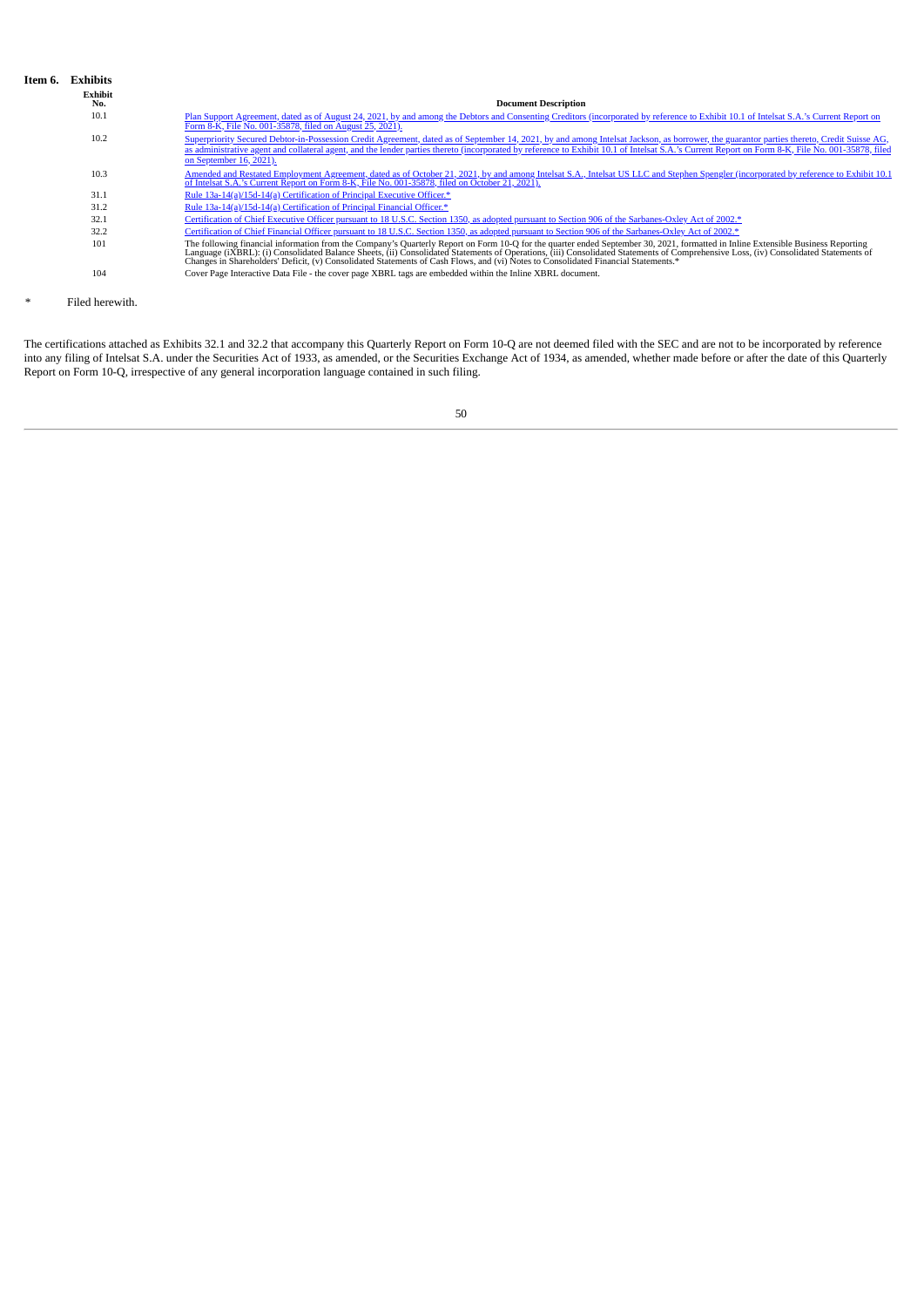# **SIGNATURES**

Pursuant to the requirements of the Securities Exchange Act of 1934, the registrant has duly caused this report to be signed on its behalf by the undersigned, thereunto duly authorized.

# **INTELSAT S.A.**

Date: November 4, 2021 By By /s/ STEPHEN SPENGLER **Stephen Spengler Chief Executive Officer** Date: November 4, 2021 By *S/ DAVID TOLLEY* 

**David Tolley Chief Financial Officer**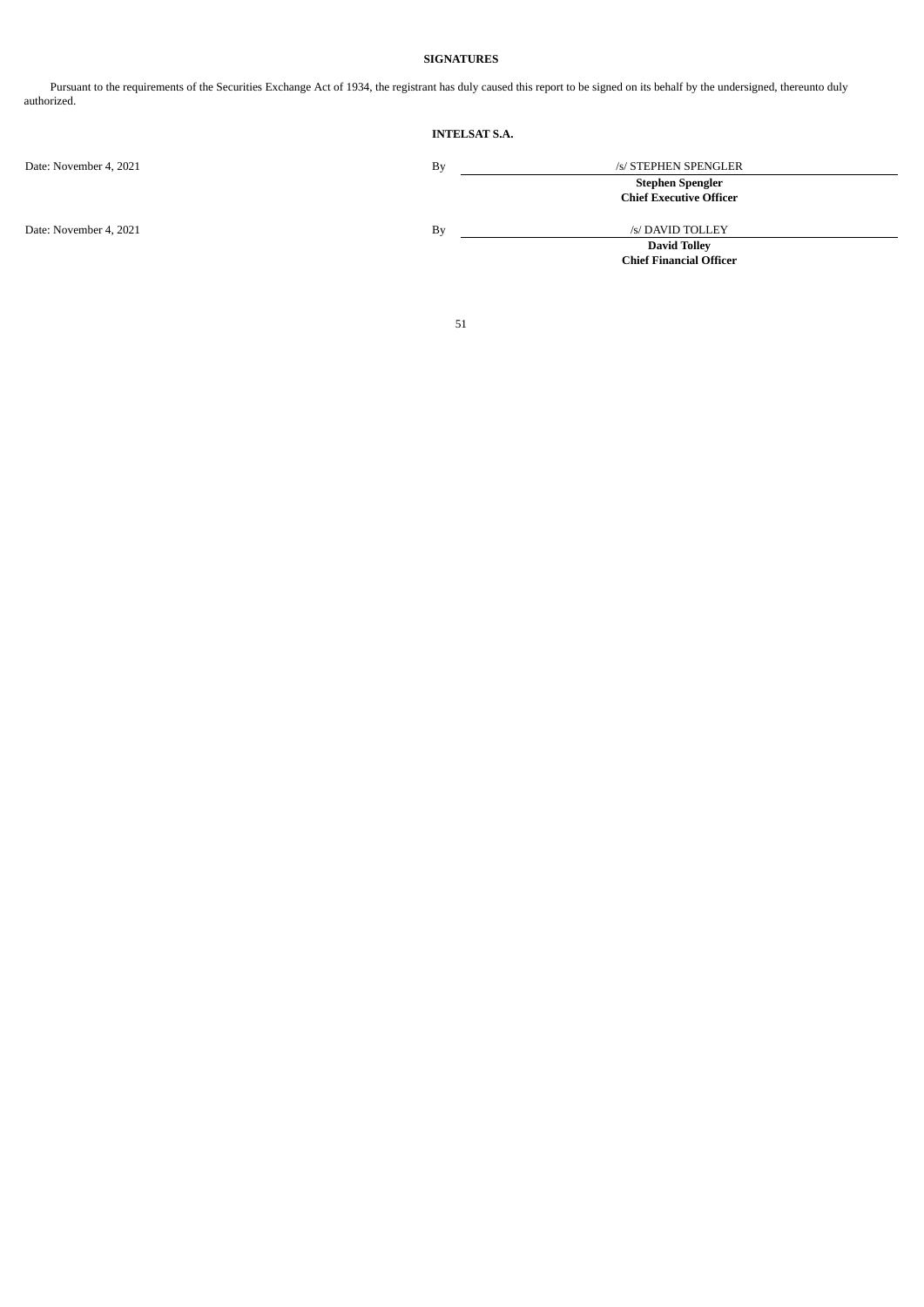### **CERTIFICATION**

<span id="page-51-0"></span>I, Stephen Spengler, certify that:

- 1. I have reviewed this Quarterly Report on Form 10-Q of Intelsat S.A.;
- 2. Based on my knowledge, this report does not contain any untrue statement of a material fact or omit to state a material fact necessary to make the statements made, in light of the circumstances under which such statements were made, not misleading with respect to the period covered by this report;
- 3. Based on my knowledge, the financial statements, and other financial information included in this report, fairly present in all material respects the financial condition, results of operations and cash flows of the registrant as of, and for, the periods presented in this report;
- 4. The registrant's other certifying officer and I are responsible for establishing and maintaining disclosure controls and procedures (as defined in Exchange Act Rules 13a-15(e) and 15d-15(e)) and internal control over financial reporting (as defined in Exchange Act Rules 13a-15(f) and 15d-15(f)) for the registrant and have:
	- Designed such disclosure controls and procedures, or caused such disclosure controls and procedures to be designed under our supervision, to ensure that material information relating to the registrant, including its consolidated subsidiaries, is made known to us by others within those entities, particularly during the period in which this report is being prepared;
	- b. Designed such internal control over financial reporting, or caused such internal control over financial reporting to be designed under our supervision, to provide reasonable assurance regarding the reliability of financial reporting and the preparation of financial statements for external purposes in accordance with generally accepted accounting principles;
	- c. Evaluated the effectiveness of the registrant's disclosure controls and procedures and presented in this report our conclusions about the effectiveness of the disclosure controls and procedures, as of the end of the period covered by this report based on such evaluation; and
	- d. Disclosed in this report any change in the registrant's internal control over financial reporting that occurred during the registrant's most recent fiscal quarter (the registrant's fourth fiscal quarter in the case of an annual report) that has materially affected, or is reasonably likely to materially affect, the registrant's internal control over financial reporting; and
- 5. The registrant's other certifying officer and I have disclosed, based on our most recent evaluation of internal control over financial reporting, to the registrant's auditors and the audit committee of the registrant's board of directors (or persons performing the equivalent functions):
	- All significant deficiencies and material weaknesses in the design or operation of internal control over financial reporting which are reasonably likely to adversely affect the registrant's ability to record, process, summarize and report financial information; and
	- b. Any fraud, whether or not material, that involves management or other employees who have a significant role in the registrant's internal control over financial reporting.

Date: November 4, 2021 /s/ Stephen Spengler Stephen Spengler Chief Executive Officer

(Principal Executive Officer)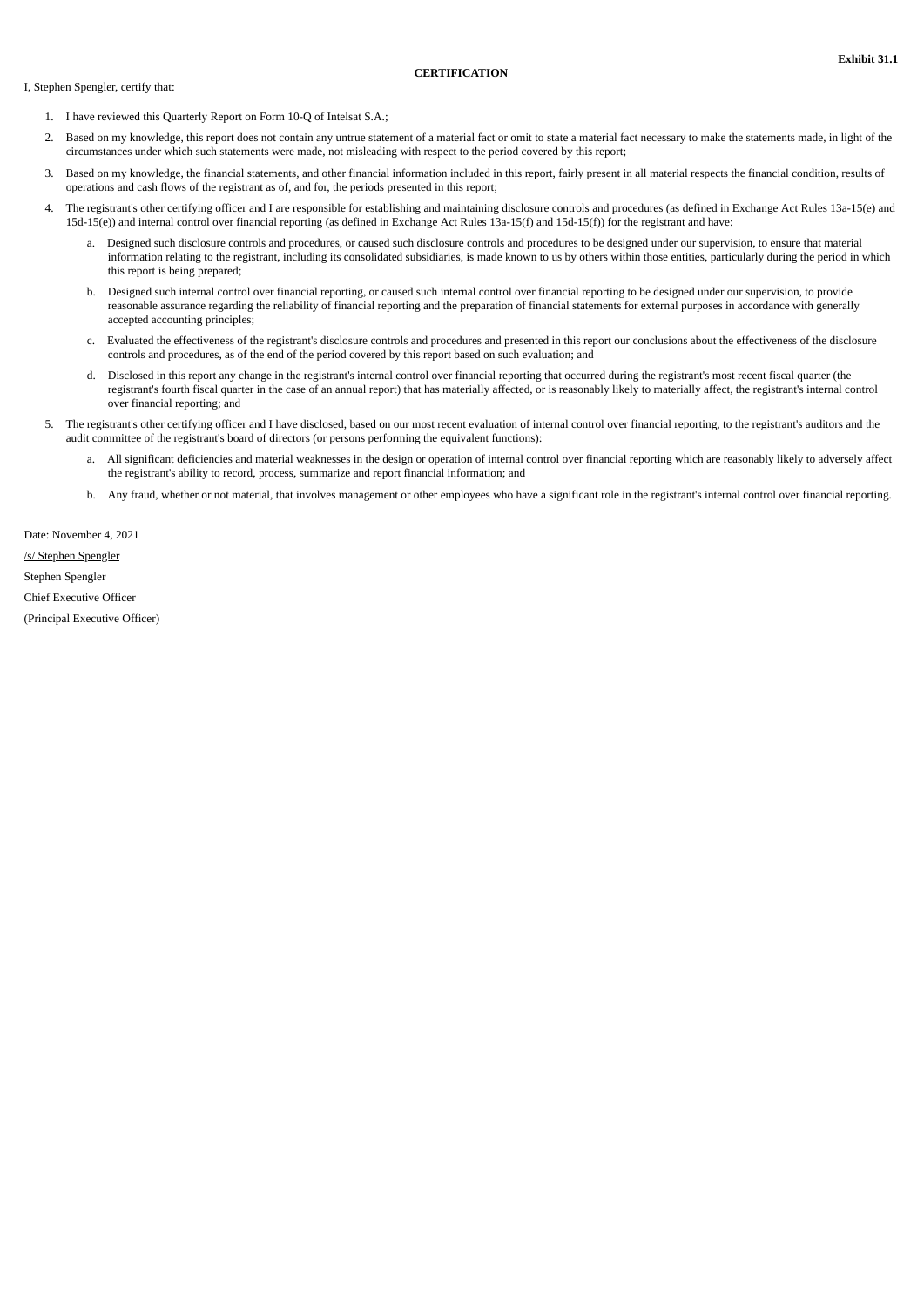### **CERTIFICATION**

- <span id="page-52-0"></span>1. I have reviewed this Quarterly Report on Form 10-Q of Intelsat S.A.;
- 2. Based on my knowledge, this report does not contain any untrue statement of a material fact or omit to state a material fact necessary to make the statements made, in light of the circumstances under which such statements were made, not misleading with respect to the period covered by this report;
- 3. Based on my knowledge, the financial statements, and other financial information included in this report, fairly present in all material respects the financial condition, results of operations and cash flows of the registrant as of, and for, the periods presented in this report;
- 4. The registrant's other certifying officer and I are responsible for establishing and maintaining disclosure controls and procedures (as defined in Exchange Act Rules 13a-15(e) and 15d-15(e)) and internal control over financial reporting (as defined in Exchange Act Rules 13a-15(f) and 15d-15(f)) for the registrant and have:
	- Designed such disclosure controls and procedures, or caused such disclosure controls and procedures to be designed under our supervision, to ensure that material information relating to the registrant, including its consolidated subsidiaries, is made known to us by others within those entities, particularly during the period in which this report is being prepared;
	- b. Designed such internal control over financial reporting, or caused such internal control over financial reporting to be designed under our supervision, to provide reasonable assurance regarding the reliability of financial reporting and the preparation of financial statements for external purposes in accordance with generally accepted accounting principles;
	- c. Evaluated the effectiveness of the registrant's disclosure controls and procedures and presented in this report our conclusions about the effectiveness of the disclosure controls and procedures, as of the end of the period covered by this report based on such evaluation; and
	- d. Disclosed in this report any change in the registrant's internal control over financial reporting that occurred during the registrant's most recent fiscal quarter (the registrant's fourth fiscal quarter in the case of an annual report) that has materially affected, or is reasonably likely to materially affect, the registrant's internal control over financial reporting; and
- 5. The registrant's other certifying officer and I have disclosed, based on our most recent evaluation of internal control over financial reporting, to the registrant's auditors and the audit committee of the registrant's board of directors (or persons performing the equivalent functions):
	- All significant deficiencies and material weaknesses in the design or operation of internal control over financial reporting which are reasonably likely to adversely affect the registrant's ability to record, process, summarize and report financial information; and
	- b. Any fraud, whether or not material, that involves management or other employees who have a significant role in the registrant's internal control over financial reporting.

Date: November 4, 2021 /s/ David Tolley David Tolley Chief Financial Officer (Principal Financial Officer)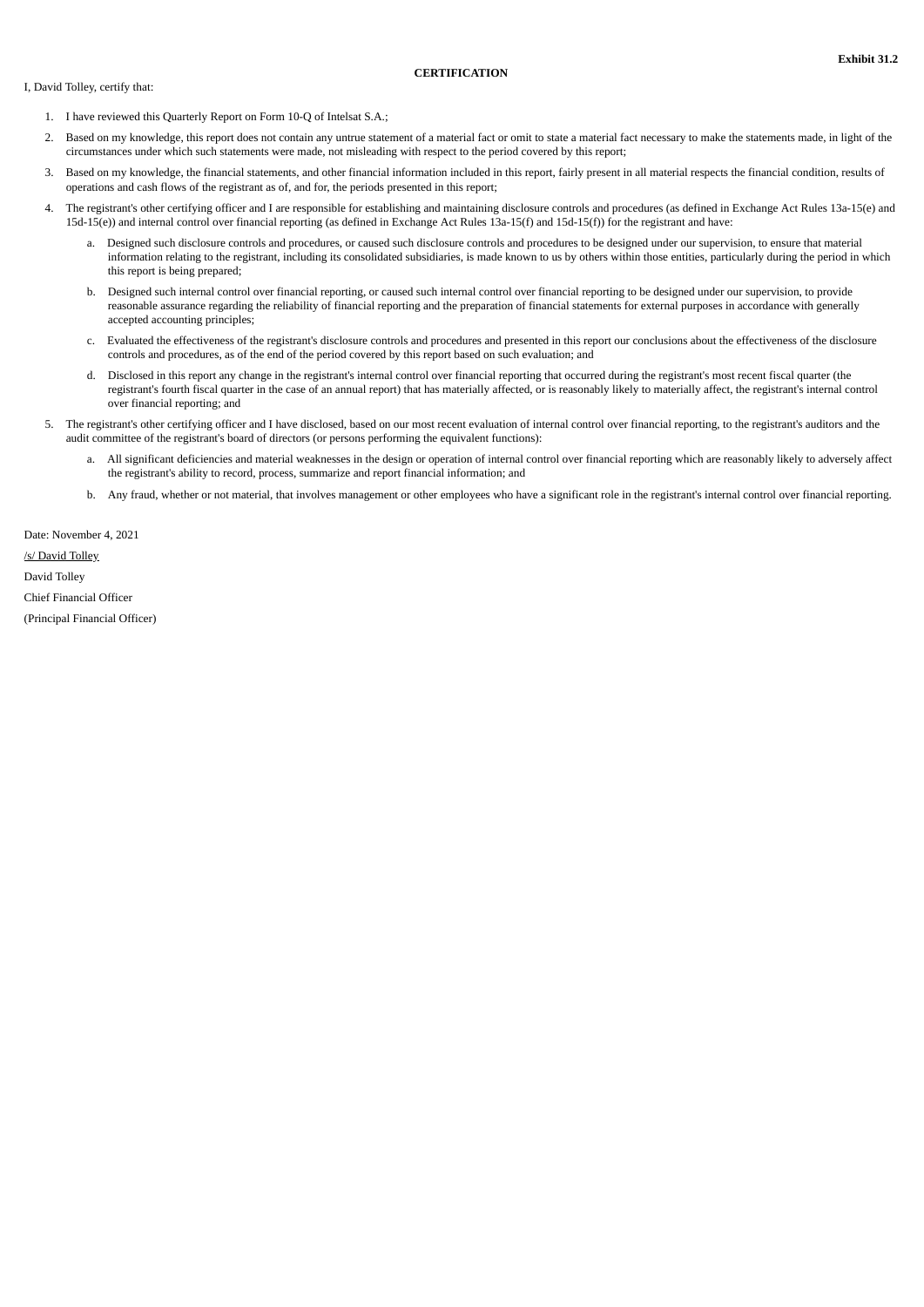## **CERTIFICATION BY CHIEF EXECUTIVE OFFICER Pursuant To 18 U.S.C. Section 1350, As Adopted Pursuant To Section 906 of the Sarbanes-Oxley Act Of 2002**

<span id="page-53-0"></span>In connection with the Quarterly Report of Intelsat S.A. (the "Company") on Form 10-Q for the quarter ended September 30, 2021, as filed with the Securities and Exchange Commission on the date hereof (the "Report"), the undersigned, Stephen Spengler, Chief Executive Officer of the Company, does hereby certify, pursuant to § 906 of the Sarbanes-Oxley Act of 2002 (18 U.S.C. § 1350), that to his knowledge:

(1) The Report fully complies with the requirements of Section 13(a) or 15(d) of the Securities Exchange Act of 1934, as amended; and

(2) The information contained in the Report fairly presents, in all material respects, the financial condition and results of operations of the Company.

Date: November 4, 2021 /s/ Stephen Spengler Stephen Spengler Chief Executive Officer

The foregoing certification is made solely for the purposes of 18 U.S.C. § 1350 and is not being filed as part of the Report or as a separate disclosure document.